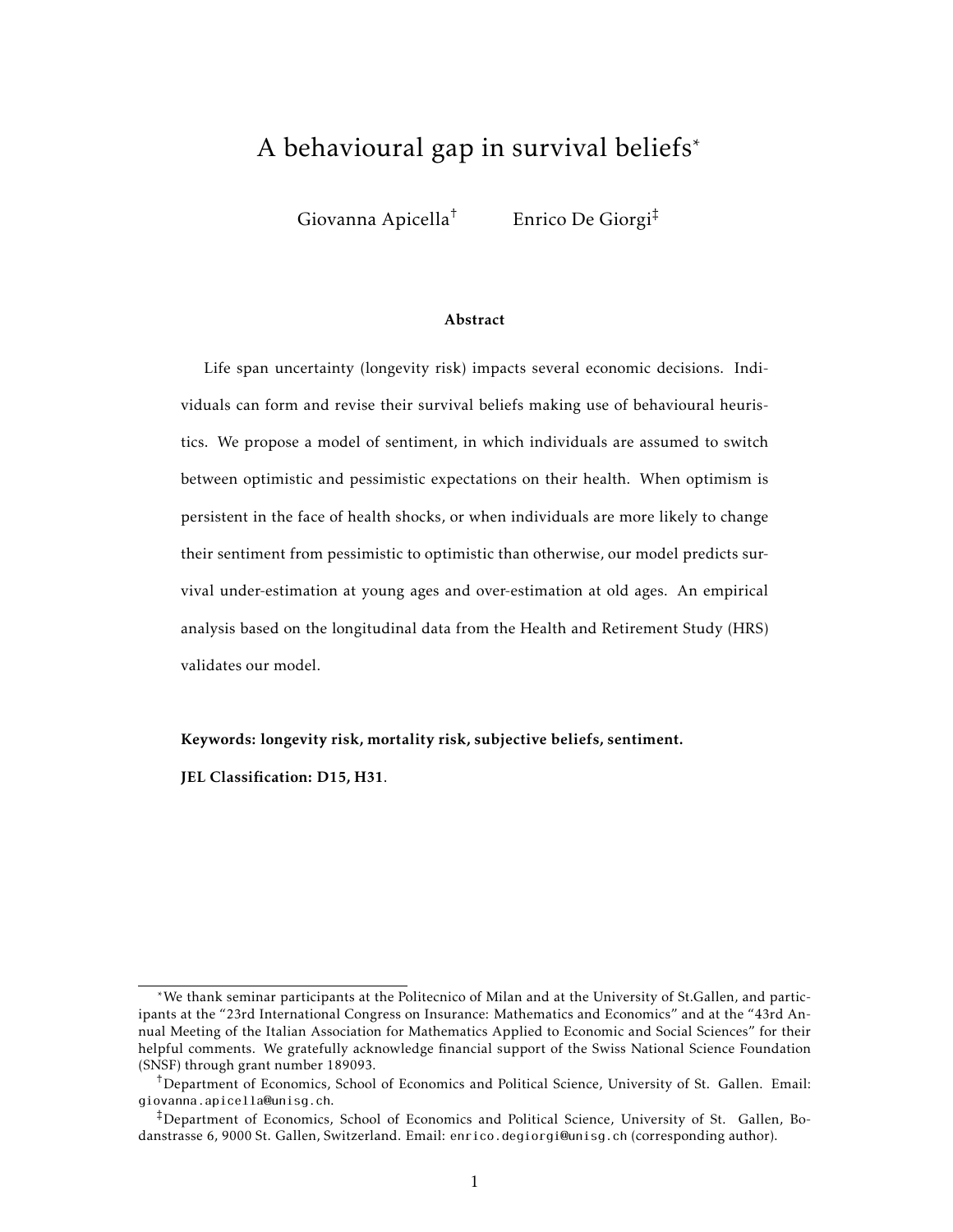## I Introduction

Forward-looking decisions require that decision-makers form some beliefs about the probabilities of relevant future events. Uncertain residual lifetime, i.e., longevity, is pertinent to a wide range of crucial economic decisions for the individuals, e.g., savings, asset allocation, retirement planning, life insurance, and annuity purchases. In the latter respect, insurance is one of the most important activities in a globalized economic environment. It provides a key risk management tool for households, as well as for companies and governments (Organization for Economic Cooperation and Development 2019). As an example, Bernheim et al. (2003) show that life insurance with adequate coverage would reduce poverty rates among surviving wives from 16.3% (no insurance) to 9.2%. Moreover, the propagation of insurance in developing countries, in particular of life insurance, has a positive effect on economic growth (Sawadogo, Guérineau, and Ouedrago 2018).

Individuals form subjective beliefs about the risky outcome represented by uncertain life duration, with implications on the economic decisions they take (see Puri and Robinson 2007, Post and Hanewald 2013, Previtero 2014, and Heimer, Myrseth, and Schoenle 2019). Hamermesh (1985), Hurd and McGarry (2002), and Perozek (2008) show that subjective beliefs on survival differ from actuarial estimates. Specifically, Hamermesh (1985) reports evidence that people extrapolate changing life tables when they determine their subjective estimates, but the resulting subjective distribution is flatter and has greater variance than its actuarial counterpart. Similarly, Hurd and McGarry (2002) and Perozek (2008) document a gap in survival beliefs with younger (older) individuals underestimating (overestimating) survival compared to the actuarial counterpart. Perozek (2008) also illustrates a gender gap, as in their sample female participants tend to underestimate survival, while male participants tend to overestimate it.

There are currently different views in the literature on whether the gap between subjective and actuarial probabilities is due to psychological biases. On the one hand, Hurd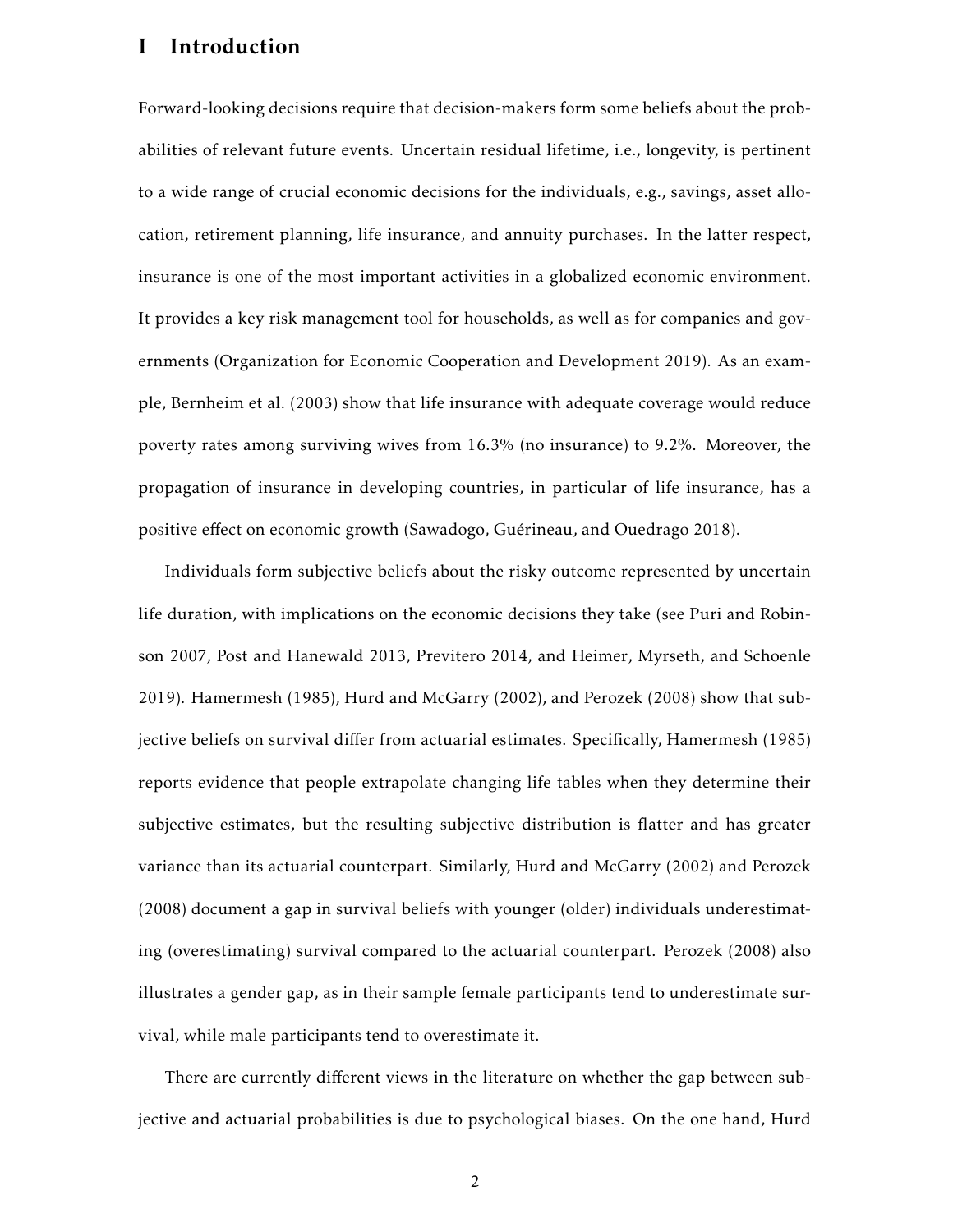and McGarry (2002) and Perozek (2008) show that subjective probabilities differ from selfassessed health as they also contain an expectational component that better predicts actual survival. This result supports the hypothesis that subjective beliefs on survival reflect private information, e.g., on the genetic background or on habits, and not biased beliefs. On the other hand, Elder (2013) shows a systematic bias in subjective survival forecasts due to individuals failing to capture fundamental properties of senescence, e.g., that annual death rates increase with age. Moreover, Smith, Taylor, and Sloan (2001) show that subjective survival probabilities do not incorporate all relevant information available to individuals in relation to their survival. Ludwig and Zimper (2013) propose a descriptive model with Bayesian learning where individuals tend to ignore relevant information about mortality as the prospect of death is approaching ("myside bias") leading to an overestimation of survival beliefs at older ages. Moreover, the model assumes an "initial" bias in beliefs that relates to ambiguity, because in the presence of ambiguity individuals tend to assess beliefs focusing on the worst case, which explains underestimation of beliefs at younger ages. In this modelling framework young individuals are generally pessimistic.

In this paper we propose a novel approach to investigate the role of behavioural biases in relation to mortality and longevity risks. We develop a simple model of sentiment similar to the one proposed by Barberis, Shleifer, and Vishny (1998) to study assets' returns. In our model pessimistic and optimistic expectations about the future health status co-exist and individuals update their beliefs about the prevailing sentiment based on their experienced health shocks. The model jointly predicts under-estimation of survival beliefs at younger ages and over-estimation at older ages assuming that individuals' optimism tend to persist over time, in line with psychological research. Differently from Ludwig and Zimper (2013), our model does not assume any age-dependent pattern in how individuals update information and does not impose any pessimistic prior. In our model younger individuals tend to over-react to health shocks (which are less frequent at their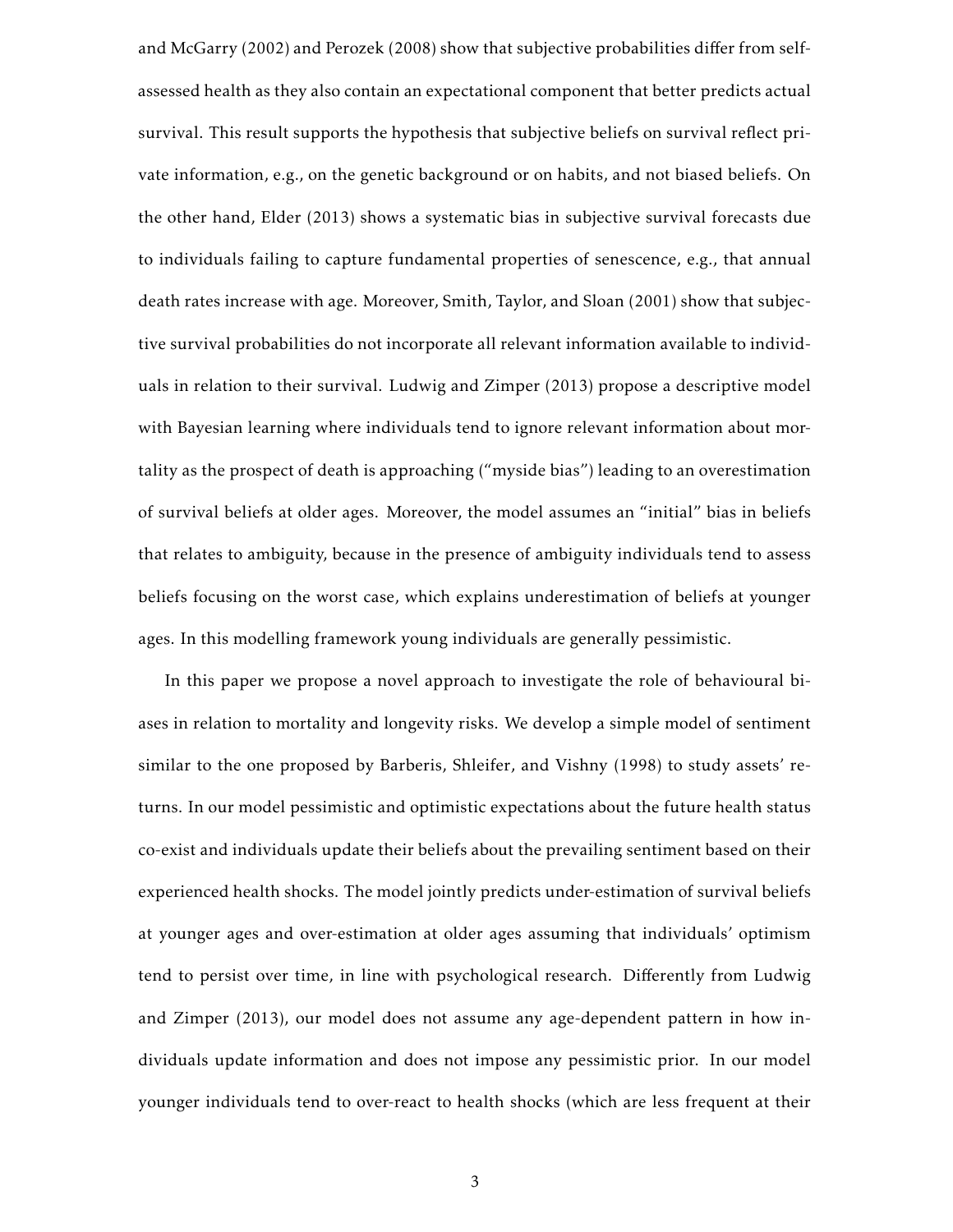age), while older individuals tend to under-react to them, leading to the predicted pattern. The model also predicts that the magnitude of under- and over-estimation depends on individuals' priors with their pessimistic and optimistic expectations, and how persistent their sentiment is when an health shock realizes. The model shows that behavioural biases, in particular optimism, leads to biased survival beliefs and to the specific age-dependent pattern documented in the literature. We test the role of sentiment and the prediction of our model using the HRS data set and find significant support for the hypothesis that sentiment drives subjective beliefs.

The contribution of this paper is threefold. First, we develop a parsimonious theoretical model based on psychological evidence on optimism. The model produces the documented age-dependent pattern of subjective beliefs. Second, we apply a novel approach to determine actuarial probabilities. Differently from previous studies that take standard life tables as the actuarial counterpart to subjective beliefs, in this paper we construct actuarial probabilities taking into account existing information on individuals' health status and the specific time-frame they use to form their beliefs. This allows us to properly identify the role of psychological biases, while in previous studies the documented gap between subjective and actuarial probabilities could be due to under- or over-estimation of actuarial probabilities, which could explain the higher predictive power of subjective beliefs compared to their actuarial counterparts. Indeed, thanks to the way we compute objective survival beliefs, we clearly disentangle the objective component of subjective beliefs (e.g., diagnosed diseases) from the one driven by sentiment. We document that individuals tend to account for diagnosed diseases when they assess their health, but subjective beliefs tend to nevertheless reflect their optimistic sentiment, and under- or over-reaction to information. The third contribution lies in the economic implications of this study. Indeed, clarifying if subjective beliefs reflect private information or psychological biases is important, because it provides concrete directions on how to address observed mismatches between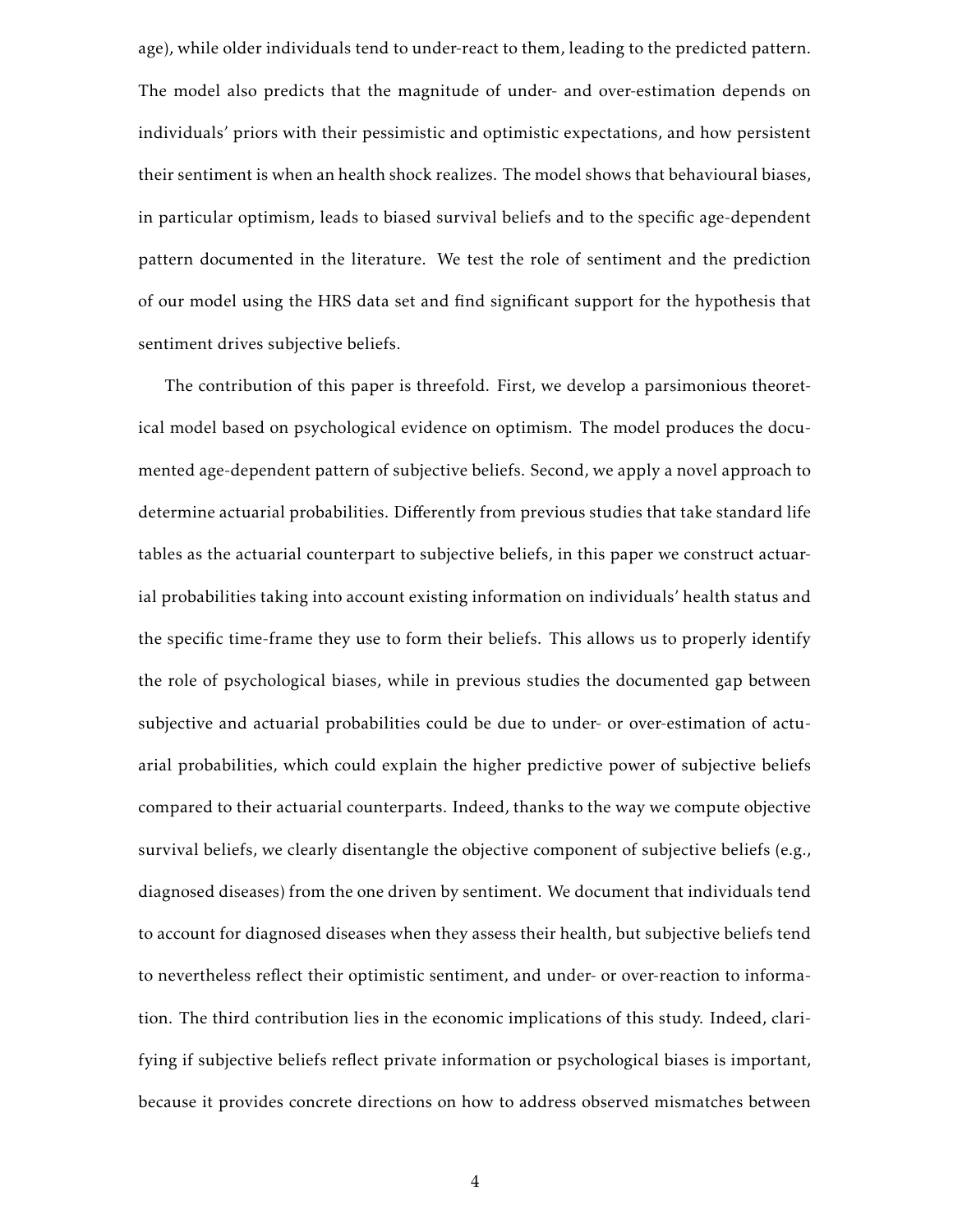actual individuals' behaviour and the one predicted by standard economic theories. With the development of information economics, insurance has attracted the attention of economic and financial research (Cutler and Zeckhauser 2004). In particular, mortality and longevity risks, and the markets for life insurance and annuities, represent a suitable area to test standard economic theories. Related to this, vast empirical evidence has been collected about a mismatch between the practice of insurance and insurance theory (Cutler and Zeckhauser 2004, Kunreuther and Pauly 2004, and Liebman and Zeckhauser 2008).

There are some puzzling empirical observations if one analyses them with the lens of the classic theoretical foundation in economics. Our paper could represent a solid starting point to address these puzzles relying on biased subjective beliefs. For example, Yaari (1965) shows that expected utility maximizers with unknown death date should fully annuitize their savings, while empirical observations show that voluntary annuitization is rare. Davidoff, Brown, and Diamond (2005) prove that the so-called annuitization puzzle persists even under much weaker conditions than those considered by Yaari (1965) and advocate the use of behavioural biases to explain the puzzle; also see Brown et al. (2008) and Brown (2007b). Indeed, Benartzi, Previtero, and Thaler (2011) provide a behavioural perspective on the annuitization puzzle and emphasize the role of framing, default option, and institutional factors that could limit access to annuities. The implications of subjective survival beliefs for the explanation of patterns in the voluntary annuity market demand are also addressed by the economic and financial literature. From an empirical perspective, Inkmann, Lopes, and Michaelides (2011) find that subjective survival probabilities have differing effects on the annuitization decisions of non-stockholders and stockholders. Indeed, subjective probabilities are found to be statistically insignificant for nonstockholders, whereas a 10% increase in the baseline survival probability of stockholders significantly increases the annuity market participation probability by 0.75%. From a theoretical perspective, Wu, Stevens, and Thorp (2015) propose a model incorporating cohort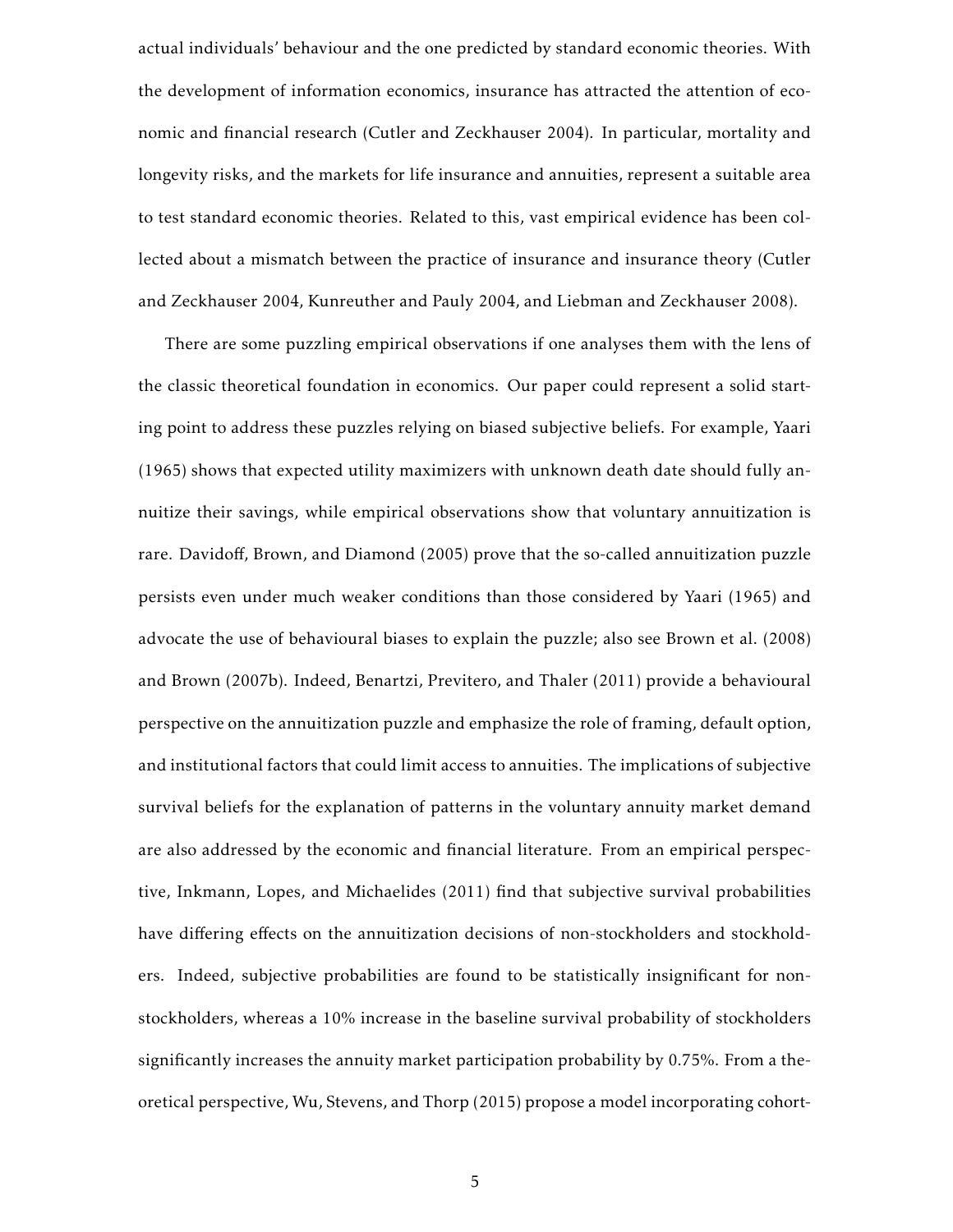and target- age-varying beliefs and show that deferred annuities are difficult products to market, because the perceived money's worth of these annuities turns out be very low at younger ages and increasing at advanced ages. O' Dea and Sturrock (2020) examine the role of mortality risk misperception in a framework where, while the annuity pricing depends on objectively measured survival probabilities, individuals' purchasing decisions are based on their own subjective survival probabilities. Whereas survival pessimism dominates, fairly priced annuities would be perceived as unfairly priced by individuals. Moreover, in the context of this study, survival pessimism is found to be quantitatively as important, or even more important, than the higher annuity prices determined by adverse selection in explaining rates of non-annuitization. The findings of the last two studies are not yet corroborated by any explanation for the age-dependent pattern of subjective beliefs. For instance, in Wu, Stevens, and Thorp (2015) a range of possible explanations is outlined, basing also on existing behavioural theories, e.g., the prospect theory of Kahneman and Tversky (1979).

Another puzzling observation is the insufficiency of life insurance among individuals in working age, especially among low-income households with children. Bernheim et al. (1999) and Bernheim et al. (2003) analyse data from the 1992 wave of the University of Michigan Health and Retirement Study (HRS) and find that around 30% of wives and 10% of husbands would have suffered a reduction of 20% or more of their living standard in case of their spouses dying (for 15% of women the reduction would have been of 40% or more). More recent evidence by Kim et al. (2020) and Hartley, Paulson, and Powers (2017) based on the Survey of Consumer Finances datasets suggests that ownership of life insurance significantly decreased from 1992 to 2016, and thus under-insurance at younger ages is likely to have worsen over the last two decades. A third puzzle we report here is the observation of excessive life insurance among the elderly (see Kim et al. 2020 and Hartley, Paulson, and Powers 2017). Brown (2007a) reports that in 1992 78% of coupled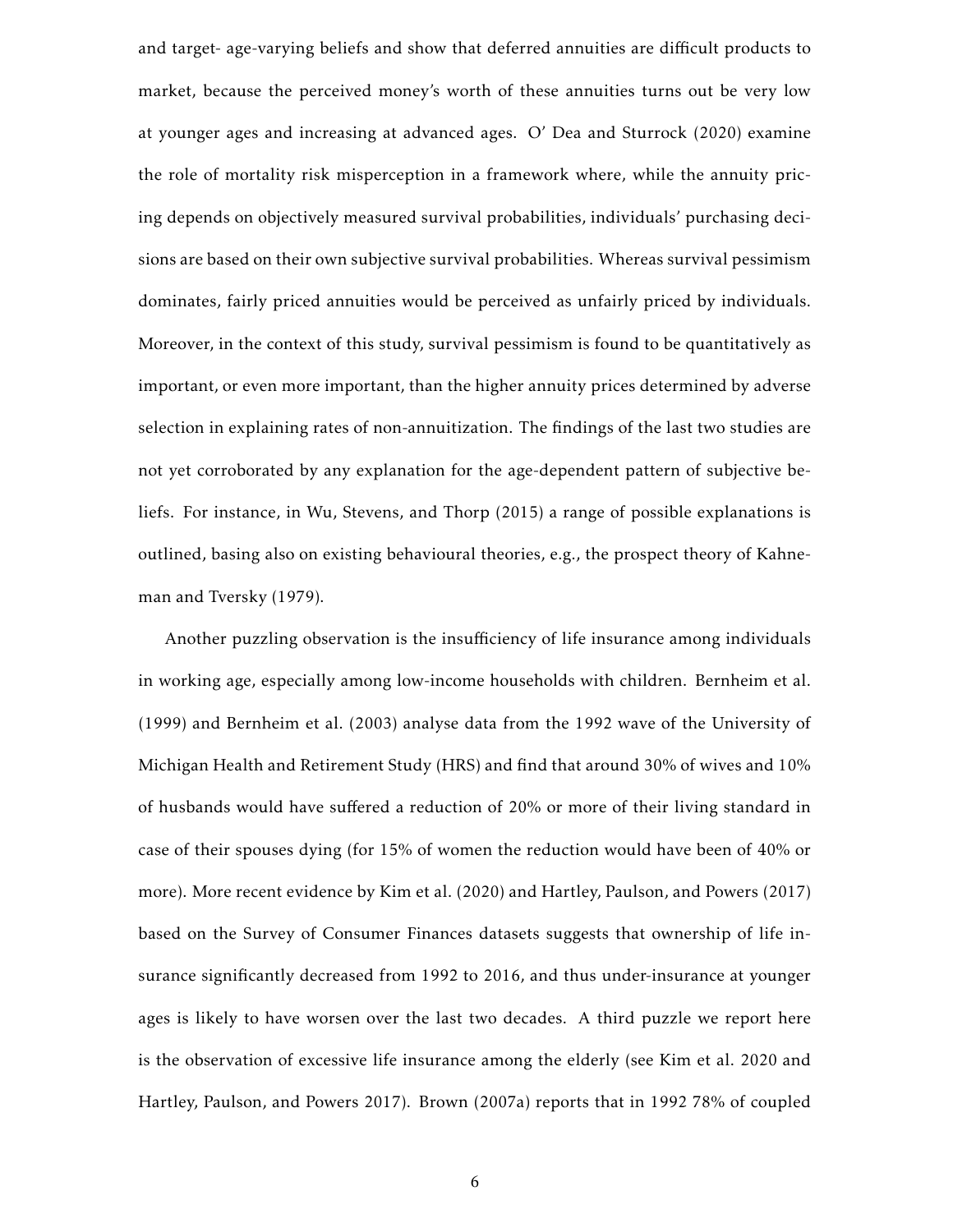aged 70 or more owned life insurance. Despite ownership of life insurance decreased over the last two decades, in 2016 around 70% of households aged 70 or more possessed life insurance. Brown (2007a) considers some classical explanations for the high ownership of life insurance among the elderly population (e.g., the annuity offset model of Bernheim 1991), but concludes that none of them can be empirically confirmed. Instead, he refers to behavioural biases as a possible way to address the mismatch between theory and empirical observations. In relation to the ownership of life insurance, we also highlight here an additional interesting result. Empirical evidence provided by Kim et al. (2020, Figure 2) show that cash insurance and term insurance display different age-dependent patterns. Specifically, while ownership of cash insurance monotonically increases with age, ownership of term insurance reaches its maximum at around age 50-55 and decreases afterward.<sup>1</sup> This pattern could be consistent with the documented dynamics of subjective beliefs, as under-estimation of survival at younger ages would imply that fairly priced term insurance products result more attractive, while over-estimation of survival at holder age would shift demand from term insurance to cash insurance, as the latter also contains a saving component and is more flexible in relation to the date of death.

Understanding if subjective beliefs reflect private information or psychological biases is important, because it allows to address with more awareness the current mismatch between the theory of insurance and the practice of insurance. The design of insurance products, e.g., annuities and life insurance, is affected by what drives subjective beliefs. Specifically, if individuals' expectations reflect private information, then insurance companies might want to further specialize their pricing structures, while if they reflect psychological biases or mistakes, then financial literacy or nudging might play an important role to improve decision-making.

The reminder of the paper is organized as follows. Section II presents the theoretical

<sup>&</sup>lt;sup>1</sup>Differently from term insurance that pays off to survivors in case of death only, cash insurance contains a cash component that can be accessed by the policyholder when still alive to benefit for her living. Cash insurance premiums are higher than term insurance premiums.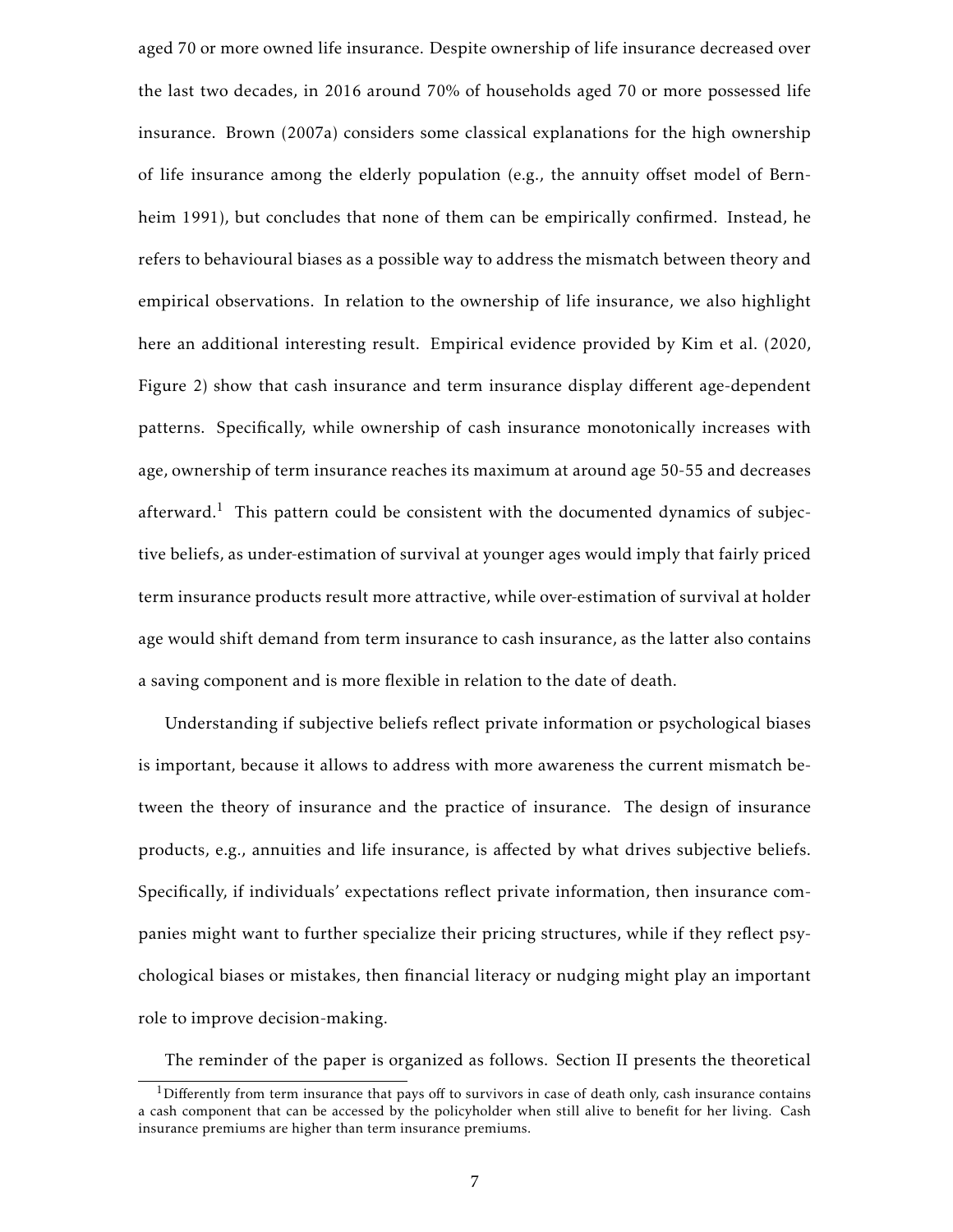model and derives our main prediction. Section III reports our empirical analysis. Section IV concludes.

# II Theoretical framework

We present a model of sentiment similar to the one proposed by Barberis, Shleifer, and Vishny (1998). The model assumes that an individual switches between optimistic and pessimistic expectations on her health, also depending on her experienced health status *η* up to age *x*.

The individual's health status evolves over time according to

$$
\eta_{x+1} = \eta_x + y_{x+1},
$$

where  $y_{x+1} \in \{0, y\}$ ,  $y < 0$ ,  $y_0 = 0$ , and  $\mathbb{P}[y_x = y]$  increases with *x*, i.e., older individuals face more frequently a deterioration of their health status compared to younger individuals. We assume that the health status can only deteriorate over time, i.e.,  $\eta_x$  decreases with age. This assumption captures an average pattern, or that an individual facing an health shock projects her health status into the future assuming the shock has long-term implications and affects her survival probability. In any case, our model's predictions do not depend on this assumption if the probability of negative shocks increases with the age.

The individual believes that  $\{y_x\}_{x \geq 1}$  is driven by one of two models. Model 1 represents a *pessimistic* expectation on her future health and assumes a Markov structure for  $\{y_x\}_{x\geq 1}$ with the transition probabilities as reported in Panel A of Table 1, where  $\pi_{1L}$  < 0.5 and  $\pi_{1H}$  > 0.5. By contrast, Model 2 represents an *optimistic* expectation on her future health and again assumes a Markov structure for  $\{y_x\}_{t\geq 1}$  with the transition probabilities as reported in Panel B of Table 1, where  $\pi_{2L}$  < 0.5 and  $\pi_{2H}$  > 0.5. Under Model 1 the individual attributes a higher probability to a deterioration of her health status in the subsequent pe-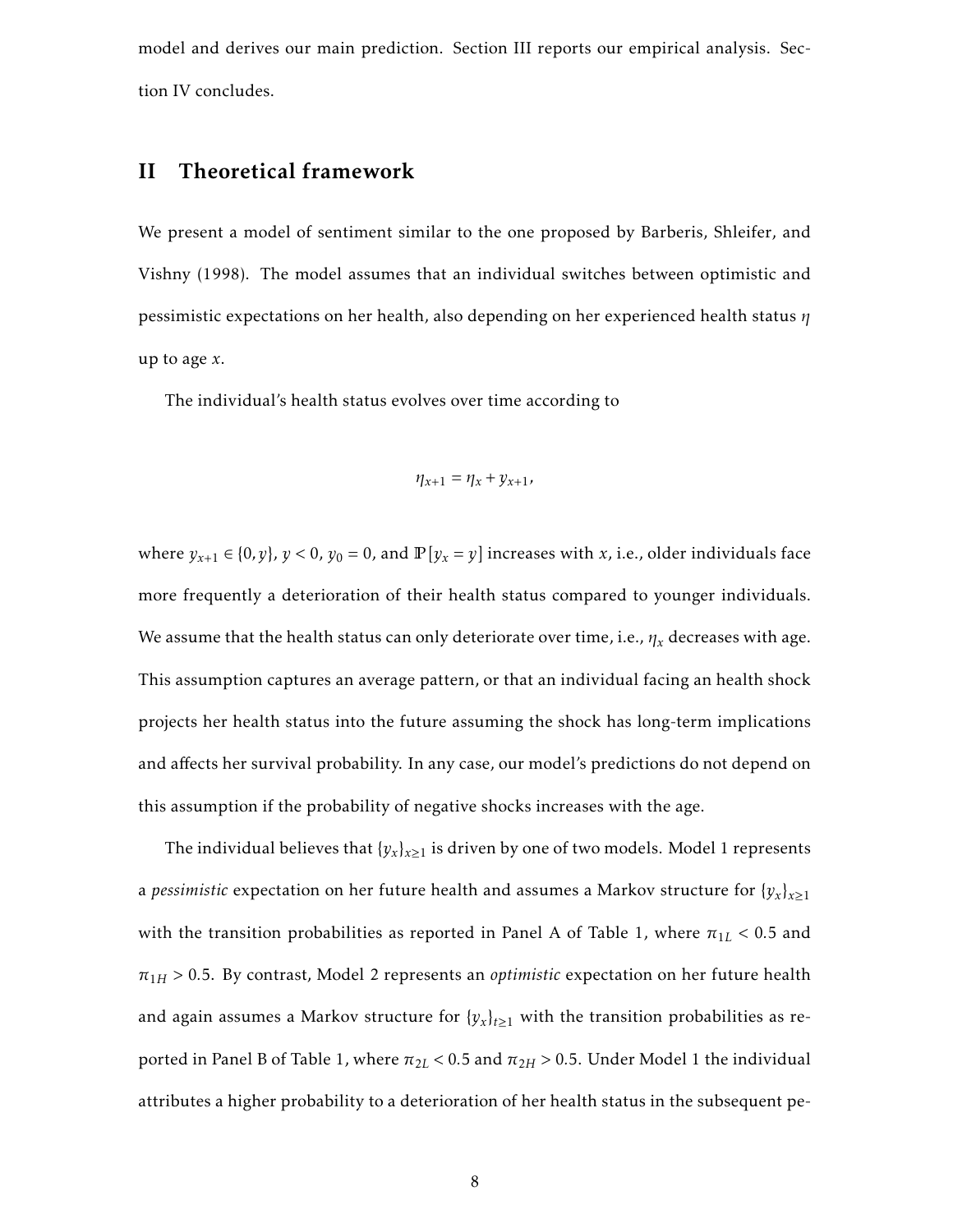| Panel A: Model 1            |                |           | Panel B: Model 2            |                |
|-----------------------------|----------------|-----------|-----------------------------|----------------|
| $y_{x+1} = 0$ $y_{x+1} = y$ |                |           | $y_{x+1} = 0$ $y_{x+1} = y$ |                |
| $v_x = 0$   $\pi_{1L}$      | $1 - \pi_{1L}$ | $v_r = 0$ | $\pi_{2H}$                  | $1 - \pi_{2H}$ |
| $y_x = y \mid 1 - \pi_{1H}$ | $\pi_{1H}$     | $v_x = v$ | $1 - \pi_{2L}$              | $\pi_{2L}$     |

Table 1: The table shows the transition probabilities under Model 1 (Panel A) and Model 2 (Panel B) for the Markow process  $\{y_x\}_{x\geq 0}$  that describes health shocks at age *x*. We have  $\pi_{1L}$  < 0.5,  $\pi_{1H}$  > 0.5,  $\pi_{2L}$  < 0.5 and  $\pi_{2H}$  > 0.5.

riod, while under Model 2 the opposite applies. We also allow for different beliefs under both models depending on whether an health shock has just been observed or not. Finally, the individual is convinced to know how her sentiment *s<sup>x</sup>* changes over time. This is driven by a Markov process with the transition probabilities as reported in Table 2.

|           | $s_{x+1} = 1$ | $s_{x+1} = 2$ |
|-----------|---------------|---------------|
| $s_r = 1$ | $- \lambda_1$ |               |
| $s_r = 2$ |               | $-\lambda_2$  |

Table 2: The table shows the transition probabilities of the Markow process  $\{s_x\}_{x\geq 0}$  that describes the sentiment at age *x*, where  $s_x = 1$  means Model 1 and  $s_x = 2$  means Model 2.

We expect  $\lambda_2$  to be small, reflecting the assumption that positive sentiment tends to be persistent over time. Empirical evidence shows that optimism and pessimism have age-dependent patterns (see Chopik, Kim, and Smith 2015). In our model we capture agedependent patterns as the consequence of health shocks, consistently with, e.g., the results of Chopik et al. (2020) showing that serious health shocks significantly lower optimism. We will also analyse all specifications of  $\lambda_1$  and  $\lambda_2$  to describe, for example, individuals who frequently change sentiment independently from specific life events. An extension of the model could also consider age-dependent values for  $\lambda_1$  and  $\lambda_2$  to better capture age-dependent effects of health shocks on sentiment, e.g., that middle-aged individuals' sentiment change more as a consequence of health shocks compared to older individuals, as found by Wurm, Tomasik, and Tesch-Römer (2009).

To complete the description of the model we finally assume that an individual survives time  $T = x + h$  if and only if her health status at time *T* is above a given threshold level  $\eta^{\star}$ , i.e.,  $\eta_T \geq \eta^*$ .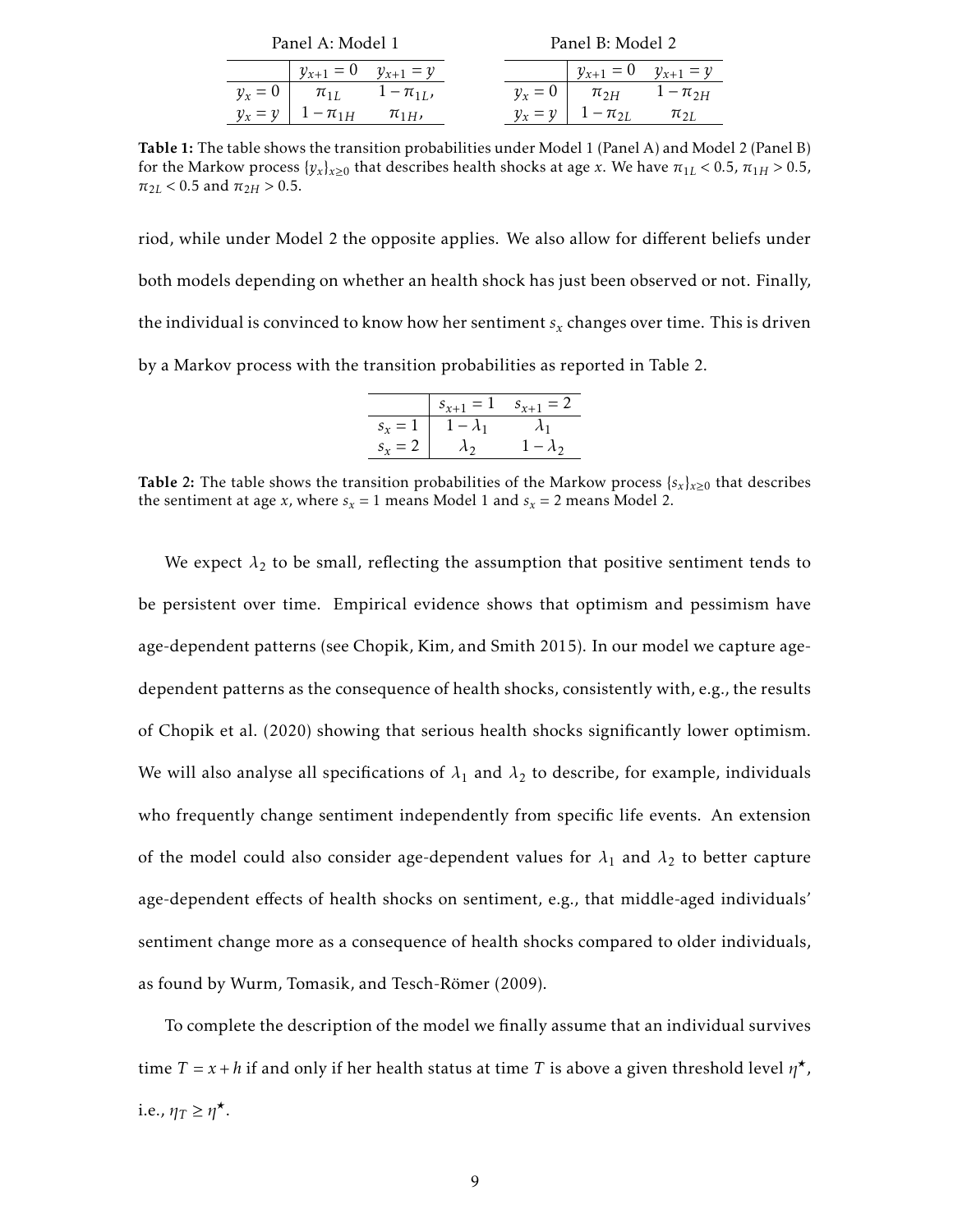Individual's subjective belief about her survival depends on her expectation about her future health status and thus on her sentiment. Therefore, we start by computing the individual subjective probability that her sentiment will be according to Model 1 (pessimistic expectation) at age *x*, i.e.,

$$
\sigma_x(y_x, y_{x-1}, \sigma_{x-1}) = \mathbb{P}\left[s_x = 1 | y_x, y_{x-1}, \sigma_{x-1}\right].
$$

The following lemma describes the dynamics of  $\sigma_x$ :

#### Lemma 1.

*σ*<sub>*x*+1</sub>(*y*<sub>*x*+1</sub>, *y*<sub>*x*</sub>, *σ*<sub>*x*</sub>)

$$
= \frac{\mathbb{P}[y_{x+1}|s_{x+1} = 1, y_x, \sigma_x] [(1 - \lambda_1) \sigma_x + \lambda_2 (1 - \sigma_x)]}{\mathbb{P}[y_{x+1}|s_{x+1} = 1, y_x, \sigma_x] [(1 - \lambda_1) \sigma_x + \lambda_2 (1 - \sigma_x)] + \mathbb{P}[y_{x+1}|s_{x+1} = 2, y_x, \sigma_x] [\lambda_1 \sigma_x + (1 - \lambda_2)(1 - \sigma_x)]},
$$

*where*

$$
\mathbb{P}[y_{x+1}|s_{x+1} = 1, y_x, \sigma_x] = \begin{cases} \pi_{1L} & \text{if } y_{x+1} = y_x = 0, \\ \pi_{1H} & \text{if } y_{x+1} = y_x = y, \\ 1 - \pi_{1L} & \text{if } y_{x+1} = y \text{ and } y_x = 0, \\ 1 - \pi_{1H} & \text{if } y_{x+1} = 0 \text{ and } y_x = y. \end{cases}
$$

*and*

$$
\mathbb{P}[y_{x+1}|s_{x+1} = 2, y_x, \sigma_x] = \begin{cases} \pi_{2H} & \text{if } y_{x+1} = y_x = 0, \\ \pi_{2L} & \text{if } y_{x+1} = y_x = y, \\ 1 - \pi_{2H} & \text{if } y_{x+1} = y \text{ and } y_x = 0, \\ 1 - \pi_{2L} & \text{if } y_{x+1} = 0 \text{ and } y_x = y. \end{cases}
$$

Table 3 illustrates the dynamics of  $\sigma_x(y_x, y_{x-1}, \sigma_{x-1})$  for ages *x* between 50 and 69. We simulated health shocks  $y_x$  according to the distribution  $\mathbb{P}\left[y_x = 0\right] = 1 - 0.25\,e^{0.03\,(x-102)}$ and iteratively computed  $\sigma_x(y_x, y_{x-1}, \sigma_{x-1})$  using the expression previously obtained and initiating the iteration with  $\sigma_0 = 0$ . We observe that a health shock strongly impacts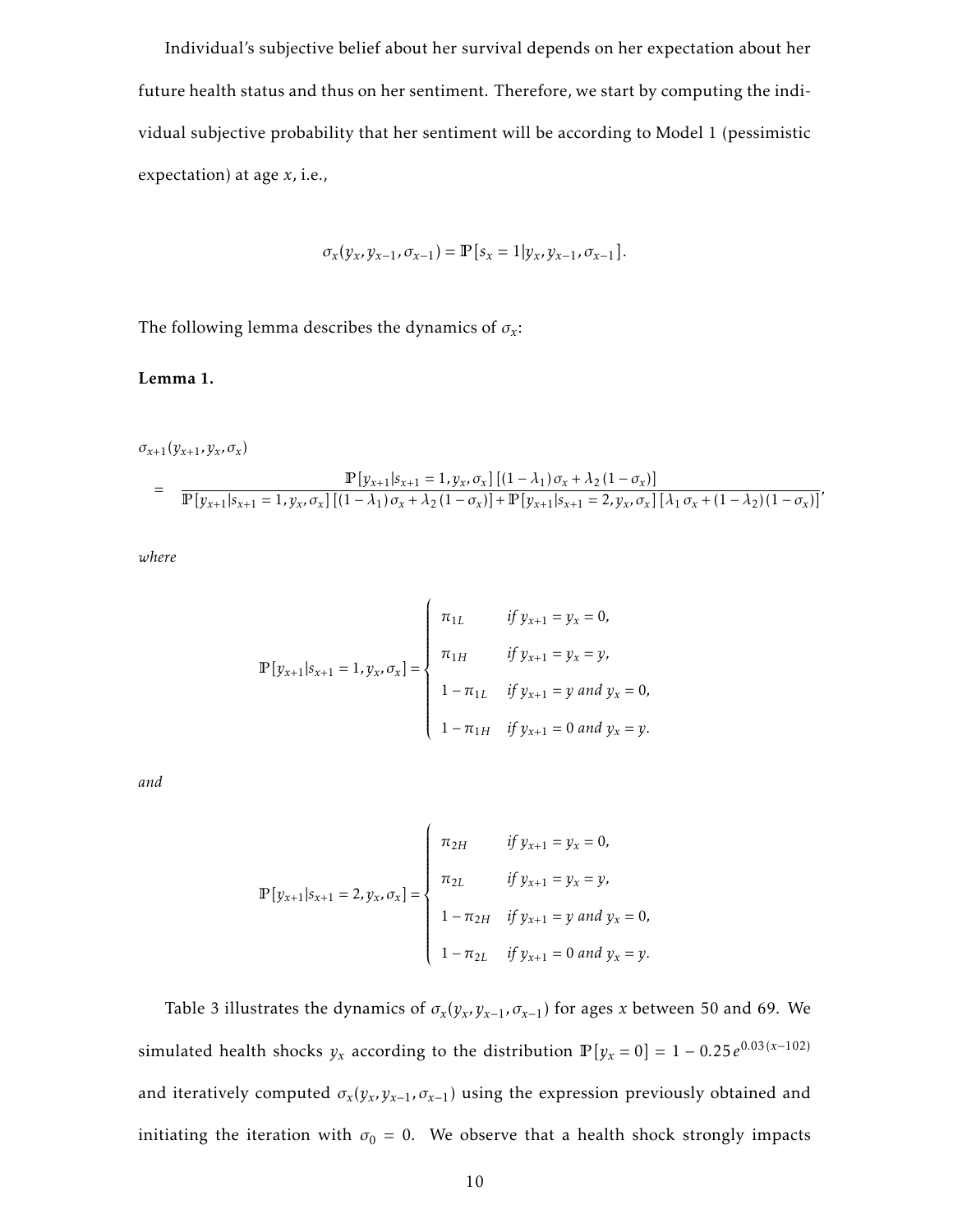$\sigma_x(y_x, y_{x-1}, \sigma_{x-1})$ . For example, at age 53 the individual suffers two subsequent health shocks and her probability  $\sigma_x(y_x, y_{x-1}, \sigma_{x-1})$  increases from 0.01 to 0.91, i.e., the individual increased by 90% the probability assigned to her sentiment being pessimistic. Despite no health shock is observed in the following years after 54, we also see that it takes up to 4 years before  $\sigma_x(y_x, y_{x-1}, \sigma_{x-1})$  reaches the level before the shocks occurred.

| x  | $y_x$   | $\sigma_x$ | $\mathcal{X}$ | $y_x$   | $\sigma_x$ |
|----|---------|------------|---------------|---------|------------|
| 50 | 0.00    | 0.01       | 60            | 0.00    | 0.01       |
| 51 | 0.00    | 0.01       | 61            | 0.00    | 0.01       |
| 52 | 0.00    | 0.01       | 62            | 0.00    | 0.01       |
| 53 | $-0.10$ | 0.53       | 63            | $-0.10$ | 0.53       |
| 54 | $-0.10$ | 0.91       | 64            | 0.00    | 0.11       |
| 55 | 0.00    | 0.35       | 65            | 0.00    | 0.02       |
| 56 | 0.00    | 0.06       | 66            | 0.00    | 0.01       |
| 57 | 0.00    | 0.02       | 67            | $-0.10$ | 0.53       |
| 58 | 0.00    | 0.01       | 68            | 0.00    | 0.11       |
| 59 | 0.00    | 0.01       | 69            | $-0.10$ | 0.68       |

**Table 3:** The table shows the simulated dynamics of the subjective conditional probability  $\sigma_x$  that the individual's sentiment is pessimistic. Age *x* is between 50 and 69 years old. The parameters of the model are  $y = -0.1$ ,  $\lambda_1 = \lambda_2 = 0.1$ ,  $\pi_{1L} = \pi_{2L} = 0.1$ , and  $\pi_{1H} = \pi_{2H} = 0.9$ . Moreover,  $\mathbb{P}[y_x = 0] =$  $1 - 0.25e^{0.03(x-102)}$ .

Figure 1 compares average probabilities  $\sigma_x(y_x, y_{x-1}, \sigma_{x-1})$  and  $\mathbb{P}[y_x = y]$ . We observe that on average  $\sigma_x(y_x, y_{x-1}, \sigma_{x-1})$  is above  $\mathbb{P}[y_x = y]$  for younger individuals, while the opposite holds for older individuals. Because older individuals experience health shocks more frequently, they tend to react less strongly to new shocks, so their subjective probability assigned to the pessimistic model increases less than the probability of shocks' occurrence. This pattern is consistent with the empirical findings of Wurm, Tomasik, and Tesch-Römer (2009).

We now compute how subjective beliefs on sentiment affect the individuals' assessments of the survival probabilities. We consider an *x*-aged individual and her subjective probability to survive age  $T = x + h$  given her current information about the health status *eta<sup>x</sup>* and recent health shocks *yx*−1*,y<sup>x</sup>* :

$$
{}_h p_x^{subj}(\eta_x, y_x, y_{x-1}, \sigma_x) = \mathbb{P}\Big[\eta_{x+h} > \eta^\star | \eta_x, y_x, y_{x-1}, \sigma_x\Big].
$$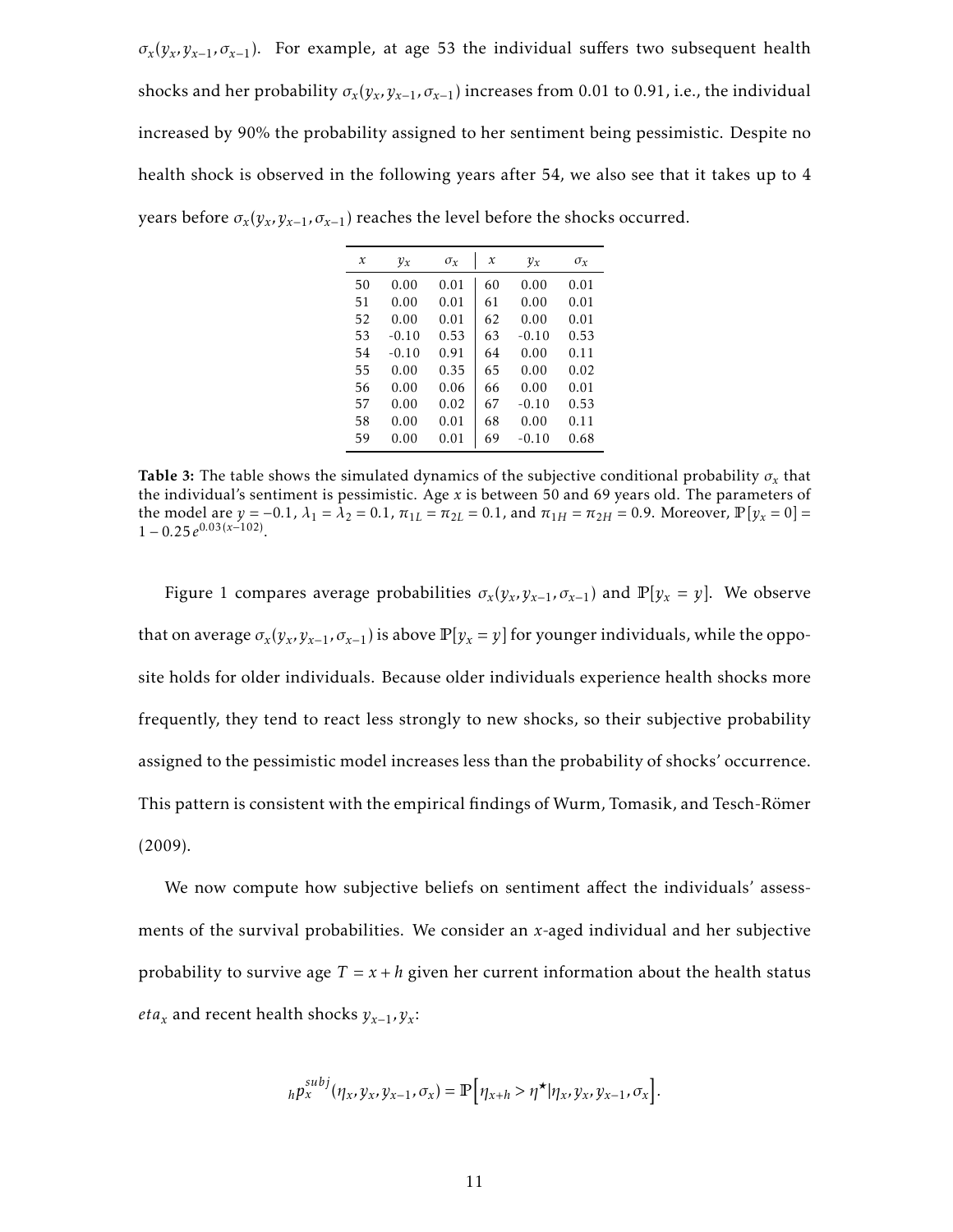

Figure 1: The figure shows the average subjective conditional probability for the pessimistic model  $\sigma_x(y_x, y_{x-1}, q_{x-1})$  (dotted line) and the average probability of an health shock  $\mathbb{P}[y_x = 0] =$ 1 − 0.25 $e^{0.03(x-10z)^{x}}$  (full line) at age *x*. We simulated 100,000 paths for  $(y_x)_{x=0,...,105}$  based on  $\mathbb{P}[y_x = y]$  and computed average values. We set  $y = -0.1$ ,  $\lambda_1 = \lambda_2 = 0.1$ ,  $\pi_{1L} = \pi_{2L} = 0.1$ , and  $\pi_{1H} = \pi_{2H} = 0.9.$ 

The following lemma provides the expression for the dynamics of  $_h p_x^{subj}$ .

Lemma 2.

$$
h p_x^{subj}(\eta_x, y_x, y_{x-1}, \sigma_x) = \sum_{y_{x+1}}^{h-1} p_{x+1}^{subj}(\eta_x + y_{x+1}, y_{x+1}, y_x, \sigma_{x+1})
$$
  
 
$$
\times \{ \mathbb{P}[y_{x+1}|s_{x+1} = 1, y_x, \sigma_x] [(1 - \lambda_1) \sigma_x + \lambda_2 (1 - \sigma_x)]
$$
  
 
$$
+ \mathbb{P}[y_{x+1}|s_{x+1} = 2, y_x, \sigma_x] [\lambda_1 \sigma_x + (1 - \lambda_2)(1 - \sigma_x)] \}
$$

*for x* = 0*,*1*,..., x* + *h* − 1 *and*

$$
{}_0p_{x+h}^{subj}(\eta_{x+h}, y_{x+h}, y_{x+h-1}, \sigma_{x+h}) = \begin{cases} 1 & \text{if } \eta_{x+h} > \eta^{\star}, \\ 0 & \text{if } \eta_{x+h} < \eta^{\star}. \end{cases}
$$

The following proposition considers a simplified case with two periods to provide insights on the conditions under which subjective beliefs over- and/or under-estimate survival probabilities.

**Proposition 1.** Let *h* be such that  $\eta_{x+h-1} > \eta^*$  and  $\eta_{x+h-1} + y < \eta^*$ , i.e., at time  $x + h - 1$  the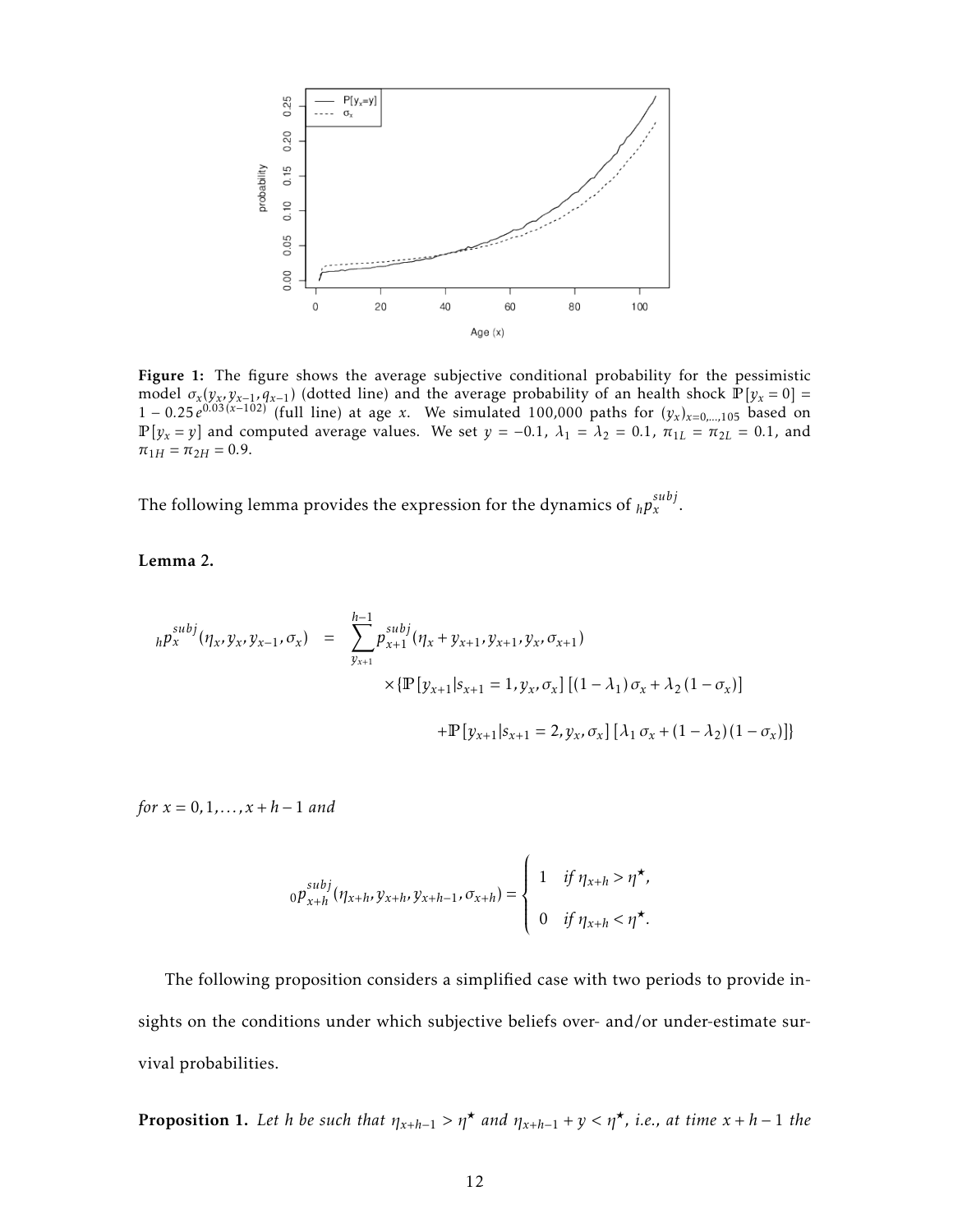$$
(1) \t_{1} p_{x+h-1}^{subj}(\eta_{x+h-1}, y_{x+h-1}, y_{x+h-2}, \sigma_{x+h-1})
$$
  
= 
$$
\begin{cases} (1 - \pi_{1H}) + (\pi_{1H} - \pi_{2L}) [\lambda_1 \sigma_{x+h-1} + (1 - \lambda_2)(1 - \sigma_{x+h-1})] & \text{if } y_{x+h-1} = y, \\ \pi_{2H} - (\pi_{2H} - \pi_{1L}) [\lambda_2 (1 - \sigma_{x+h-1}) + (1 - \lambda_1) \sigma_{x+h-1}] & \text{if } y_{x+h-1} = 0. \end{cases}
$$

Proposition 1 provides the main intuition for the implications of our model. Despite the proposition only addresses the two-period case, later we will also report simulation results showing that Proposition 1 holds more generally.

First of all, we consider younger individuals who are less likely to observe a health shock at time  $x+h-1$ . Therefore, we focus on the scenario  $y_{x+h-1} = 0$ . In this case, the probability of survival ranges from  $\pi_{2H}$  to  $\pi_{1L}$  depending on  $\lambda_1$ ,  $\lambda_2$ , and  $\sigma_{x+h-1}$ . Specifically, because  $\sigma_{x+h-1}$  is likely to be small for younger individuals (as they generally experienced fewer health shocks), then a moderate-to-high  $\lambda_2$  will shift subjective survival beliefs toward the pessimistic view, leading to an underestimation of survival beliefs compared to their actuarial counterpart which is rather high for younger individuals. Therefore, Proposition 1 predicts that underestimation of survival beliefs at younger ages is obtained when individuals' probability to change from an optimistic to a pessimistic sentiment is moderate-to-high. Panel A in Figure 2 reports the results of our simulations for the general case. We set  $\pi_{1L} = \pi_{2L} = 0.1$  and  $\pi_{1H} = \pi_{2H} = 0.9$ , i.e., the probability of two subsequent shocks under Model 1 is high as well as the probability of not having two subsequent shocks under Model 2. By contrast, the objective probability of having an health shock at age *x*,  $\mathbb{P}[y_x = 0] = 1 - 0.25 e^{0.03(x-102)}$ , is modelled with an exponential increase that generates realistic patterns for the objective survival probability. We see that the prediction of Proposition 1 generally holds in our theoretical setting. Indeed, the figure shows that the difference between subjective and actuarial beliefs at age 50 years old is negative for a wide range of parameters, i.e., our model predicts an underestimation of survival at 50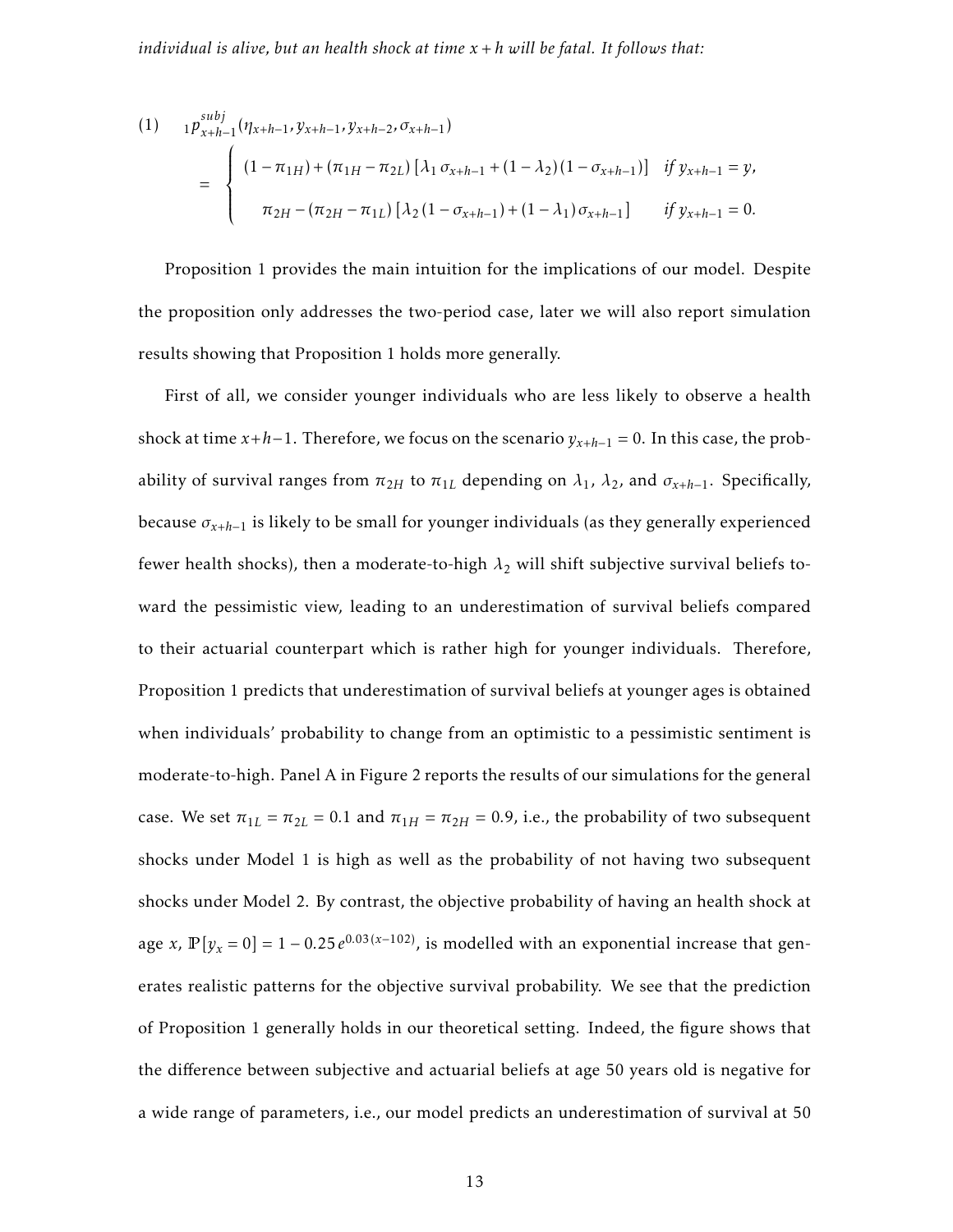years old. Specifically, we observe that values of  $\lambda_2$  between 0.1 and 1 generate an underestimation of survival beliefs that ranges from 10% to 70%.

We now consider older individuals who are more likely to observe an health shock at time  $x + h - 1$ . Therefore, we now focus on the scenario  $y_{x+h-1} = y$  in Proposition 1. In this case, the probability of survival ranges from  $1 - \pi_{1H}$  to  $1 - \pi_{2L}$  again depending on *λ*<sub>1</sub>, *λ*<sub>2</sub>, and *σ*<sub>*x*+*h*−1</sub>. Specifically, because  $σ$ <sub>*x*+*h*−1</sub> is likely to be larger for older individuals compared to younger individuals (as they generally experienced more health shocks, see Figure 1), then a moderate-to-high  $\lambda_1$  and a low-to-moderate  $\lambda_2$  will shift subjective survival beliefs toward the optimistic view, leading to an overestimation of survival beliefs compared to their actuarial counterpart, which is rather low for older individuals. Therefore, Proposition 1 predicts that overestimation of survival beliefs at older ages is obtained when individuals' probabilities to change from a pessimistic to an optimistic sentiment is low-to-moderate. Panel B in Figure 2 reports the results of our simulations for the general case, again with parameters  $\pi_{1L} = \pi_{2L} = 0.1$  and  $\pi_{1H} = \pi_{2H} = 0.9$  and an exponential increase of the probability  $\mathbb{P}[y_x = y]$  of the occurrence of the shock at age *x*. We see that the prediction of Proposition 1 generally holds in our model for older individuals as it was the case for younger individuals. Indeed, the figure shows that the difference between subjective and actuarial beliefs at age 75 years old is zero or positive, i.e., the model implies either accurate subjective beliefs or an overestimation of survival at 75 years old. Specifically, we observe that values of  $\lambda_1$  between 0.6 and 1 together with values of  $\lambda_2$  below 0.2 generate an overestimation of survival beliefs that ranges from 4% to 6%. Our results are robust with respect to the choice of parameters  $\pi_{iL}$  and  $\pi_{iH}$  for  $i = 1, 2$  as shown in Figure 4.

It follows that our model jointly predicts under-estimation of survival at younger ages and overestimation at older ages, when  $\lambda_1$  is moderate-to-high and  $\lambda_2$  is rather small as illustrated in Panel C of Figure 3. This case corresponds to when the optimistic sentiment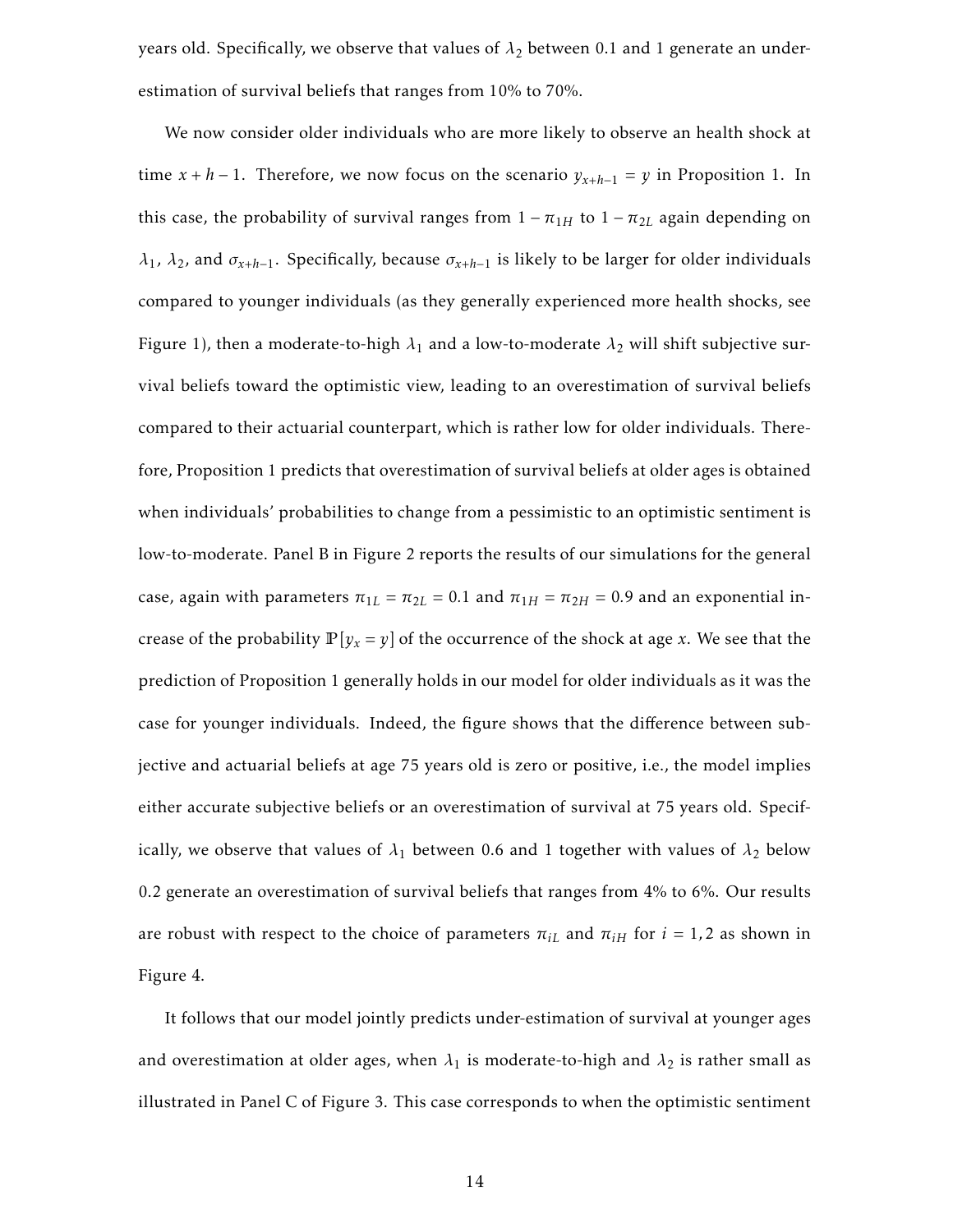tends to persist over time. However, because younger individuals are less likely to observe an health shock, when this realizes their reaction is excessive, while the opposite holds for older individuals, in line with empirical findings in Wurm, Tomasik, and Tesch-Römer (2009). We show in Figure 5 that this prediction is robust with respect to the choice of parameters  $\pi_{iL}$  and  $\pi_{iH}$  for  $i = 1, 2$ .

We emphasize that our theoretical prediction does not assume that older individuals are more optimistic than younger individuals. It simply states that individuals are generally optimistic ( $\lambda_2$  is small) and their sentiment is affected in the same way over the lifetime when an health shock realizes. However, while for younger individuals this leads to an overreaction, because shocks are less likely to seriously affect survival, the opposite holds for older individuals.



Panel B: Overestimation at 75 years old



Figure 2: The figure shows the difference between the subjective and the objective probabilities of survival as a function of the parameters  $\lambda_1$  and  $\lambda_2$  at 0.05 steps. Otherwise we set  $h = 5$  years,  $\pi_{1L} = \pi_{2L} = 0.1$ , and  $\pi_{1H} = \pi_{2H} = 0.9$ . The objective probability of survival is computed assum- $\lim_{x \to \infty}$   $\mathbb{P}[y_x = 0] = 1 - 0.25e^{0.03(x-102)}$  to obtain a realistic pattern. At age  $x = 50$  years old (Panel A) the difference is always negative, that is the subjective probabilities underestimate survival. The degree of underestimation is illustrated with different grey colors, where black indicates a strong underestimation and white no underestimation. At age  $x = 75$  years old (Panel B) the difference is always positive, that is the subjective probabilities overestimate survival. Again the degree of overestimation is illustrated with different grey colors, where black indicates a strong overestimation and white no overestimation.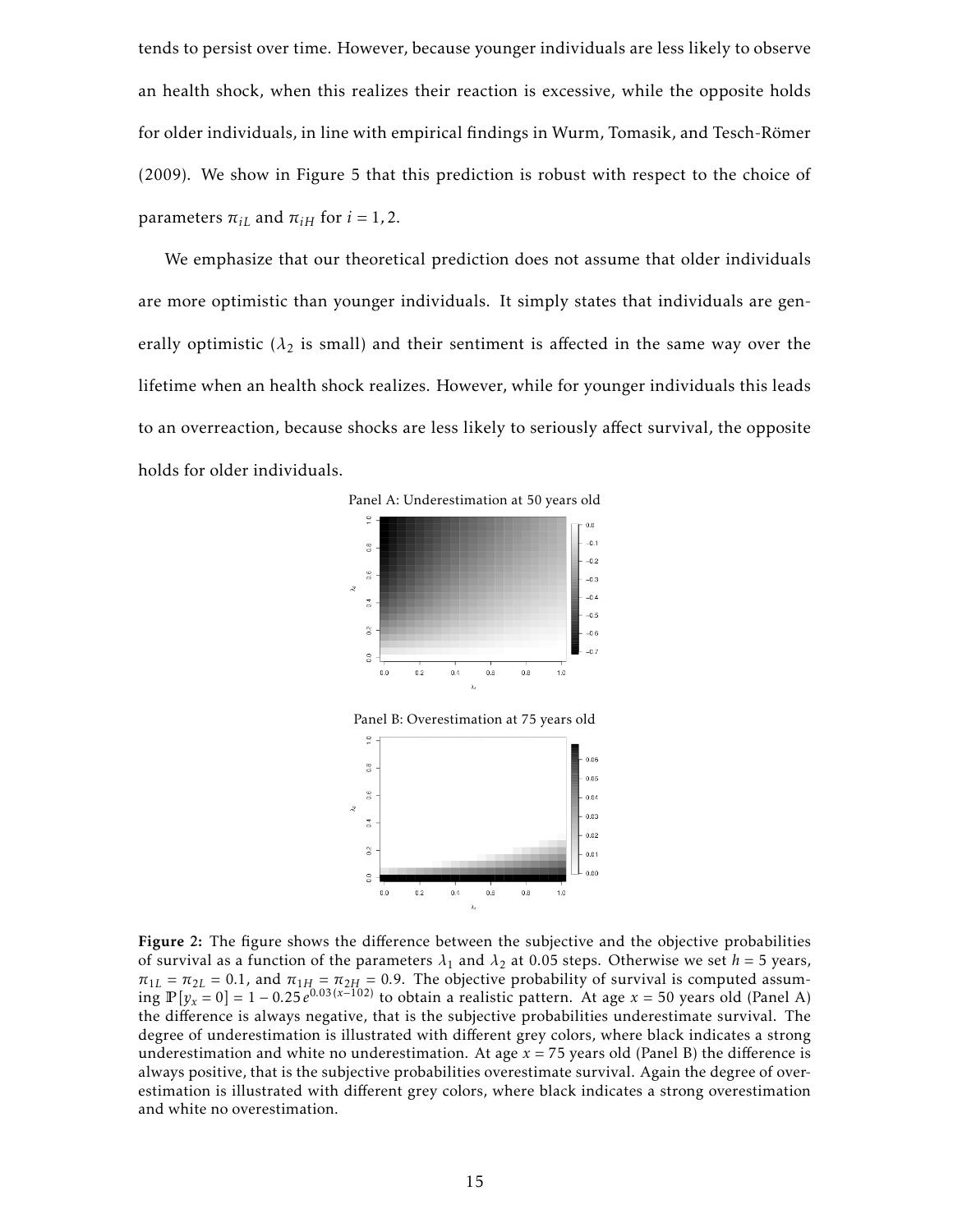

Panel B: Overestimation at *x* = 75 years old only



Panel C: Underestimation at 50 years old and overestimation at 75 years old



Figure 3: The figure shows the combinations of parameters  $\lambda_1$  and  $\lambda_2$  at 0.05 steps that imply underestimation of survival probabilities at  $x = 50$  years old (Panel A), overestimation at  $x = 75$  years old (Panel B) and both (Panel C). Otherwise we set  $h = 5$  years,  $\pi_{1L} = \pi_{2L} = 0.1$ , and  $\pi_{1H} = \pi_{2H} = 0.9$ . The objective probability of survival is computed assuming  $\mathbb{P}[y_x=0] = 1-0.25e^{0.03(x-102)}$  to obtain a realistic pattern for actuarial probabilities of survival.

### III Empirical analysis

We now test the main predictions of our theoretical model. First of all, we verify if subjective beliefs imply under-estimation of survival at younger ages and over-overestimation at older ages. Previous studies already report evidence on this; see Hamermesh (1985), Perozek (2008), Zimper (2012), and Grevenbrock et al. (2021). However, we differentiate from these papers by how we compute the objective counterpart of subjective probabilities, as we derive health-dependent actuarial probabilities accounting for diagnosed dis-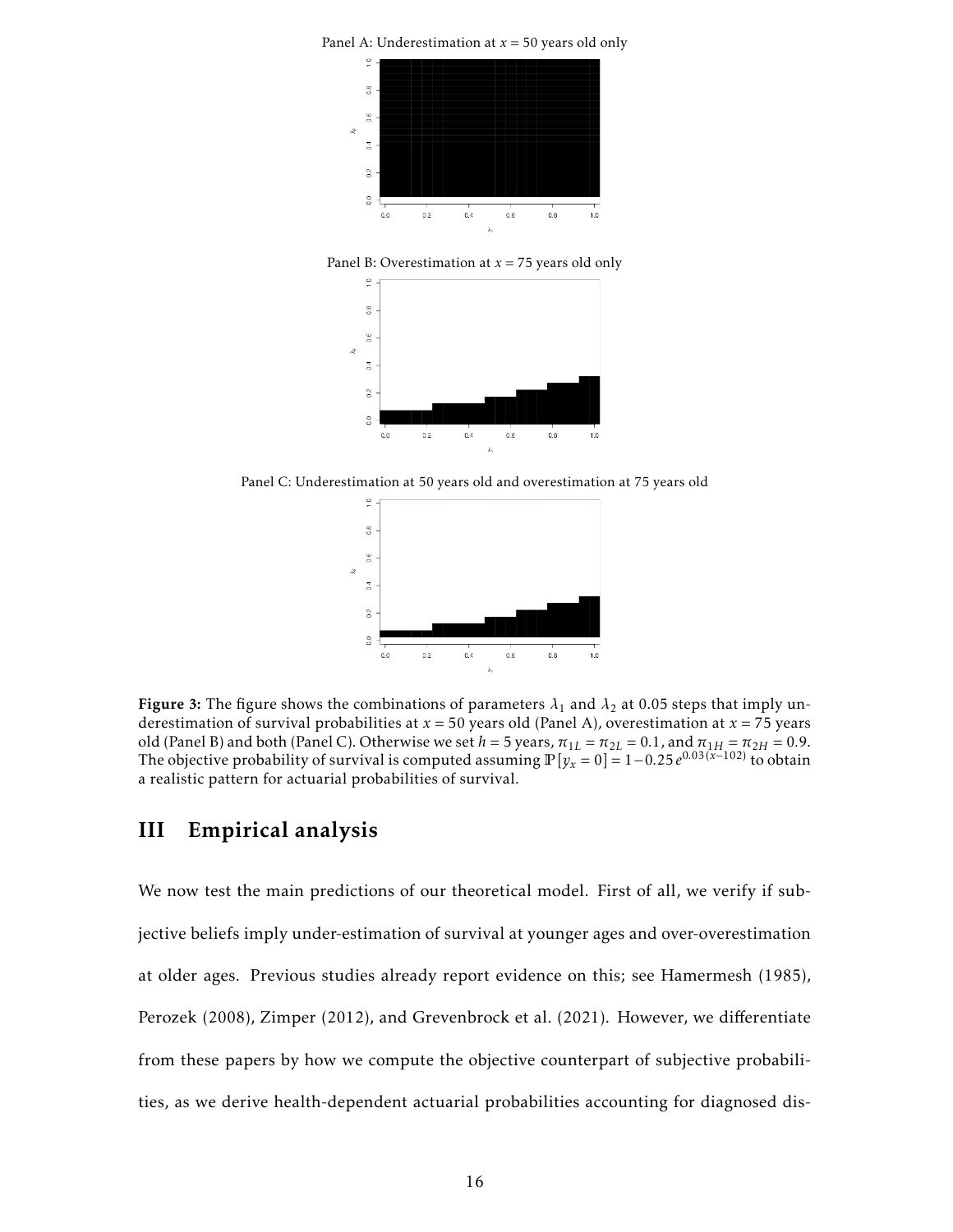

Figure 4: The figure shows the simulated difference between the subjective and the objective probabilities of survival at ages  $x = 50,75$ , and 85 years old With  $h = 5$  years. The parameters  $\lambda_1$  and *λ*<sup>2</sup> ranges from 0 to 1 at 0.05 steps. The objective probability of survival is computed assuming  $\mathbb{P}[y_x = 0] = 1 - 0.25e^{0.03(x-102)}$  to obtain a realistic pattern. In Panel A we set  $\pi_{1L} = \pi_{2L} = 0.01$ and  $\pi_{1H} = \pi_{2H} = 0.99$ . In Panel B we set  $\pi_{1L} = \pi_{2L} = 0.005$  and  $\pi_{1H} = \pi_{2H} = 0.0995$ . The degree of underestimation/overestimation of survival probabilities is illustrated with different grey colors, where black indicates a strong underestimation/overestimation and white no underestimation/overestimation.

eases instead of only classifying individuals according to age and gender using standard life tables.

Second, we test whether the pattern is related to individuals' sentiment. Specifically, our model predicts that under-estimation and over-estimation occur when  $\lambda_2$  is small, i.e., when individuals' optimism tend to be persistent, or when  $\lambda_1$  is moderate-to-high and  $\lambda_2$  is moderate, i.e., when individuals are more likely to transition from a pessimistic sentiment to an optimistic sentiment than the opposite. Our model also implies that the magnitude of under- and over-estimation is higher when individuals' sentiment is more extreme, i.e., under-estimation (over-estimation) decreases (increases) when the optimistic (pessimistic) prior is stronger, as described by the parameters  $\pi_{kL}$  and  $\pi_{kH}$  for  $k = 1, 2$ .

As mentioned above, the main issue we face in order to test our predictions is that we need a comparable objective (actuarial) counterpart to subjective probabilities. Because individuals are aware of existing diseases when formulating their subjective expectations,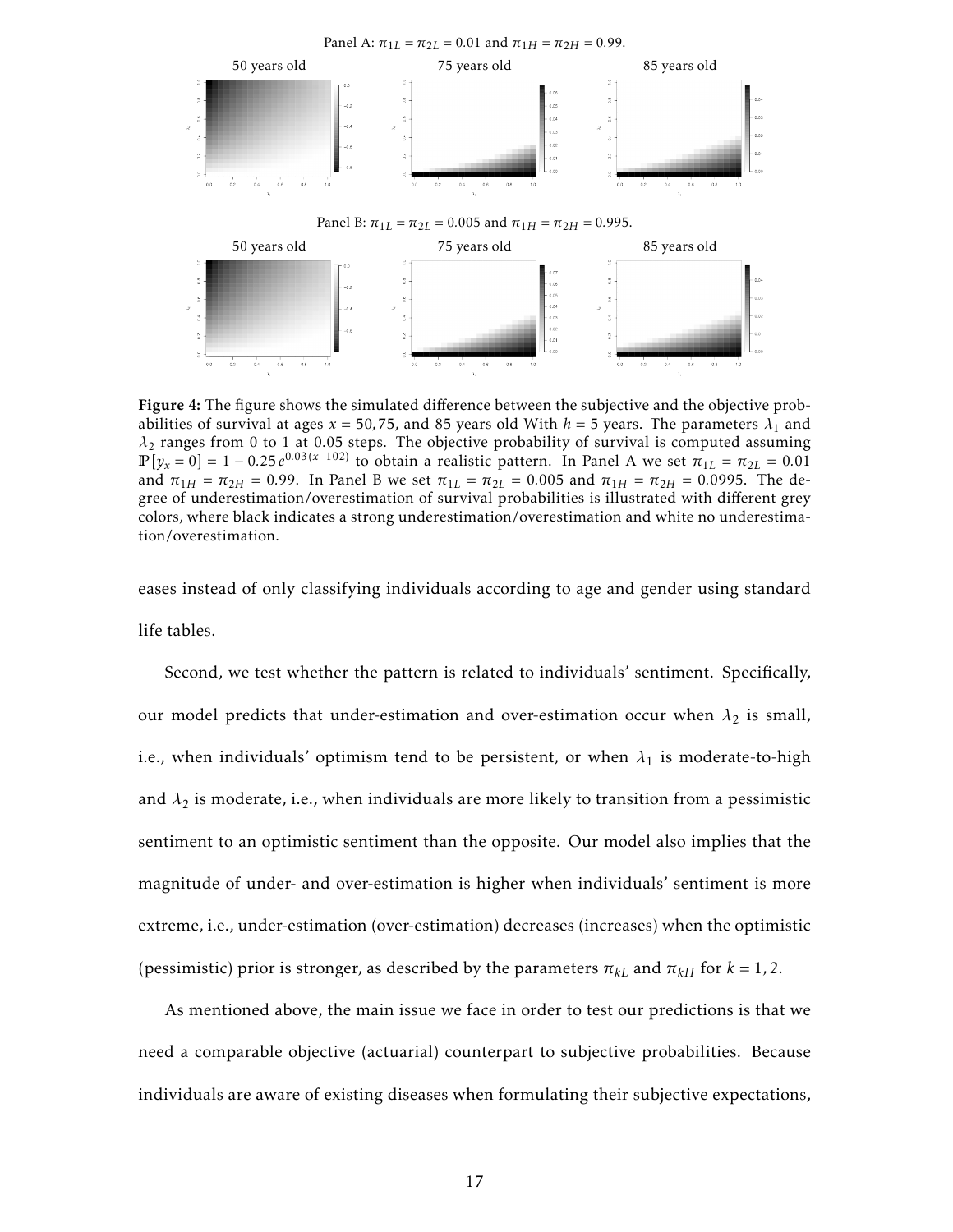

Figure 5: The figure shows the simulated difference between the subjective and the objective probabilities of survival at ages  $x = 50,75$ , and 85 years old and  $h = 5$  years. The parameters  $\lambda_1$  and *λ*<sup>2</sup> ranges from 0 to 1 at 0.05 steps. The objective probability of survival is computed assuming  $\mathbb{P}[y_x = 0] = 1 - 0.25e^{0.03(x-102)}$  to obtain a realistic pattern. In Panel A we set  $\pi_{1L} = \pi_{2L} = 0.01$ and  $\pi_{1H} = \pi_{2H} = 0.99$ . In Panel B we set  $\pi_{1L} = \pi_{2L} = 0.005$  and  $\pi_{1H} = \pi_{2H} = 0.0995$ . The degree of underestimation/overestimation of survival probabilities is illustrated with different grey colors, where black indicates a strong underestimation/overestimation and white no underestimation/overestimation.

and, moreover, are deriving their beliefs using a specific time-frame depending on their age at the time they are interviewed, in Subsection B we construct health-dependent actuarial probabilities to reflect the same underlying information. In a second stage, in Subsections C and D, we test our theoretical predictions on the gap between subjective and objective probabilities.

#### A Data

We use biennial data from the "University of Michigan Health and Retirement Study" (HRS), a longitudinal panel study supported by the National Institute on Aging (NIA U01AG009740) and the Social Security Administration surveying a representative sam-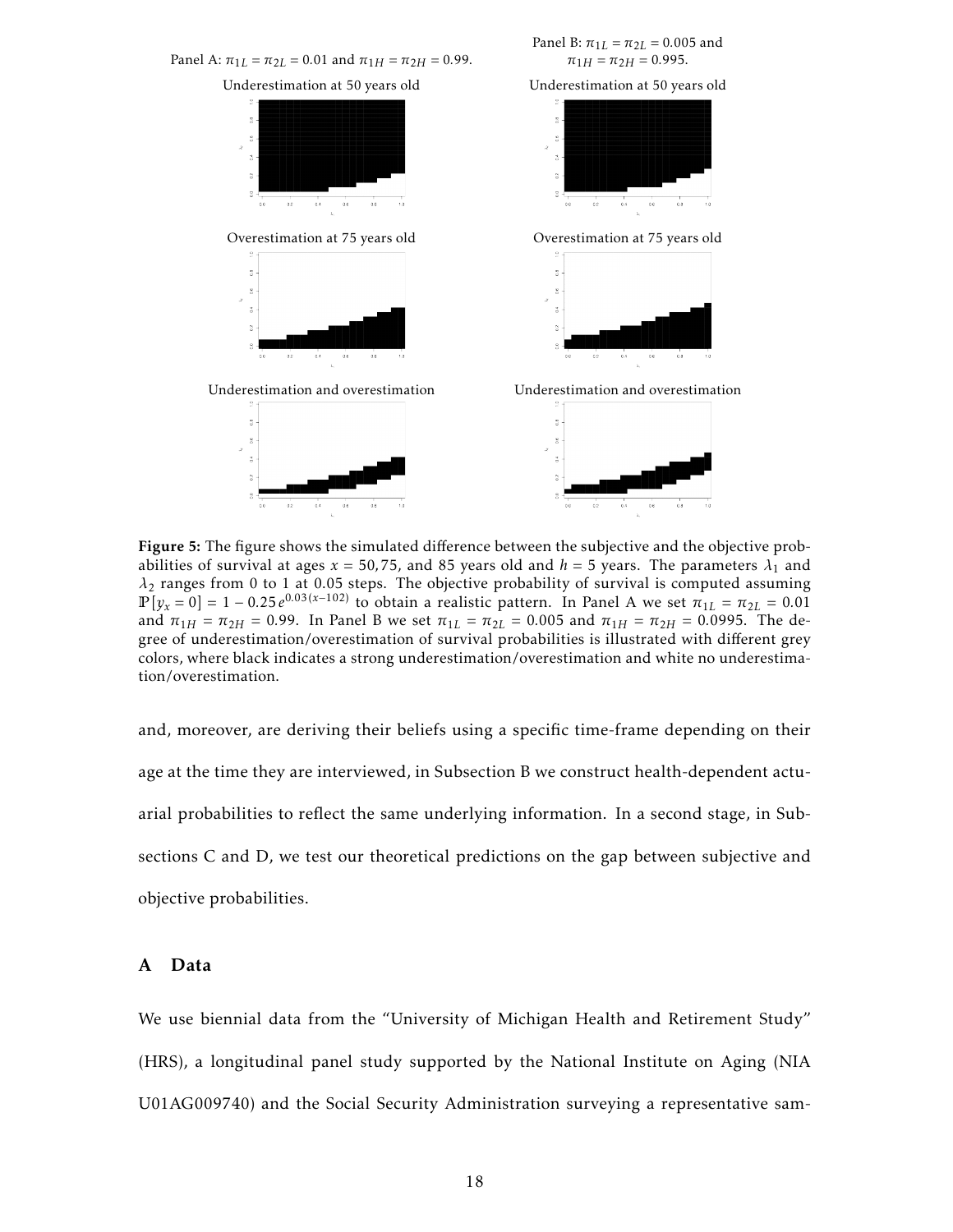ple of approximately 20,000 individuals in the United States of America<sup>2</sup>. In particular, we use data collected in the "waves" from 1996 to 2016, that is a properly long time horizon for our dynamic analysis. Each wave questionnaire consists of several thematic blocks or sections relating to a wide variety of domains. Each respondent is identified by an ID, fixed across waves and sections.

Within our study, we are mainly interested in the information that can be recovered from the following sections: cover sheet and demographics (e.g., data about the respondent's year of birth, gender, year of the interview, marital status, number of children and life satisfaction), health status (e.g., data concerning self-assessed health and disease conditions), expectations (e.g., survival expectations), and employment (e.g., data about the respondent's job status).

Subjective survival beliefs are values ranging from 0 to 100 answered to the question on the percent chance that the individual will survive a given target age set depending on the current age as indicated in Table 4.

| Age $(x)$         |         | Target age $(x+h)$  |
|-------------------|---------|---------------------|
|                   |         | 1996-1998 2000-2016 |
| $50 \le x \le 65$ | 75 & 85 | 75 & 80             |
| 66 < x < 69       | 85      | 80                  |
| 70 < x < 74       | 85      | 85                  |
| 75 < x < 79       | 85      | 90                  |
| 80 < x < 84       | 85      | 95                  |
| 85 < x < 90       |         | 100                 |

Table 4: The table reports target ages (columns 2 and 3) in dependence of current ages *x* (column 1) as considered in the HRS for the question on survival expectations. For individuals aged between 55 and 65 two different target ages are considered, as shown in the second row of the table. Target ages have been adjusted in waves from 2000 to 2016 with respect to previous waves.

#### A.1 Health status

The concept of health is multidimensional. Indeed, one of the principles set out in the preamble to the World Health Organization (WHO) Constitution<sup>3</sup> entered into force in

<sup>2</sup>More information about the Health and Retirement Study can be found here: https://hrs.isr.umich. edu/

<sup>3</sup>The full text of the WHO Constitution can be found here: https://www.who.int/about/who-we-are/ constitution.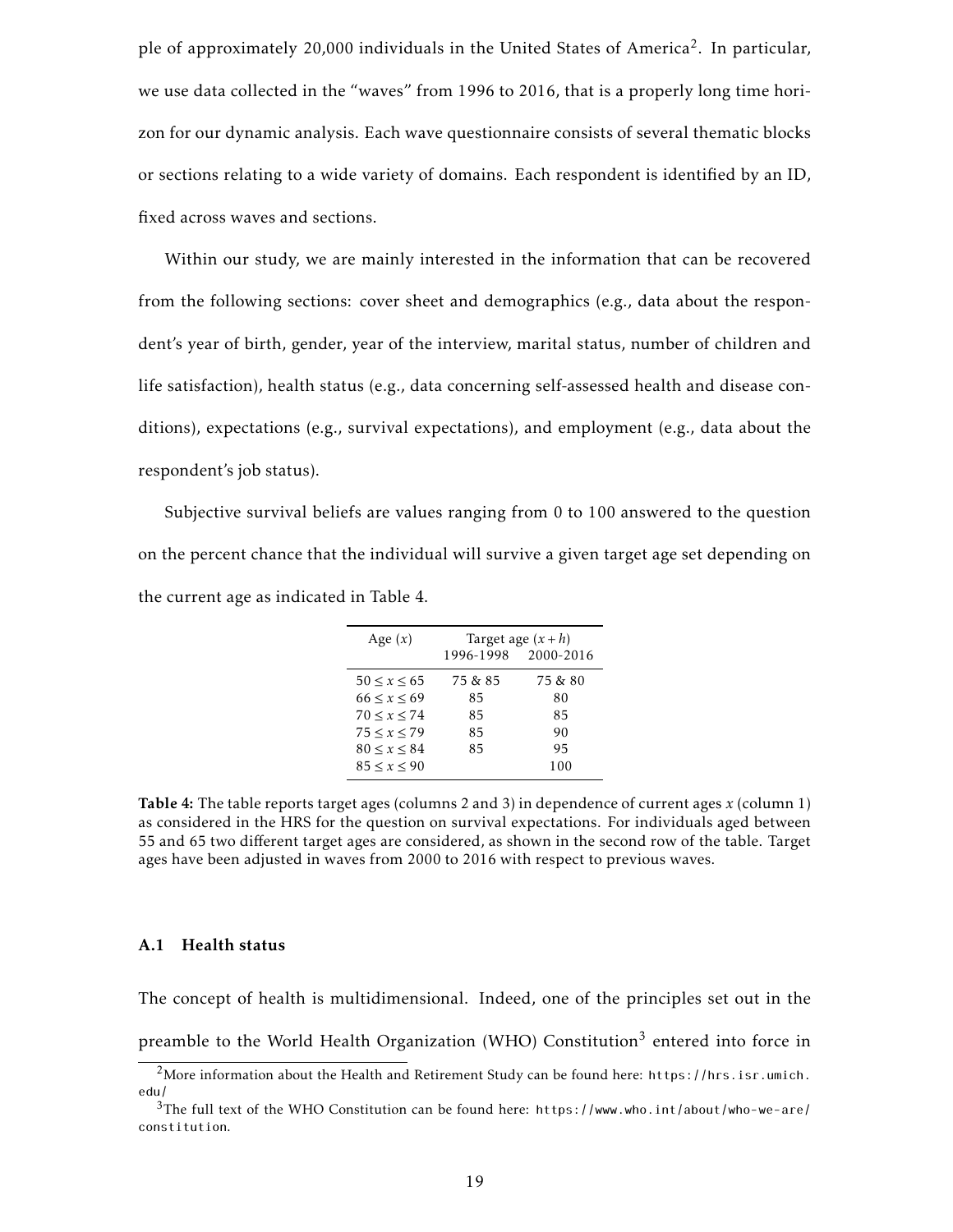April 1948, declares that "Health is a state of complete physical, mental and social wellbeing and not merely the absence of disease or infirmity".

The HRS database includes exhaustive information about respondents' health status, considered in both its connotations: subjective and objective. Subjective health is measured by respondents' self-reported evaluations of their own health status through ratings ranging from excellent (1) to poor (5). Several studies in psychology and health psychology have investigated the validity of self-rated health as a predictor of future health outcomes (see Benyamini 2011 for an overview). One of the provided explanations endorsing the predictive ability of subjective health is that, being based on continuous monitoring of one's body and health, such a measure incorporates an amount of information that is largely unavailable to physicians and researchers. Self-assessed health and life satisfaction represent the two subjective well-being measures we consider in our study. In our empirical analysis we use life satisfaction as a proxy for individuals' sentiment. Sentiment and life satisfaction are generally different dimensions. However, the hypothesis that sentiment and life satisfaction are highly correlated is supported in a number of studies, e.g., Piper (2019) and Bailey et al. (2007). $4$ 

We assess respondents' objective health status by investigating the occurred diagnosis with one or more of the following disease conditions: high blood pressure, diabetes, cancer, emotional disorders and heart condition. We treat as "healthy" all those respondents who have never been diagnosed with any of these diseases. We choose to focus on the five mentioned health impairments since they remarkably increase individual frailty, thus involving a higher risk of mortality. According to the Global Health Observatory (GHO) data, made available by the World Health Organization in 2018 $^5$ , heart-related conditions, such as heart disease and stroke, had been the leading causes of death worldwide in the

<sup>&</sup>lt;sup>4</sup>The HRS study also provides direct information about sentiment (pessimism and optimism) in section "LB" (psycho-social). However, this section is optional for respondents and only about 10% of the them answer the corresponding questions. Therefore, in order to base our empirical analysis on a bigger data set, we preferred to use life satisfaction as a proxy of sentiment.

<sup>5</sup>See https://www.who.int/gho/mortality\_burden\_disease/causes\_death/top\_10/en/ for more information.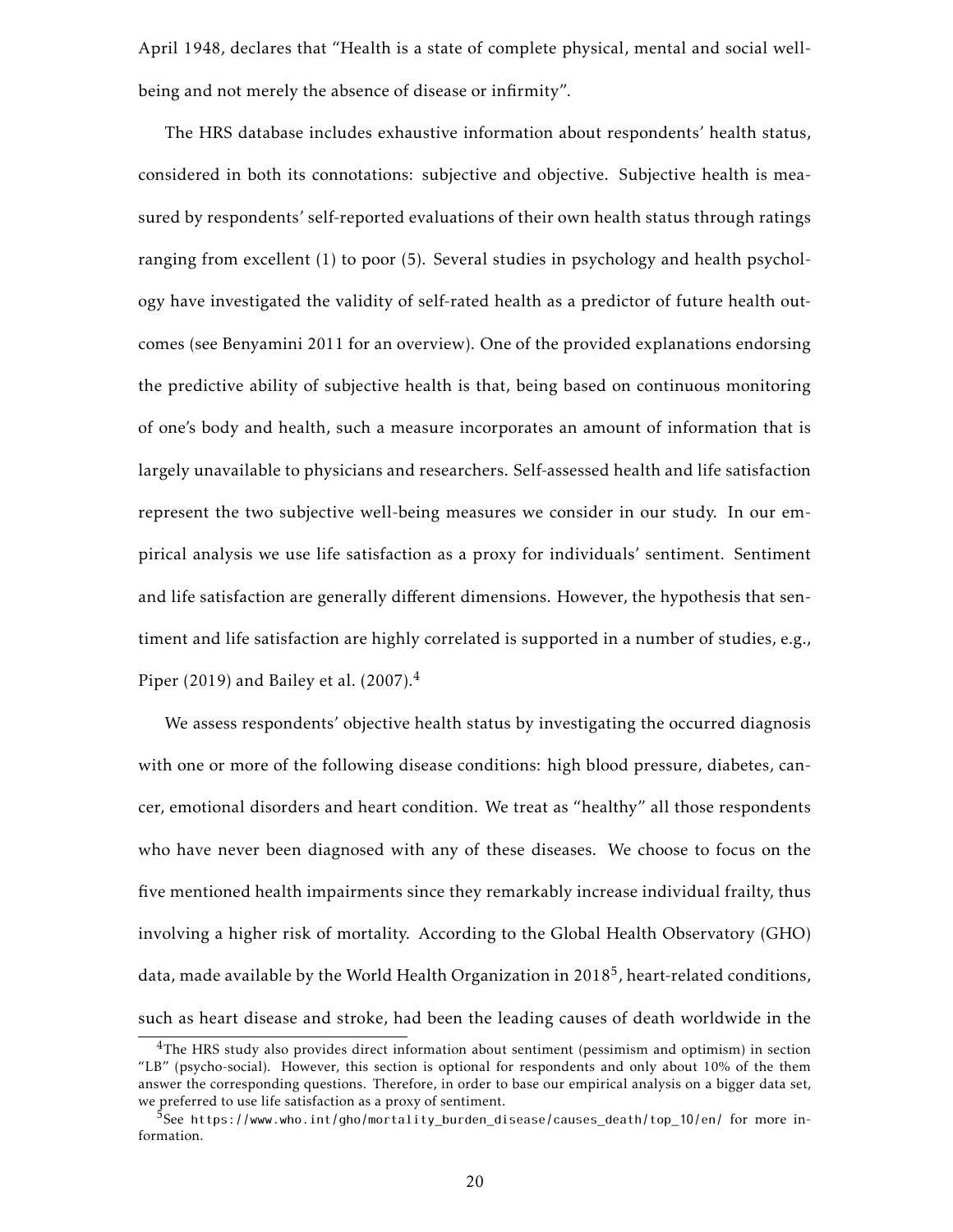last 15 years, causing 15.2 million deaths in 2016. In relation to the same year, some types of cancers (i.e., lung cancer) and diabetes mellitus were included among the top ten causes of death. It is also acknowledged in the literature that people suffering from mental disorders experience higher mortality rates than the general population (see Laursen, Nordentoft, and Mortensen 2013).

Strictly relating to our data, questions inquiring the presence of the five mentioned disease conditions are characterized by the highest response rates, this allowing us to subdivide the data sample into sufficiently large groups of individuals with homogeneous health characteristics, useful to obtain health-specific actuarial tables.

#### B Actuarial probabilities: methodology

Within our study, the subjective and the objective assessments of survival interface to each other. While individuals' survival beliefs express subjective expectations about the own residual lifetime, actuarial probabilities disclose information about how mortality is objectively expected to evolve, based on the forecasting outcomes of stochastic mortality models.

As explained by Mavros et al. (2017), the underlying assumption of stochastic mortality models is that a mixture of eventually independent deterministic and stochastic components, capturing age, period and, in some cases, cohort effects, explain human mortality dynamics. The broad range of models developed during the last two decades essentially differ from each other by the number and forms of the captured effects. Cairns et al. (2009) and Haberman and Renshaw (2011) provide quantitative comparative studies of the most influential and widely used mortality forecasting models, such as the models denoted by M1-M8. Model M1 represents the Lee-Carter method proposed by Lee and Carter (1992) and models from M5 to M8 are designed for shaping the mortality curve at pensioner ages. Such models assess systematic mortality evolution in that they are based on aggregate pop-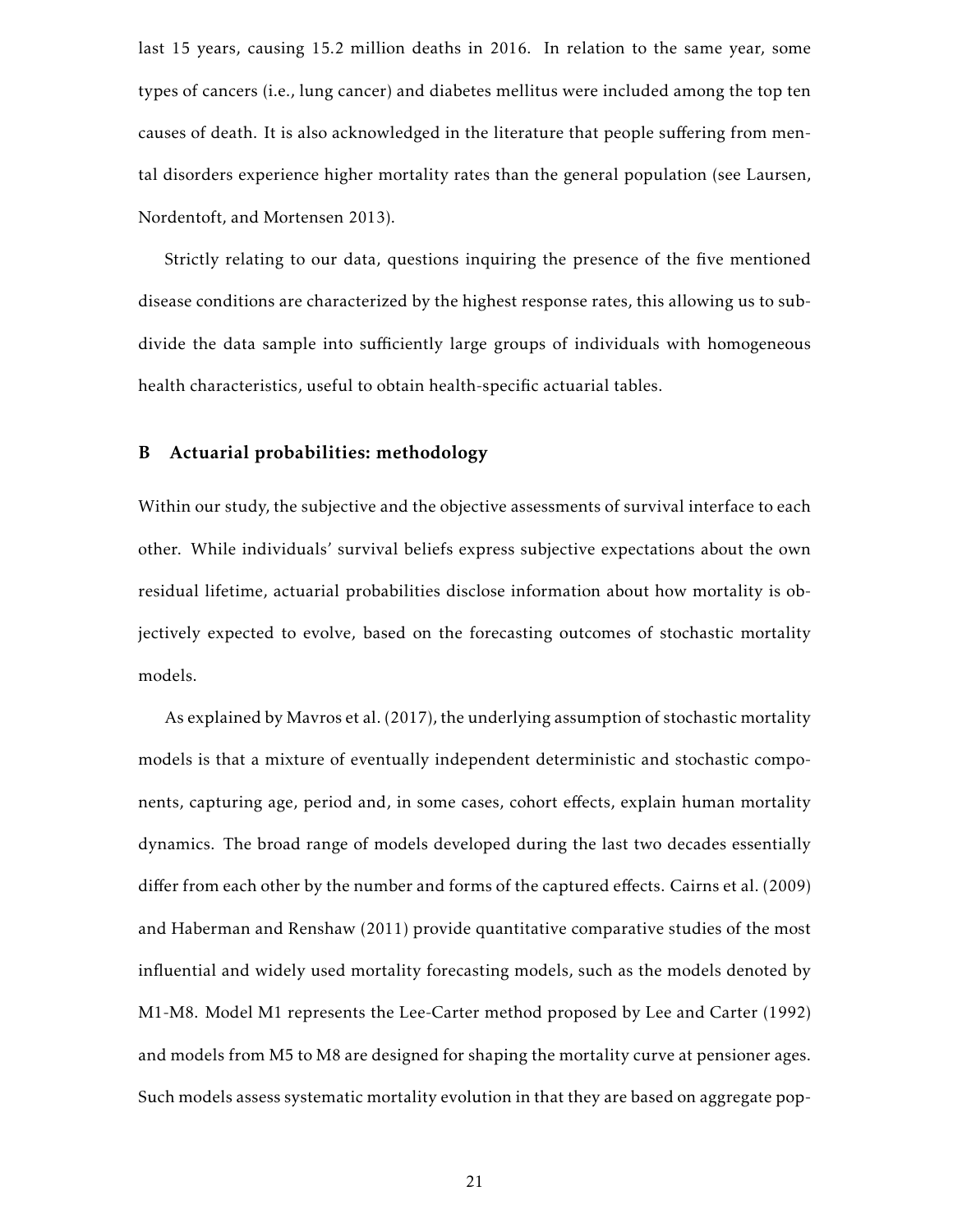ulation level trends. More recent models (see Xu, Sherris, and Meyricke 2019) assess also the individual mortality heterogeneity arising from differing risk characteristics across individuals, such as socio-demographic characteristics and self-rated health.

For our investigation, we make use of the forecasts resulting from classical extrapolative stochastic mortality models disregarding individual heterogeneity, since these models represent the most deployed academic and industrial methods in modeling mortality rates. However, in order to obtain the most reliable benchmark to which subjective expectations are compared, we specialize the so predicted mortality rates to express the mortality experience of individuals affected by a specific health status. In doing so, we implement analogous actuarial approaches to those traditionally used to assess the mortality of impaired assured individuals. Furthermore, for each health status under study we derive suitable mortality adjustment factors targeted to increase or decrease the average mortality rates characterizing the general population.

#### B.1 Notation and actuarial foundation

We now present our basic actuarial modeling framework. We denote by *T<sup>x</sup>* (*t*) the random residual lifetime for an individual aged *x* at time *t*. Consequently, the conditional probability of surviving age  $x + 1$  given the information  $\mathcal{I}_t$  at time *t* is:

$$
p_{x}(t) = \mathbb{P}[T_{x}(t) \geq 1 | \mathcal{I}_{t}].
$$

Accordingly, we denote by  $q_x(t) = 1 - p_x(t)$  the conditional probability given  $\mathcal{I}_t$  that an individual aged *x* at time *t* will die before attaining age *x*+1. Because time *t* could be located in the future,  $p_x(t)$  and  $q_x(t)$  are random variables.

From annual survival probabilities *p<sup>x</sup>* (*t*) we obtain all other relevant quantities. If *h* is any positive integer, then the conditional probability given  $\mathcal{I}_t$  that an individual aged  $x$  at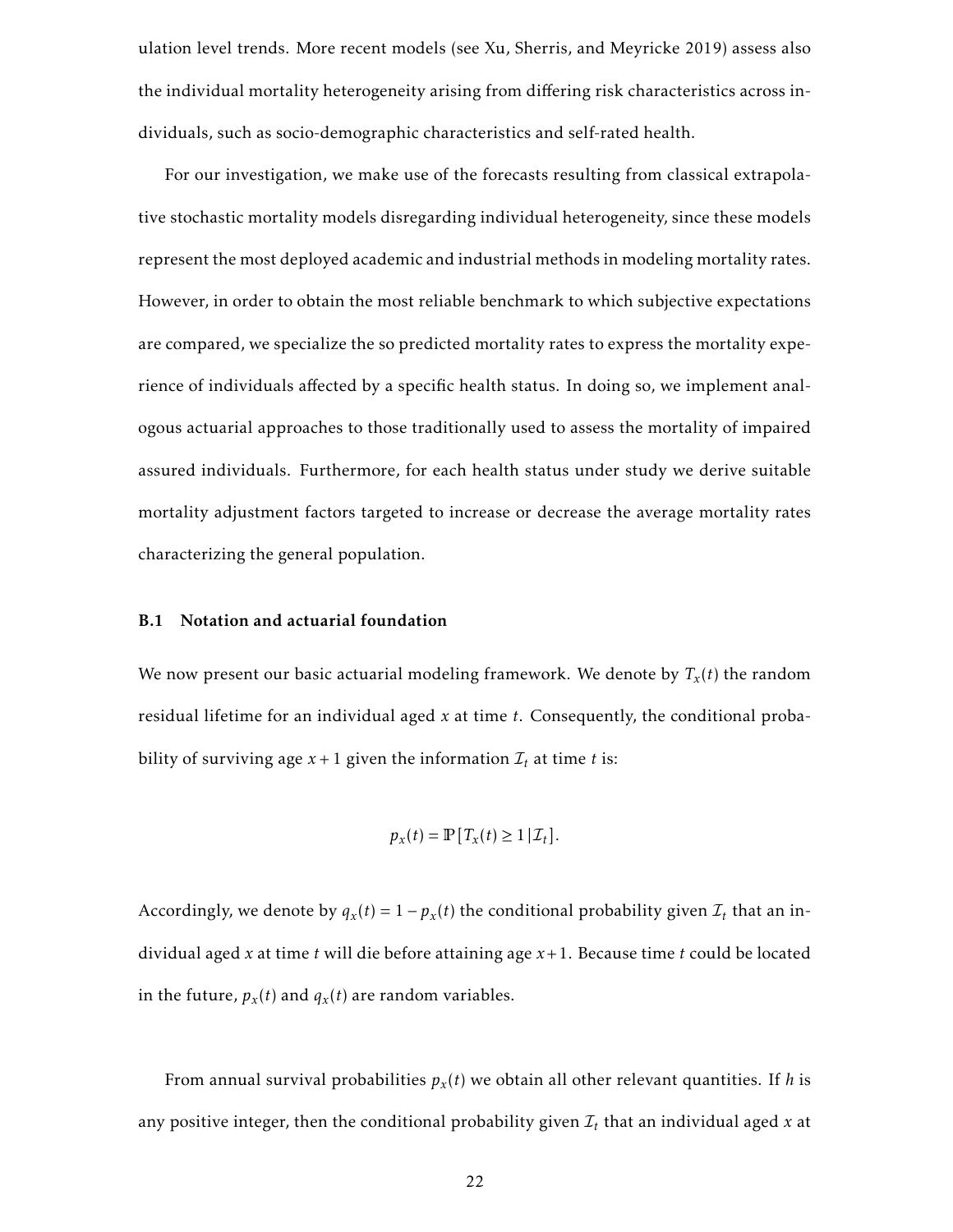time *t* survives age  $x + h$ , denoted by  $_h p_x(t) = \mathbb{P}[T_{x,t} > h | \mathcal{I}_t]$ , corresponds to:

(2) 
$$
_{h}p_{x}(t)=\prod_{i=0}^{h-1}p_{x+i}(t+i).
$$

Moreover, if  $s > r$  are positive integers, then the conditional probability given  $\mathcal{I}_t$  that an individual aged *x* at time *t* survives age  $x + s$  given that she survives time  $t + r$ , denoted by  $r|s p_x(t) = \mathbb{P}[T_{x,t} \ge s | T_{x,t} \ge r, \mathcal{I}_t]$ , is given by:

(3) 
$$
r|s p_x(t) = 1 - (r p_x(t) - s p_x(t)).
$$

Finally, we define the force of mortality as

$$
\mu_x(t) = \lim_{h \searrow 0} \frac{hq_x(t)}{h},
$$

i.e., it corresponds to the instantaneous rate of mortality. Under certain assumptions (see Pitacco et al. 2009, Section 3.3.1) we have:

(4) 
$$
q_x(t) = 1 - e^{-\mu_x(t)}.
$$

Later in Subsection B.3 we also consider the so-called crude death rate *m<sup>x</sup>* (*t*) for age *x* in year *t* to derive health-dependent mortality rates. The crude death rate is obtained by dividing the number  $D_{x,t}$  of individuals aged  $x$  dying in year  $t$  by the so-called (central) exposure-to-risk *Ex,t*, i.e., the total time lived by individuals aged *x* last birthday in year *t*:

$$
m_x(t) = \frac{D_{x,t}}{E_{x,t}},
$$

 $D_{x,t}$  and  $E_{x,t}$  are observable and are used to fit our model. The realized values of these two variables are denoted by  $d_{x,t}$  and  $e_{x,t}$ , respectively. Under certain assumptions, the crude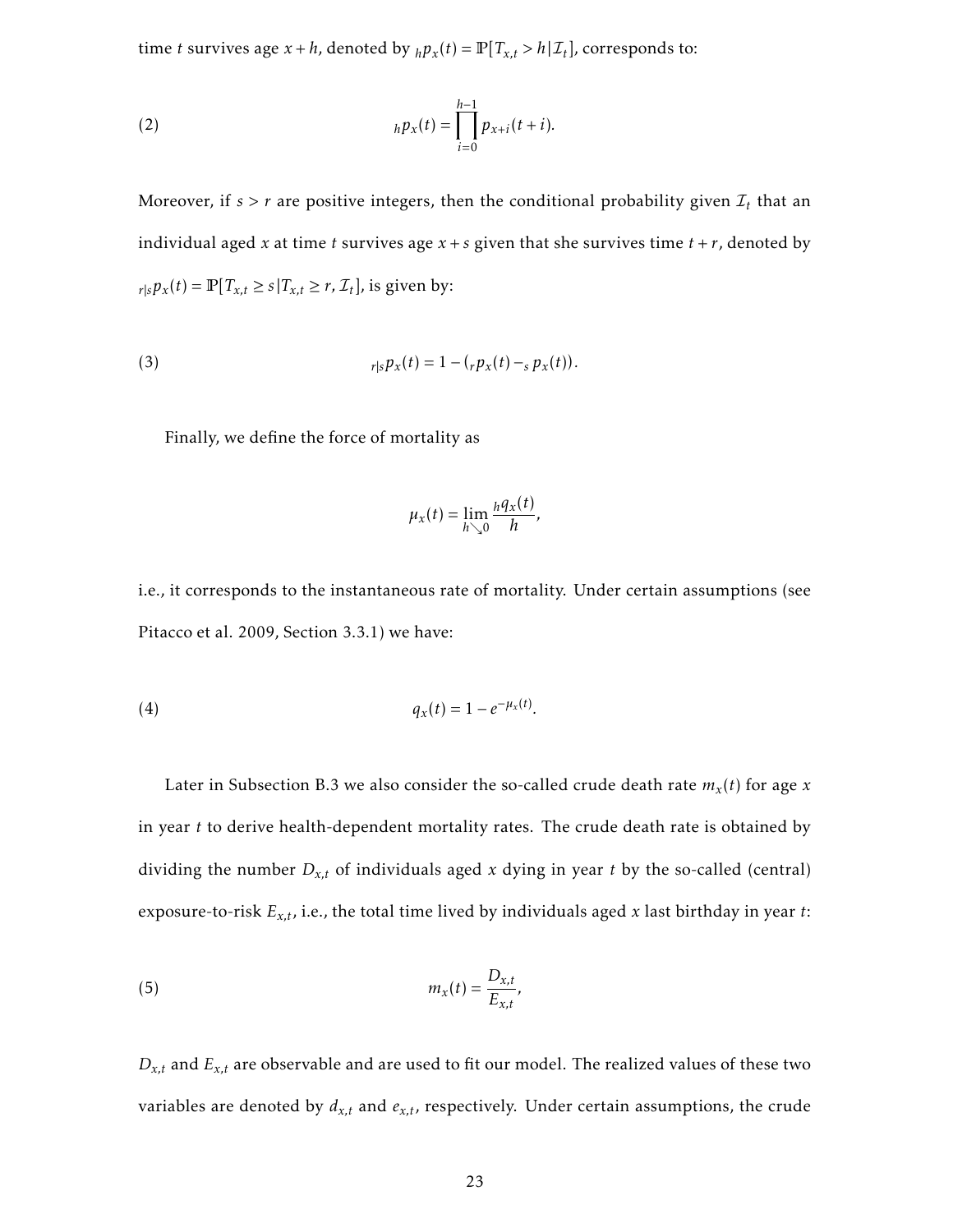death rate is the Maximum Likelihood estimator of the force of mortality, i.e.,  $\widehat{\mu}_x(t) = m_x(t)$ (see Pitacco 2010, Subsection 3.3.3).

#### B.2 Mortality rates forecasting

To obtain the actuarial counterpart of subjective survival beliefs, we fit and forecast the one-year probabilities of death  $q_x(t)$ . Applying Equation (4) and assuming that  $\widehat{\mu}_x(t)$  =  $m_x(t)$ , we then compute the crude death rates  $m_x(t)$ , which we finally use to construct our health-dependent mortality rates.

We model *q<sup>x</sup>* (*t*) with the two-factor stochastic model known as CBD (or M5) model, proposed by Cairns, Blake, and Dowd (2006) for the development of the post-age-60 mortality curve through time. The choice of such a model is consistent with the age range (over 50) featuring the interviewed people in our HRS data sample. As the other Generalized Age-Period-Cohort stochastic mortality models, model M5 is characterized by a random and a systematic component connected by a link function. Following Haberman and Renshaw (2011) we assume that the random numbers of deaths  $D_{x,t}$  are independent and binomially distributed conditionally on  $E_{x,t}^0$  and  $q_x(t)$ :

(6) 
$$
D_{x,t} \sim Bin(E_{x,t}^0, q_{x,t}).
$$

with  $\mathbb{E}\left[\frac{D_{x,t}}{E^0}\right]$  $\left[\frac{D_{x,t}}{E_{x,t}^0}\right] = q_{x,t}$ .  $E_{x,t}^0$  is the so-called initial exposure-to-risk that is approximated by adding half the matching reported number of deaths to the central exposure-to-risk *Ex,t* (see Forfar, McCutcheon, and Wilkie 1988).

Concerning the systematic component, the following expression characterizes model M5 (see Cairns et al. 2009):

(7) 
$$
\log\left(\frac{q_x(t)}{1-q_x(t)}\right) = k_t^{(1)} + k_t^{(2)}(x-\bar{x}),
$$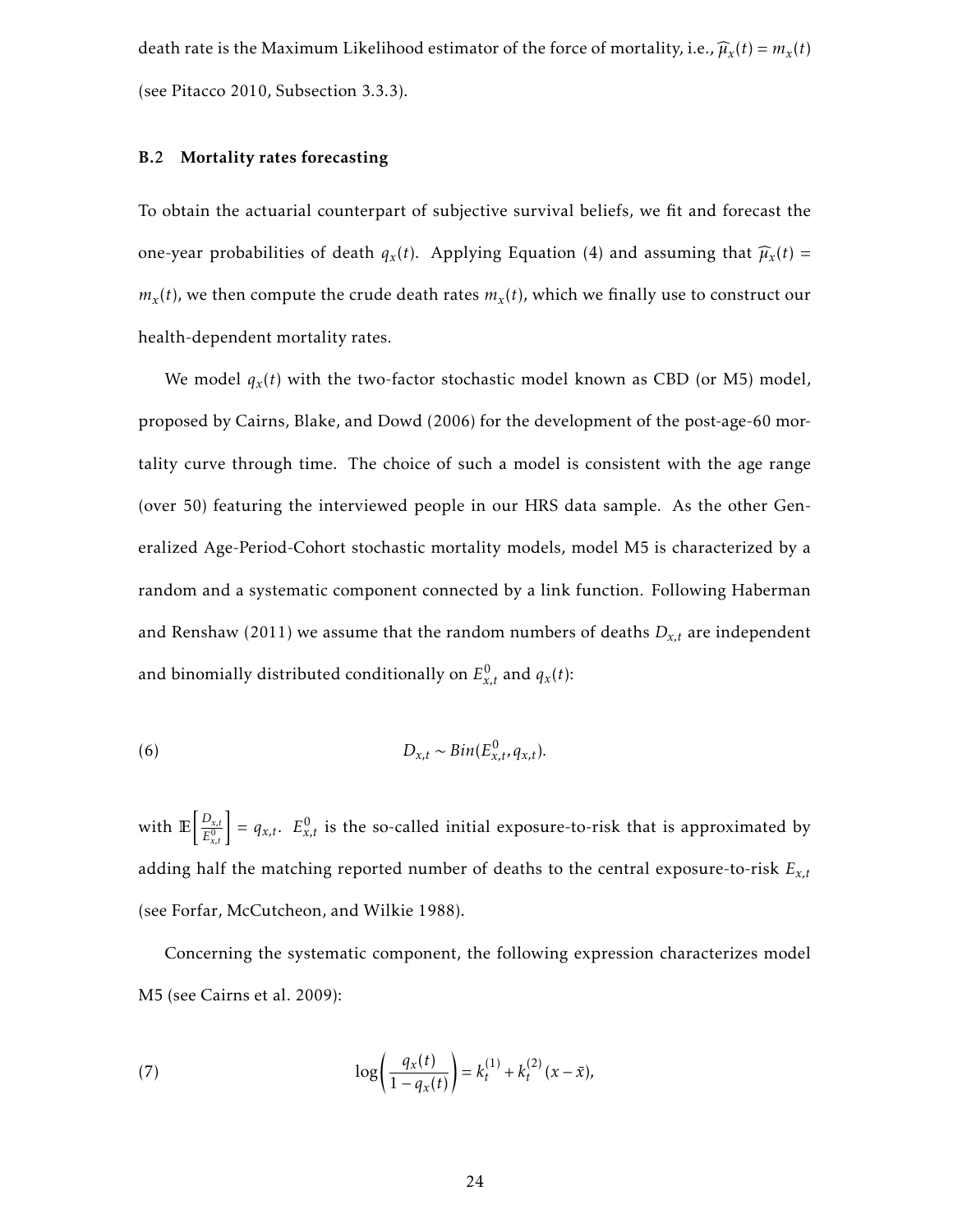where  $k_t^{(i)}$  $\hat{t}^{(t)}$ , *i* = 1, 2 are two time indices, and  $\bar{x}$  is the mean age in the sample range. While the effect of the intercept or level term  $k_t^{(1)}$  $t_t^{(1)}$  on the mortality dynamics is constant across ages, the slope  $k_t^{(2)}$  $t<sup>2</sup>$  exerts a larger effect at higher ages than at lower ages. As it appears in Equation (7), the mapping of the predictor structure to  $q_x(t)$  involves a logit link function.

We perform the model calibration and prediction through the *R* package *StMoMo*. 6 For the period from 1933 to 2017, and for females and males separately, we collected the realized number of deaths  $d_{x,t}$  and the realized central exposures-to-risk  $e_{x,t}$  from the Human Mortality Database (2020). We finally computed the realized initial exposures to risk  $e_{x,t}^0$ . The two quantities  $d_{x,t}$  and  $e_{x,t}^0$  are the inputs for the estimation of the model.

Respondents in the HRS database formulate their expectations over a forecasting time horizon whose length depends on their current age *x*, as reported in Table 4. Moreover, we assume that individuals express their beliefs based on all information accrued during their life, i.e., for a number of years corresponding to their age at the interview time. We derive the actuarial counterpart of subjective probabilities using the same time frames. Specifically, we set the interview year as the observation year *t* and an estimation window that spans the full individual's life, i.e., from *t* − *x* to *t*. For example, for an individual aged 50 years old in 1996 who is asked to express her survival probability for the target age 75, we compute the actuarial counterpart based on the forecasted mortality rates  $q_{51}(1997)$ ,  $q_{52}(1998)$ , ...,  $q_{74}(2020)$ . These probabilities are obtained according to Equation (7) estimated over the time interval from 1946 to 1996, i.e., the period the individual was alive. Since mortality data for the US population are available starting from 1933, when data do not fully cover an individual lifetime we base our estimation on data starting in 1933.

<sup>6</sup>The packege has been developed by Villegas, Andres M., Pietro Millossovich, and Vladimir K. Kaishev. See https://cran.r-project.org/web/packages/StMoMo/StMoMo.pdf and https://cran. r-project.org/web/packages/StMoMo/vignettes/StMoMoVignette.pdf.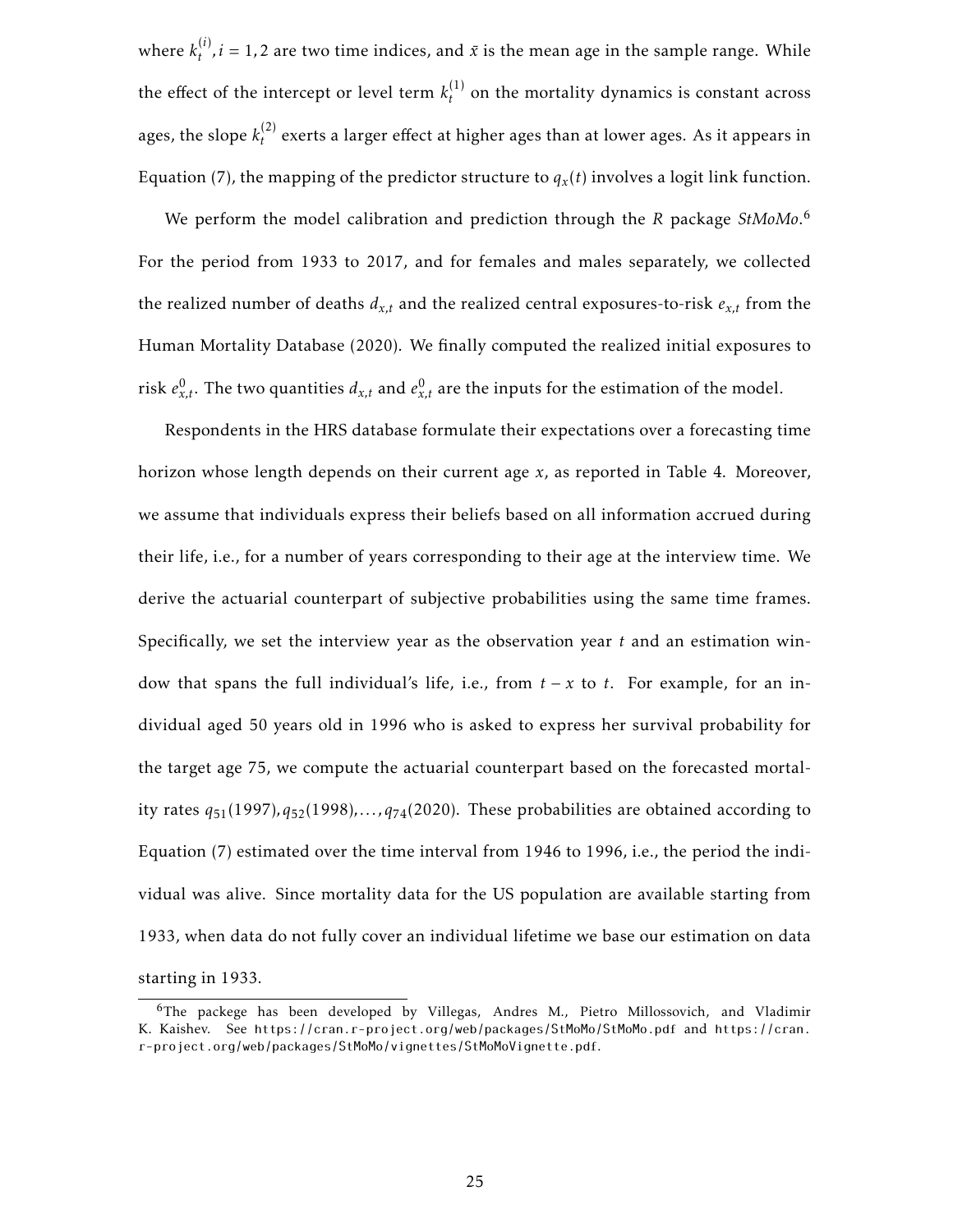#### B.3 Health-specific mortality rates

Forecasted mortality rates as obtained in Section B.2 are the basic output of the CBD model that we adjust to reflect the average mortality experience of healthy and impaired individuals. Indeed, using HRS data we construct health-specific mortality tables and derive representative standardized death rates, evaluated against the death rates of the entire US population. As previously discussed, this step is very important to obtain a comparable objective counterpart to subjective probabilities. Our procedure is very close to the actuarial practice in the field of risk classification in life insurance, especially in relation to the underwriting of medical impairments (see, e.g., Hunter 1932 and Cummins et al. 1983).

We design and perform a period study with deaths and withdrawals (see Atkinson and McGarry 2016) between 1 January 2000 and 1 January 2017. Over this time period, we follow the cohorts of lives born between 1909 and 1949, namely all those individuals whose age at last birthday was between 50 and 90 at the start date of the study. These cohorts are selected from the national US population (the mortality data are collected from the HMD) and from the population of respondents included in the HRS-Wave 2000, unconditional on their health status. We call the two mentioned populations "HMD-national" and "HRS-total", respectively. We pool individuals from the HRS-total population according to available information about their health status at the start date of the study. We obtain 9 medical impairment classes, reflecting either only one specific disease among high blood pressure, diabetes, cancer, emotional disorders and heart condition or a combination of them (from 2 to 5 simultaneous impairments). We also build the class of healthy individuals, i.e., all respondents who had never been diagnosed with any of the mentioned diseases at the start year of the study.

In the HMD-national population only two events can affect an individual: survival or death. By contrast in the HRS-total population we have three events, because an individual can be either active in the HRS study and thus alive, or recorded as dead, or alive but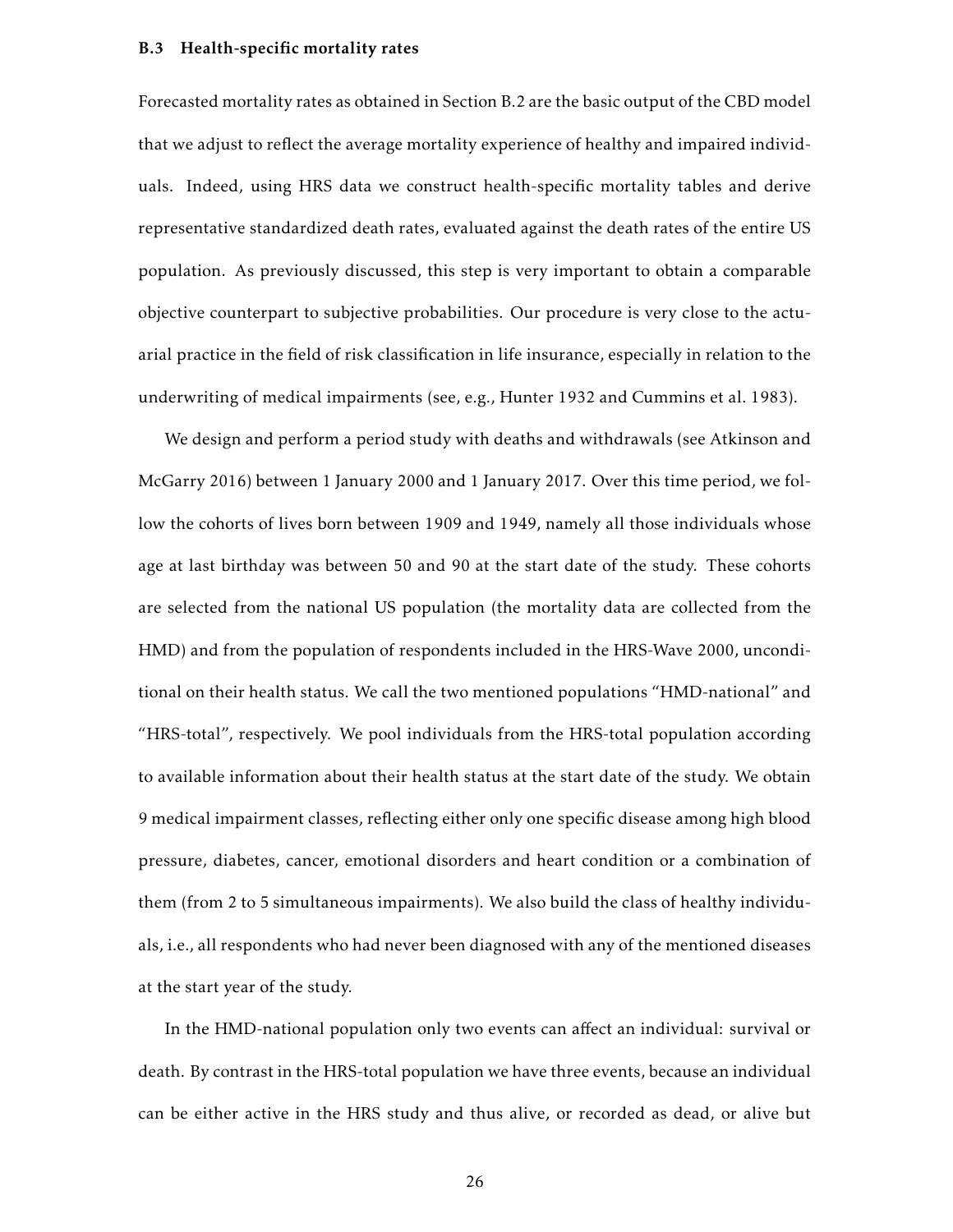in the meantime she has withdrawn from the study. We track the occurrence of such events collecting for each year and each of the 10 considered classes (9 medical impairment classes and the healthy class) the observed numbers of survivors  $(l_{x,t})$ , deaths  $(d_{x,t})$ , and withdrawals  $(w_{x,t})$ . Data related to the intermediate calendar years when interviews are not performed can be easily derived from the available data. We compute the central exposure-to-risk *ex,t* according to Atkinson and McGarry (2016):

(8) 
$$
e_{x,t}^c = (l_{x,t} - 0.5 d_{x,t} - 0.5 w_{x,t}) u_{x,t},
$$

where  $u_{x,t}$  denotes the fraction of the year of age  $x$  falling within year  $t$ . Finally, we derive crude death rates  $m_{x,t}$  and one-year probabilities of death  $q_{x,t}$  according to Equations (5) and (4), respectively.

The outcome of the described period study are mortality tables specific to each health class. From each table, we derive a unique average mortality rate, summarizing the mortality experienced by each class over the time period 2000-2016. In building this set of health-specific mortality rates, we have to account for the fact that health classes can differ by age composition. By way of an example, one health class can be characterized by a larger number of old people than the others. As a result, a higher mortality rate with respect to the other classes would also reflect the larger portion of the elderly in that class along with a general higher susceptibility to death for the people belonging to it. To make death rates suitable for between-classes comparisons, we have to adapt them for differences in the age-distribution of the various health classes, by computing what, in the actuarial practice, are known as age-standardized mortality rates.<sup>7</sup> Such rates are indeed standardized with respect to a benchmark, that can be represented by the composition of a given national population in a given calendar year. Accordingly, an age-standardized

 $^7$  For more details on the concept of age-standardized mortality rate see, e.g., https://www. who.int/data/gho/indicator-metadata-registry/imr-details/78#:˜:text=Definition3A,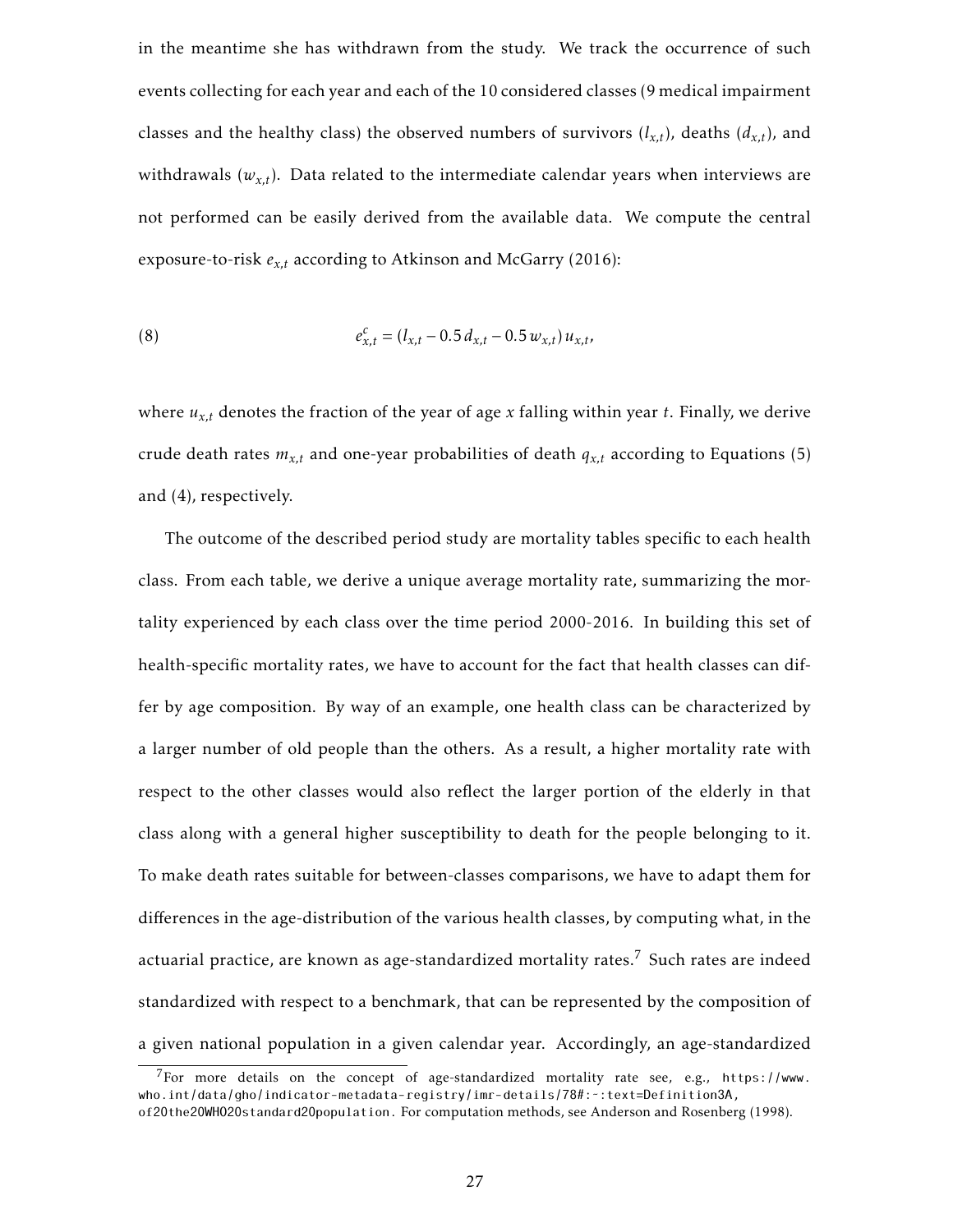mortality rate is the weighted average of age-specific mortality rates, where the weights are the proportions of people in the corresponding age groups of the standard population. We are guided by these principles when computing the age-standardized mortality rate representative of each health class. In particular, we consider that the population in each class is distributed in two age-groups, 50-64 and 65+, and we give the mortality rates for these two age-groups the same weights for all classes, namely the proportions of the exposed to risk in the corresponding age groups of the HMD-national population.

Relative mortality adjustment factors, denoted by  $\gamma$ , are computed by comparing the age-standardized mortality rate of each health class against the one relative to the HRStotal population. Adjustment factors, as shown in Table 5, are negative for the class of nonimpaired respondents and the following two classes of medical impairments: high blood pressure and emotional disorders. This implies that, based on the mortality data examined in our study, lives belonging to such classes represent "preferred" risks, since they exhibit a lower mortality profile with respect to the total population, whereas the risks assigned to the remaining medical impairment classes are "substandard" risks, experiencing a higher mortality than the total population.

| Class                      | $\gamma$ (%) |
|----------------------------|--------------|
| Preferred risks            |              |
| Healthy                    | -42          |
| High Blood Pressure        | -31          |
| <b>Emotional Disorders</b> | $-29$        |
| Substandard risks          |              |
| Cancer                     | 14           |
| Diabetes                   | 17           |
| <b>Heart Condition</b>     | 23           |
| 2 impairments              | 23           |
| 3 impairments              | 92           |
| 4 impairments              | 157          |
| 5 impairments              | 707          |

Table 5: The table reports the estimated adjustment factors  $\gamma$  in percent for all considered 10 health-classes with respect to the average death rate of the HRS-total population. A negative (positive) adjustment means that death rates in the corresponding health class are smaller (larger).

The so obtained mortality adjustment factors quantify the differences in mortality rates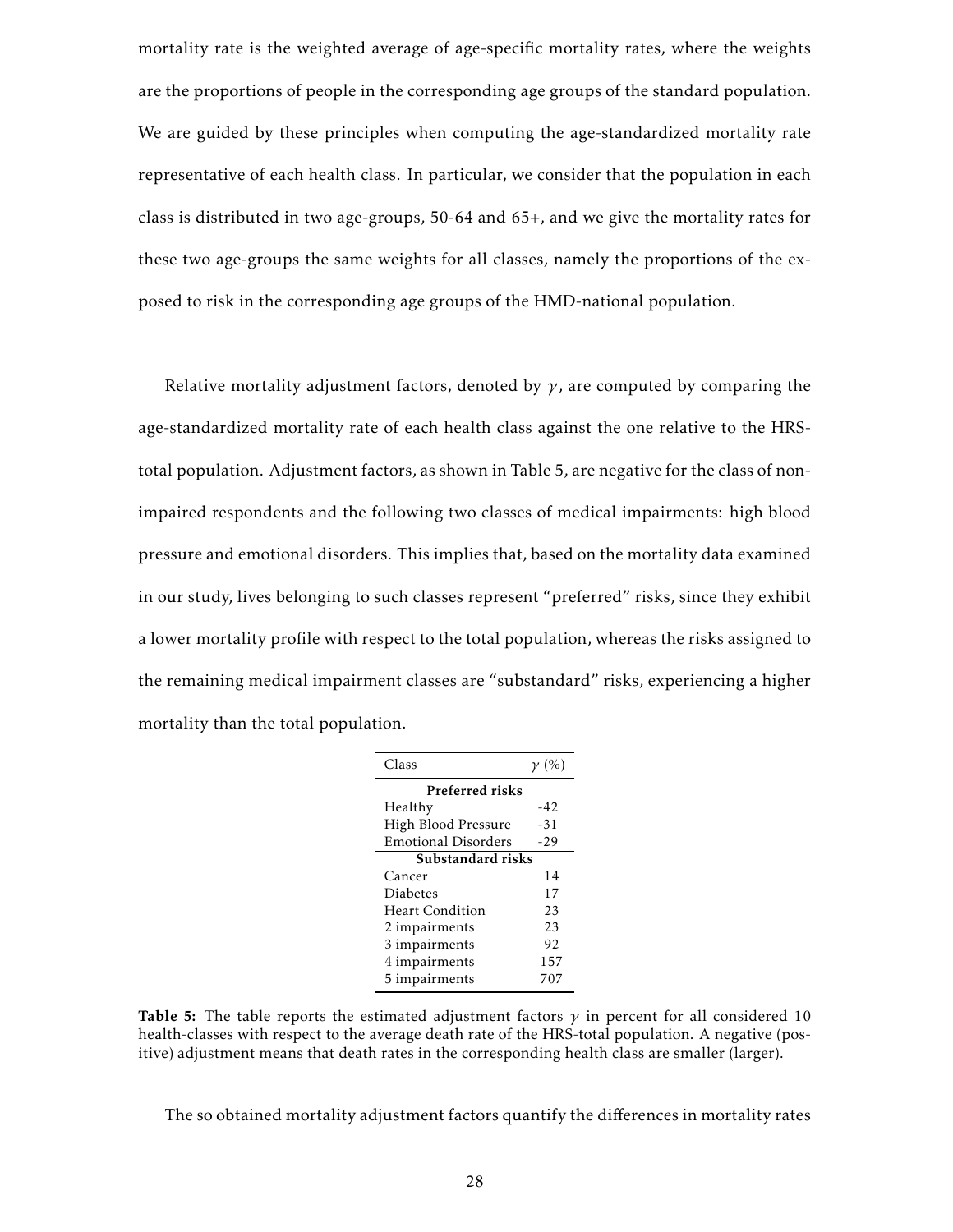between the aggregate HRS-total population and its sub-populations of healthy and impaired individuals. These relationships can be generalized to describe the discrepancies between the average mortality experienced by the HMD-national population and the specific mortality affecting healthy and impaired individuals. Therefore, the forecasted death rates based on the HMD-national population can be accordingly adjusted. Specifically, let  $m_{x+k}(t+k)$  for  $k = 0, 1, ..., h-1$  be the *k*-years-ahead forecasted death rates as obtained from the CBD model calibrated to the HMD mortality data as explained in Section B.2. For substandard risks ( $\gamma > 0$ ) we apply the following multiplicative model (see Pitacco 2010, page 90) to obtain the health-adjusted mortality rates:

(9) 
$$
m_{x+k}^m(t+k) = (1+\gamma) m_{x+k}(t+k),
$$

for  $k = 0, \ldots, h-1$ . This model implies age-dependent adjustments  $\gamma m_{x+k}(t+k)$  that increase with age since  $m_{x+k}(t+k)$  increases with  $k$ . By contrast, for preferred risks  $(\gamma < 0)$  we use the following additive model:

(10) 
$$
m_{x+k}^a(t+k) = m_{x+k}(t+k) + \gamma m_x(t),
$$

for  $k = 0, \ldots, h-1$ . Indeed, for preferred risks the multiplicative structure is not suitable, because a downward adjustment that increases with age is not realist. By contrast, the additive model involves a constant adjustment *m<sup>x</sup>* (*t*), independent from the age.

#### C Gap between subjective and actuarial probabilities

Using the actuarial probabilities obtained as described in the previous subsection we compute and analyse the gap between subjective survival probabilities and their actuarial counterparts. For each *x*-aged individual interviewed in year *t*, we compare the stated subjective probability of surviving *h* years,  $_h p_x^{subj}(t)$ , with its actuarial counterpart,  $_h p_x^{act}(t)$ .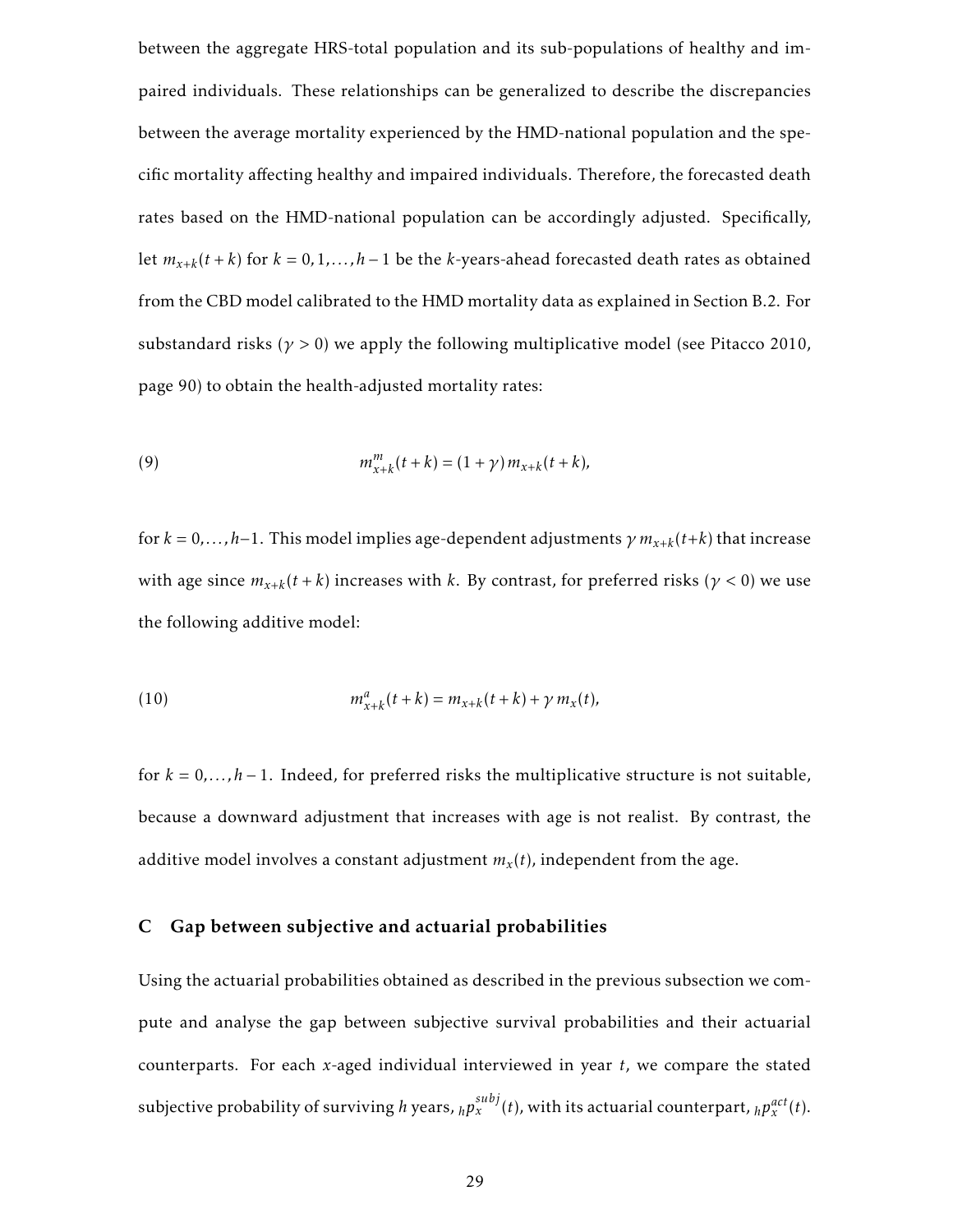We tested our prediction that younger individual underestimate survival probabilities  $(_h p_x^{subj}(t) - _h p_x^{act}(t) < 0)$ , while older individual overestimate survival probabilities  $(_h p_x^{subj}(t) - _h$  $p_x^{act}(t) > 0$ ). The results are reported in Table 6 for ages in our sample for which subjective probabilities have been formulated over a forecasting horizon of  $h = 11$  years, i.e.,  $x = 64, 69, 74, 79, 84$  and  $89<sup>8</sup>$  Focusing on a fixed forecasting period of  $h = 11$  years for all ages allows to examine how individuals' attitudes towards longevity change with age and thus to identify age-dependent patterns.

| Gender | Age | Subjective                | Actuarial       | Difference                     | p-value | N.obs. |
|--------|-----|---------------------------|-----------------|--------------------------------|---------|--------|
|        | (x) | sub <sub>j</sub><br>(hPx) | $(h p_x^{act})$ | subi<br>$h p_x^{act}$<br>(hPx) |         |        |
| Female | 64  | 67.76                     | 81.13           | $-13.37$                       | 0.00    | 433    |
|        | 69  | 61.20                     | 72.41           | $-11.21$                       | 0.00    | 362    |
|        | 74  | 54.88                     | 55.85           | $-0.97$                        | 0.63    | 266    |
|        | 79  | 43.86                     | 37.07           | 6.79                           | 0.00    | 242    |
|        | 84  | 35.22                     | 22.87           | 12.35                          | 0.00    | 122    |
|        | 89  | 32.59                     | 10.26           | 22.33                          | 0.00    | 51     |
| Male   | 64  | 64.40                     | 71.53           | $-7.13$                        | 0.00    | 392    |
|        | 69  | 59.38                     | 58.45           | 0.93                           | 0.61    | 309    |
|        | 74  | 57.69                     | 43.66           | 14.03                          | 0.00    | 215    |
|        | 79  | 42.60                     | 27.16           | 15.44                          | 0.00    | 168    |
|        | 84  | 43.66                     | 16.98           | 26.68                          | 0.00    | 82     |
|        | 89  | 33.39                     | 6.53            | 26.86                          | 0.00    | 31     |

Table 6: The table reports average subjective  $({}_h p_x^{subj})$  and actuarial  $\overline{{}_h p_x^{act}}$  survival probabilities, and their average differences  $_h p_x^{subj} - \overline{_h p_x^{act}}$  for selected ages (*x*), and target ages *x*+11, i.e., the forecasting horizon is  $h = 11$  years for all ages. All reported probabilities are expresses with percentages. We tested the hypothesis that differences are zero against the alternative they are different from zero using a Welch's t-test. The *p*-values are reported in Column 6.

Table 6 reveals two main empirical results. First, younger (older) individuals underestimate (overestimate) survival probabilities with respect to their actuarial counterparts, consistently with the prediction of our model when individuals are generally optimistic. Second, subjective probabilities decrease more slowly as a function of age than their actuarial counterparts. This latter result is also in line with our model of sentiment when individuals are generally optimistic. These observed patterns are similar for female and male participants, despite the turning point for male respondents is lower (at around 70 years old) compared to female respondents (at around 74 years old). This latter result

 ${}^{8}$ In order to be able to fix the time horizon to 11 years for all individuals, we restrict our analysis in this subsection to waves from 2000 to 2016.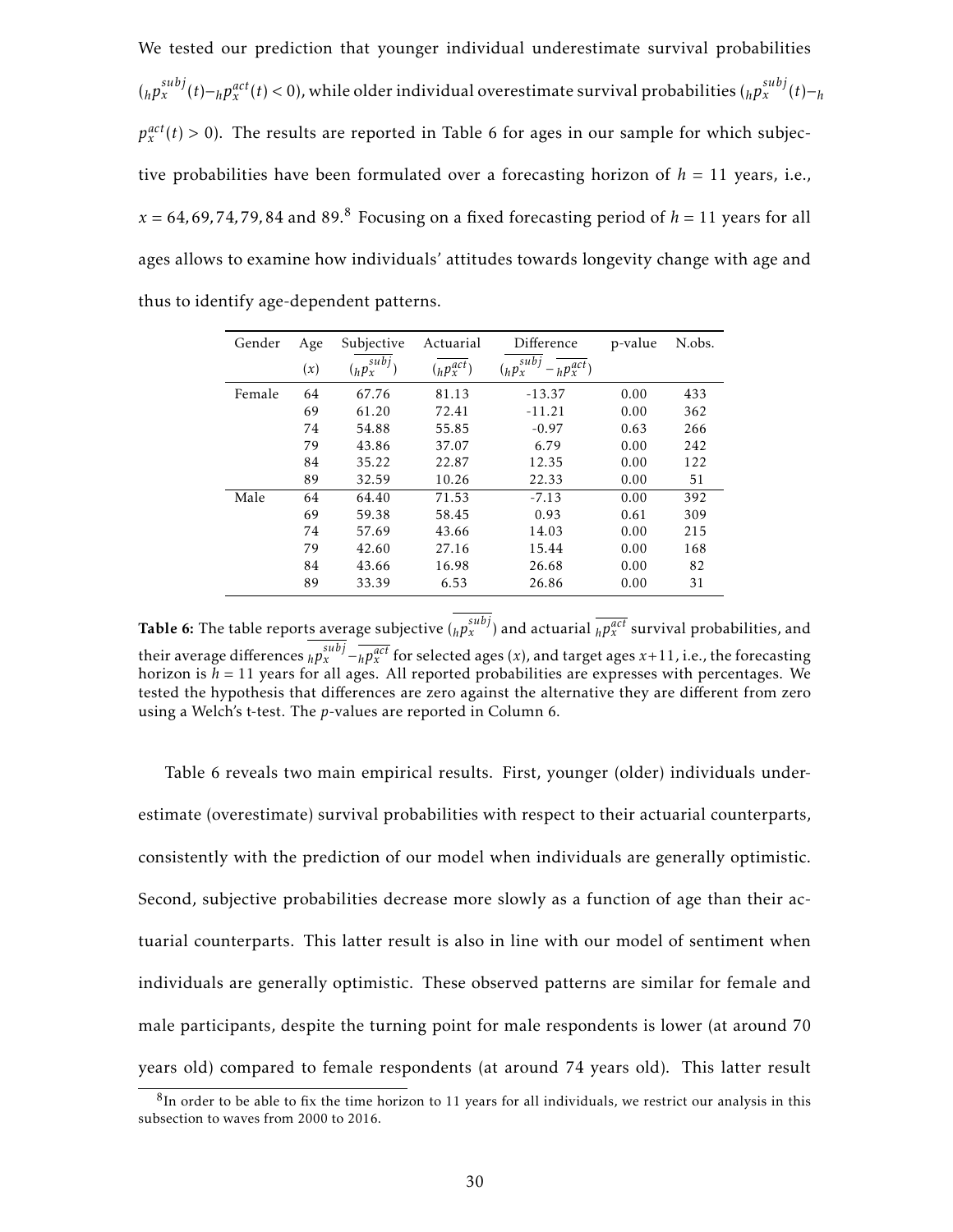further support our prediction based on sentiment (i.e., the role of priors as described by  $\pi_{iL}$  and  $\pi_{iH}$  for *i* = 1, 2), as the empirical and experimental evidence shows that males are generally more optimistic than females; see Bjuggren and Elert (2019). Table 6 only considers ages with a forecasting horizon of 11 years. However, underestimation at younger ages and overestimation at older ages is consistent across all ages and their corresponding target ages. Indeed, the average underestimation for females aged between 50 and 74 is -10.25% (st.dev. is 5.49%) and the average overestimation for females aged 75 or more is 14.48% (st.dev. is 6.80%). Similarly, the average underestimation for males aged between 50 and 69 is -6.21% (st.dev. is 3.34%) and the average overestimation for males aged 70 or more is 19.12% (st.dev. is 5.01%).

Our findings partially coincide with those reported by Hamermesh (1985), Hurd and McGarry (2002), and Perozek (2008). However, we emphasize that in this paper we apply a different methodology to obtain actuarial probabilities. Indeed, we compute actuarial probabilities accounting for existing, reported diseases and individuals' time-frames, while previous studies do not, and use standard life tables. Therefore, the gaps we report are generally higher, specifically for older individuals, reaching almost 27% for 89-aged males forecasting their probability to reach target age 100. Moreover, Perozek (2008) focused on wave 1992 and only on younger male and female individuals aged between 52 and 57, respectively, for which overestimation is found for male participants and underestimation for female participants. This result also supports our explanation based on sentiment given the documented gender gap in optimism.

Perozek (2008) and Hurd and McGarry (2002) argue that the documented gap in survival probabilities reflect the fact that individuals can exploit private information on their health to assess survival expectations. Indeed, respondents in the HRS study have access to information concerning their own genetic background and the environmental and behavioural risk factors they are exposed to, such as exercise, diet, and smoking habits.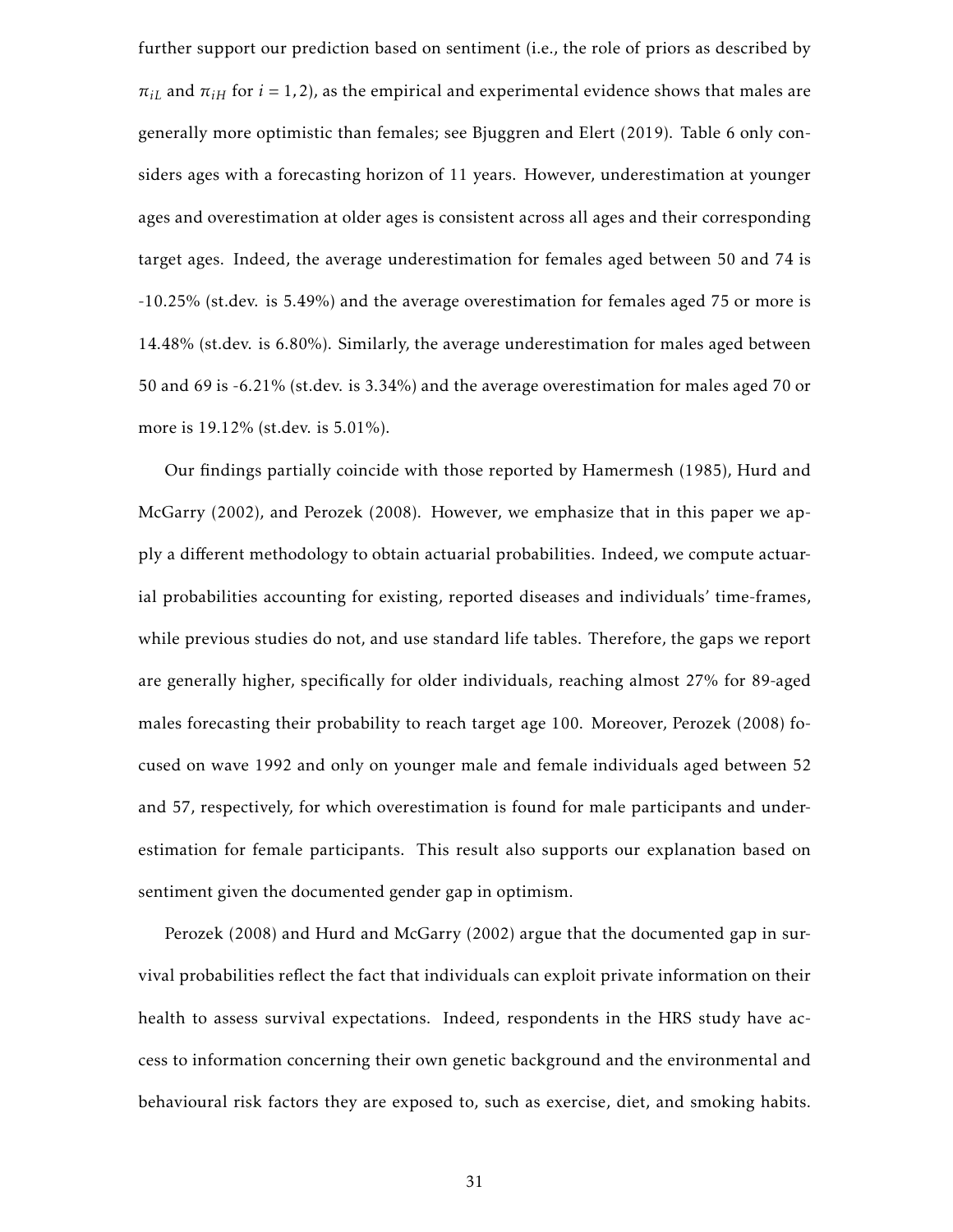Perozek (2008) and Hurd and McGarry (2002) show that subjective probabilities differ from self-assessed health. Therefore, the former seems to also contain an expectational component, e.g., related to habits or to the death of a parent, and better predicts actual survival compared to self-assessed health.

We do not contrast the predictive power of subjective probabilities, but argue that average gaps between subjective and actuarial probabilities ranging from -15.33% to 27.54%, can hardly be explained with individuals exploiting private information only. Specifically, because we adjusted actuarial probabilities to account for diagnosed diseases, the composition of the HRS-population analysed, and the time frames over which individuals form their beliefs, the documented average under- and overestimation of survival beliefs would imply that private information leads to much lower average expectations for younger individuals and to much larger expectations for older individuals, suggesting that private information is generally negative for younger individuals and generally positive for older individuals. Related to this, Smith, Taylor, and Sloan (2001) show that subjective survival probabilities do not incorporate all relevant information available to individuals in relation to their survival.

Therefore, our hypothesis is that under-estimation at younger ages and over-estimation of older ages is mainly due to sentiment. Indeed, the model of sentiment we propose in the theoretical part of the paper predicts under- and over-estimation of survival probabilities assuming that individuals are generally optimistic. However, at younger ages, when health shocks are less frequent and less relevant for survival, individuals tend to overreact to them, which leads to under-estimation of survival. Oppositely, at older ages, despite health shocks are more frequent, the positive sentiment still prevails and leads to an overestimation of survival. Our theoretical prediction does not assume that older individuals are more optimistic than younger individuals. It simply states that individuals are generally optimistic and their sentiment is affected in the same way when an health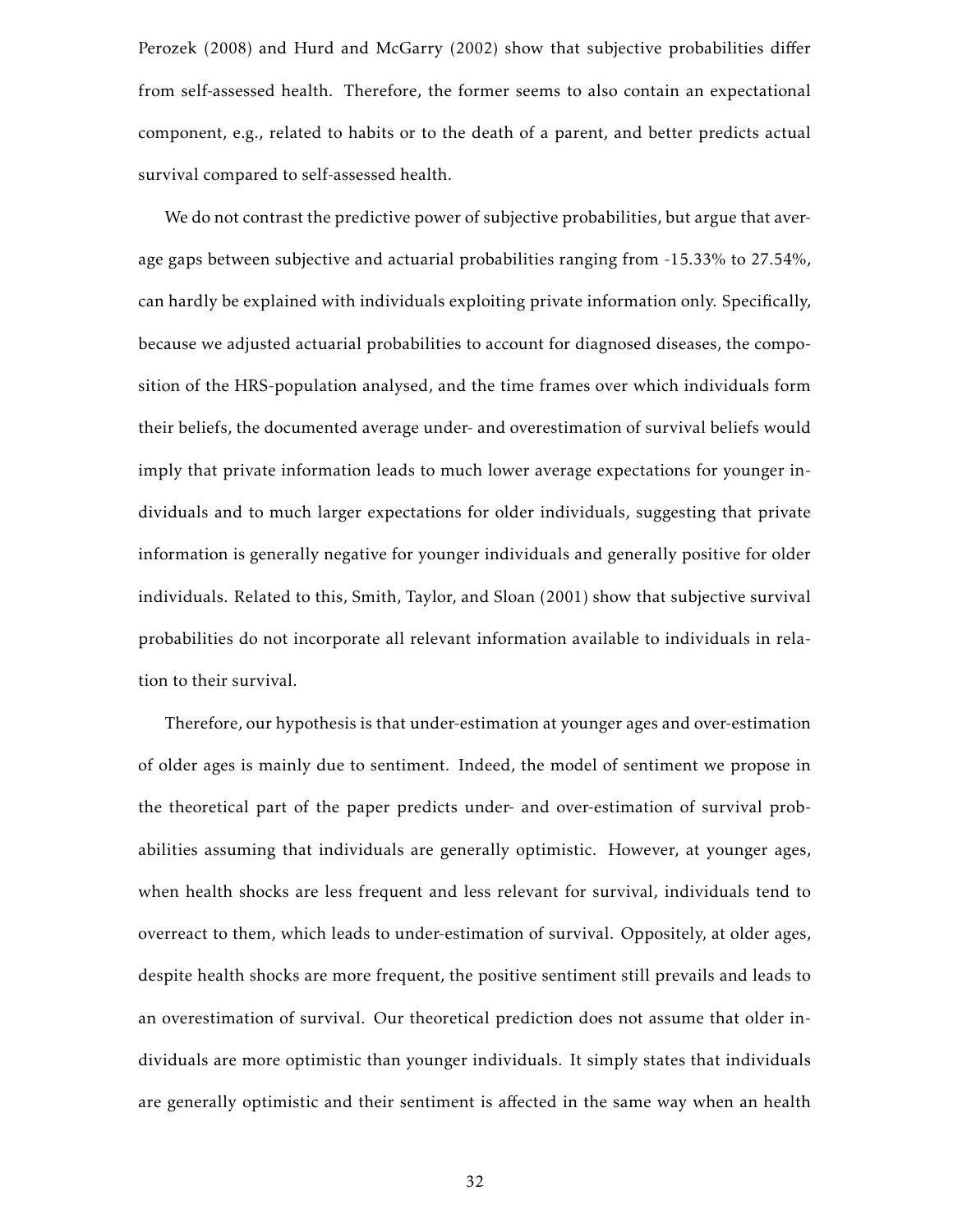shock realizes during their lifetime. However, while for younger individuals this leads to an overreaction because shocks are less likely to seriously affect survival (as captured by actuarial probabilities), the opposite holds for older individuals.

This feature of our model of sentiment allows us to clearly distinguish our contribution from previous papers also suggesting a behavioural explanation to the observed gap in survival probabilities. Specifically, Ludwig and Zimper (2013) developed a model of Bayesian learning encompassing rational Bayesian learning and accounting for psychological biases in the interpretation of new information. Such biases relate to the attitude toward likelihood insensitivity and optimism, both becoming stronger with increasing age. Their assumption is that "psychological biases in subjective survival expectations may vary with age because cognitive encounters with death are stronger when the risk becomes more relevant." By contrast, our model of sentiment does not assume that psychological biases vary with age. In the next subsection we provide empirical evidence in favour of this assumption.

#### D Subjective probabilities and sentiment

#### D.1 Life satisfaction as a proxy of sentiment

To test our hypothesis on the role of sentiment in deriving subjective beliefs, we need to specify a variable that captures individuals' sentiment. The HRS study provides direct information about sentiment (pessimism and optimism) in section "LB" (psycho-social). However, this section is optional for respondents and only about 10 of the them answer the corresponding questions. Therefore, in order to base our empirical analysis on a bigger data set, we verify if reported life satisfaction can be used as a proxy of sentiment in combination with gender. Indeed, we also rely on empirical evidence showing that men tend to be more optimistic than women, so gender already partially accounts for a possible differential in sentiment; see Jacobsen et al. (2014) and Bjuggren and Elert (2019).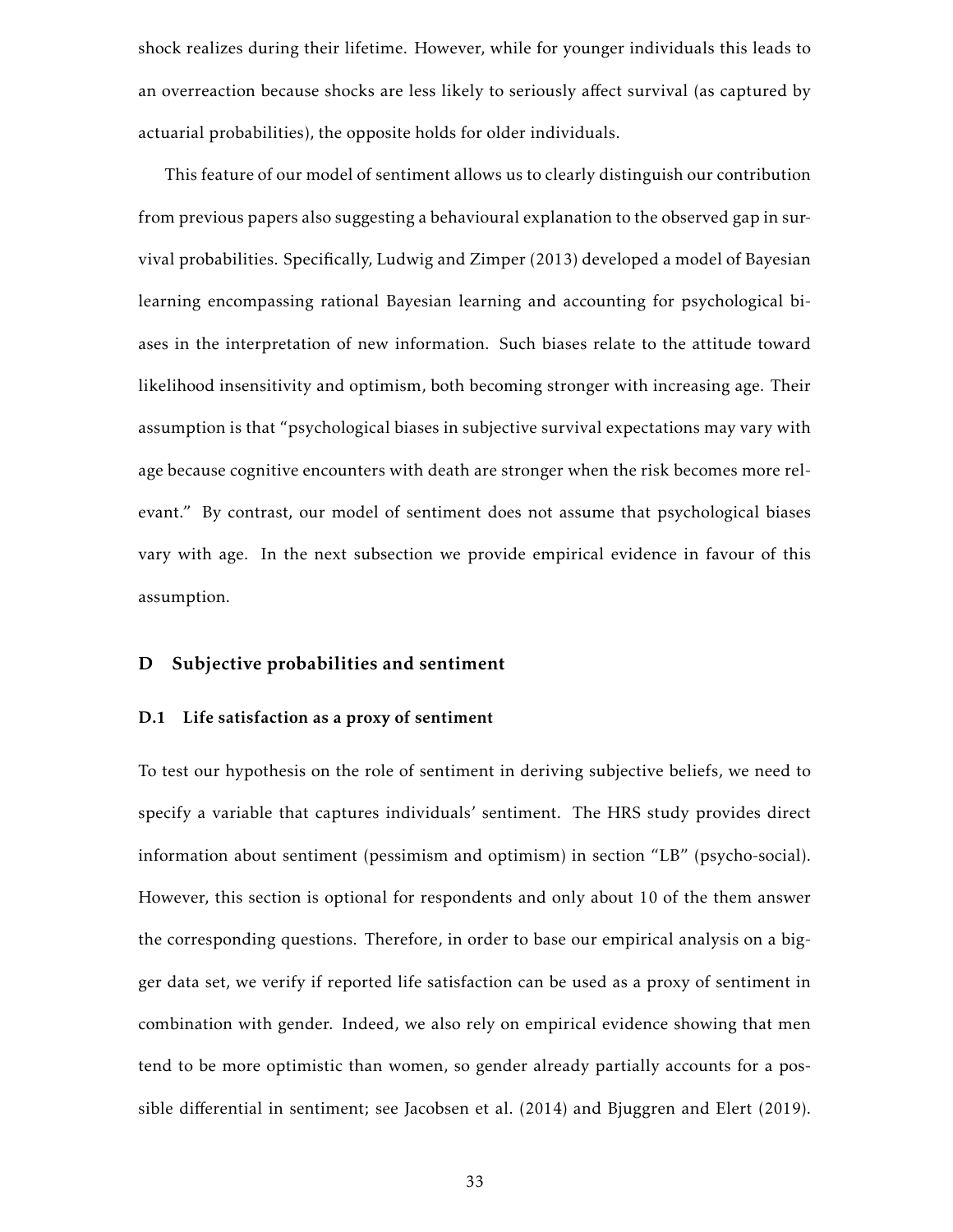However, to also capture the dynamics of subjective beliefs, gender is not sufficient as a proxy of sentiment, and thus we add a variable that describes inter-gender differences in sentiment.

There is empirical evidence showing that optimism, being the stable tendency to expect good future outcomes, is a predictor of individuals' attitude toward life, as measured by life satisfaction indexes (see Piper 2019 and Bailey et al. 2007). Cummins and Nistico (2002, Page 37) suggest that life satisfaction "is not simply under the influence of experience but is managed, by some form of psychological process, such that a positive view of life predominates". This hypothesis aims at explaining the high and stable level of life satisfaction typically reported. They review a number of studies empirically supporting their hypothesis, highlighting the high correlation between measured life satisfaction and optimism. Moreover, optimistic individuals are more able to reappraise negative events (see Bryant and Cvengros 2004 and Grover 2020), leading to a stable level of life satisfaction.

In the HRS study data about respondents' satisfaction with their life-as-a-whole are included in the "Demographics" module of waves from 2008 to 2016. Self-reported evaluations of life satisfaction are expressed through ratings ranging from 1 (completely satisfied) to 5 (not at all satisfied). We validate this variable by using regression analysis to prove that: (i) the subjective measure of the quality of life, as expressed by respondents in the HRS study, is a reliable measure of satisfaction with life; (ii) life satisfaction reflects individuals' optimistic attitude.

Life satisfaction judgements are based on personality dispositions and circumstance factors such as satisfaction with specific life domains, e.g., marital status, job status, health (see Pavot and Diener 2007). To verify (i) we estimate, through an OLS regression, the relationship between reported life satisfaction and a set of individual observable characteristics describing some of the life domains previously mentioned. We also include explanatory variables on individuals' subjective assessment of their health status, namely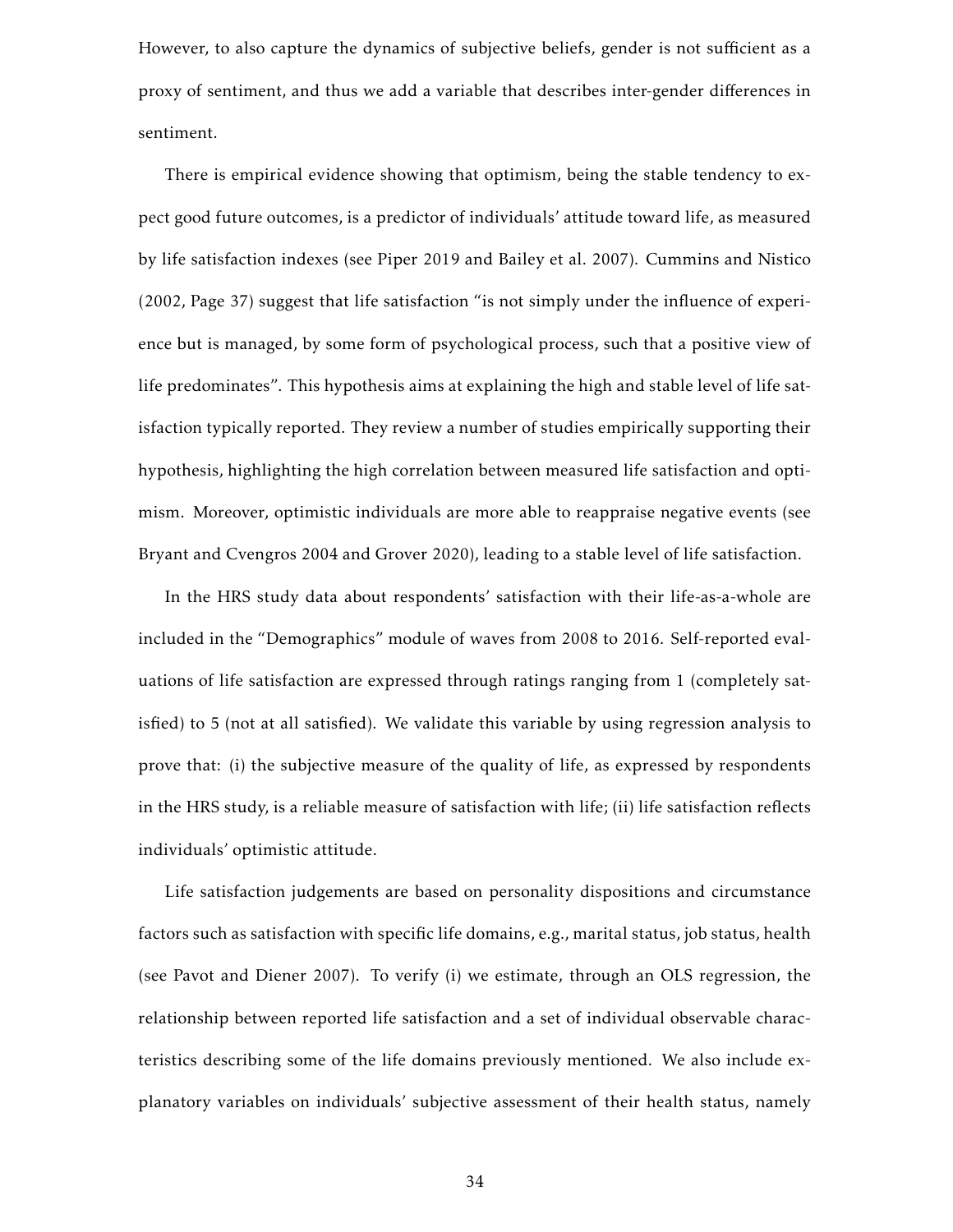| Variable                                     | Estimate | St.Error | p-value |
|----------------------------------------------|----------|----------|---------|
| Intercept                                    | 1.66     | 0.02     | 0.00    |
| Female                                       | $-0.01$  | 0.01     | 0.19    |
| Age group $> 64$ years                       | $-0.14$  | 0.01     | 0.00    |
| N. diseases                                  | 0.01     | 0.01     | 0.02    |
| Self-assessed health                         | 0.23     | 0.01     | 0.00    |
| Never Married/Annulled                       | 0.24     | 0.02     | 0.00    |
| Separated/Divorced                           | 0.30     | 0.01     | 0.00    |
| Widowed                                      | 0.21     | 0.02     | 0.00    |
| Unemployed and looking for a job             | 0.29     | 0.03     | 0.00    |
| Temporarily laid off, on sick or other leave | 0.17     | 0.05     | 0.00    |
| Disabled                                     | 0.04     | 0.02     | 0.02    |
| Retired                                      | $-0.14$  | 0.02     | 0.00    |
| Homemaker                                    | $-0.10$  | 0.02     | 0.00    |
| Other job status                             | 0.07     | 0.06     | 0.29    |
| N. children                                  | $-0.01$  | 0.00     | 0.03    |
| Observations                                 | 26,147   |          |         |

self-assessed health as described in Subsection A.1. The results are reported in Table 7.

Table 7: The table reports the OLS regression results for life satisfaction. Individual life satisfaction rating (ranging from 1 – completely satisfied – to 5 – not at all satisfied) is the dependent variable. Gender, age, marital status, and job status are categorical variables. The respective reference categories are males, aged between 50 and 64, married, and currently employed.

The average life satisfaction in our reference category (males, aged between 50 and 64, married, and currently employed) is 1.66, i.e., between completely satisfied and very satisfied. Moreover, because the average variation in other categories is lower than 0.3, we conclude that average life satisfaction is high in all categories. Indeed, 65% of the respondents in our sample declared themselves between completely satisfied and very satisfied about their overall life. Moreover, older individuals (age above 64) are generally more satisfied than younger individuals. The age-effect in our sample is in line with a large body of empirical literature in social sciences, psychology, and medicine documenting that wellbeing reaches its minimum around 50 years old, resulting in a consistent U-shape pattern in life satisfaction across several countries (see, for example, Blanchflower 2020). In relation to this, we also observe that retired individuals are generally more satisfied compared to the reference category of employed individuals. By contrast, we do not identify any significant difference in life satisfaction between males and females; see Joshanloo and Jovanovic (2020) and the extensive literature cited therein showing that there is mixed ev- ´ idence in relation to a gender gap in life satisfaction, despite the difference in optimisms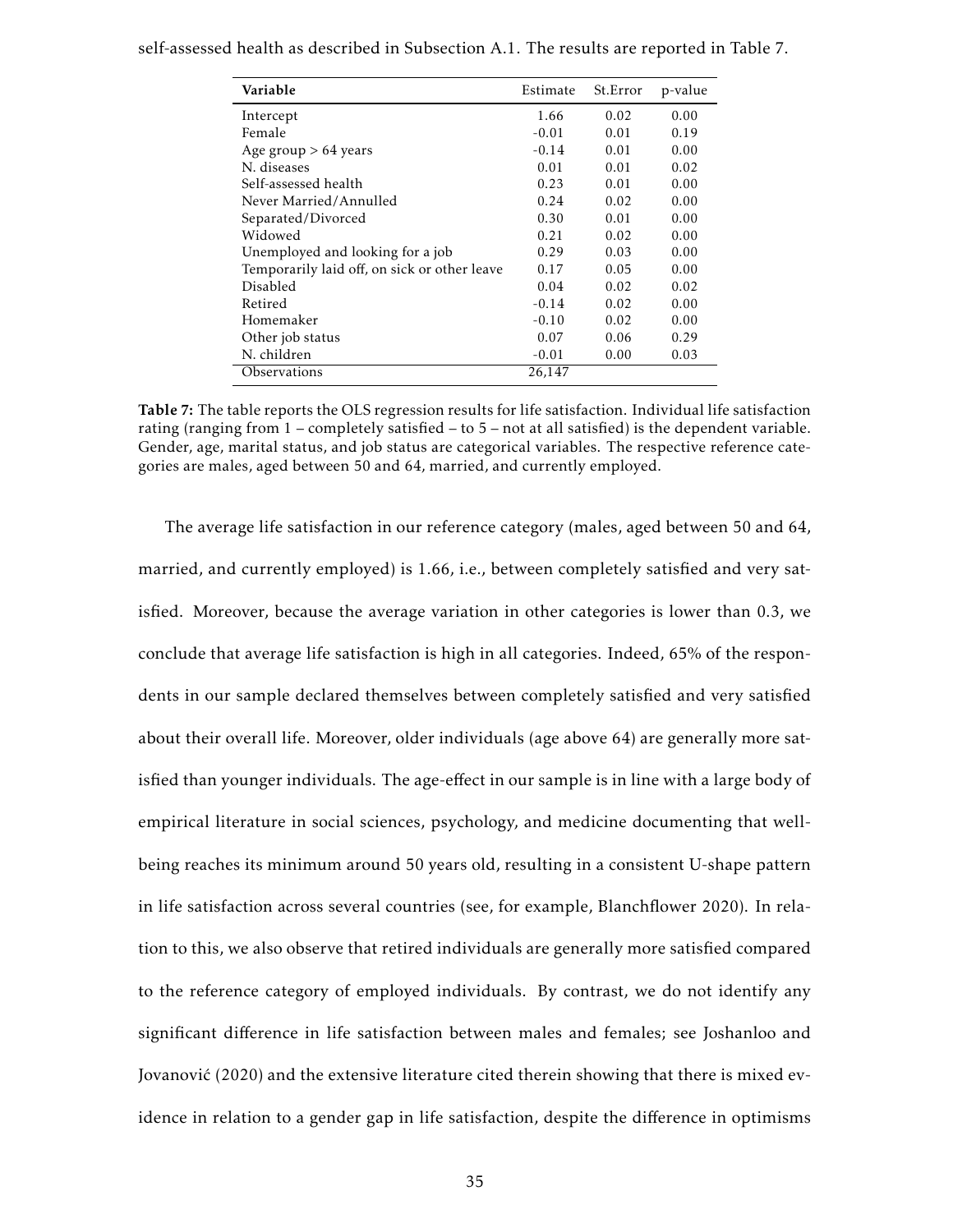documented in the literature.

Our results also show that married individuals and employed individuals are more satisfied than unemployed and unmarried individuals, respectively. The number of children also increases life satisfaction, despite the effect is small. Finally, the health status (as self-assessed by the individuals) affects life satisfaction, despite only marginally as a one-point-increase (again in a 1-to-5 scale, where 1 means excellent and 5 means poor) of self-assessed health leads to an average increase of 0.23 points of the rating for life satisfaction. Later we will report additional evidence showing that life satisfaction is only marginally affected by self-assessed health, despite the latter tends to properly account for diagnosed diseases. Overall we observe that on average reported life satisfaction properly accounts for individuals' satisfaction in relation to important domains of life.

We now test if the reported life satisfaction is a proper measure of sentiment, i.e., correlates with optimistic expectations outside the specific domain of one's life . Within the "Expectations" module of the HRS study the interviewed people are faced with several questions asking them to quantify the chance that a given event will happen over a given time horizon. Among the questions included in all waves from 2010 to 2016, we selected the question asking about the chance that, within one year "mutual fund shares invested in blue chip stocks (like those in the Dow Jones Industrial Average) will have fallen in value by more than 20 percent compared to what they are worth today?" Objective expectations about financial markets shouldn't depend on individuals' characteristics. By contrast, subjective probabilities could reflect individuals' sentiment at the time the interview is performed. Specifically, based on historical data, a decrease in value by more than 20% within a year is a not-so-likely event for a well-diversified portfolio.<sup>9</sup> However, individuals' expectations, also depending on the overall sentiment, are affected by daily changes

<sup>9</sup>Based on Robert Shiller monthly data for the U.S. Stock Market (http://www.econ.yale.edu/˜shiller/ data.htm), starting from 1871 only around 6.5% of returns over one year were below -20%, and only 12 dropdowns were larger than 20%. If we limit the analysis to post-1950 market returns, we have 3.7% of returns over one year below -20%.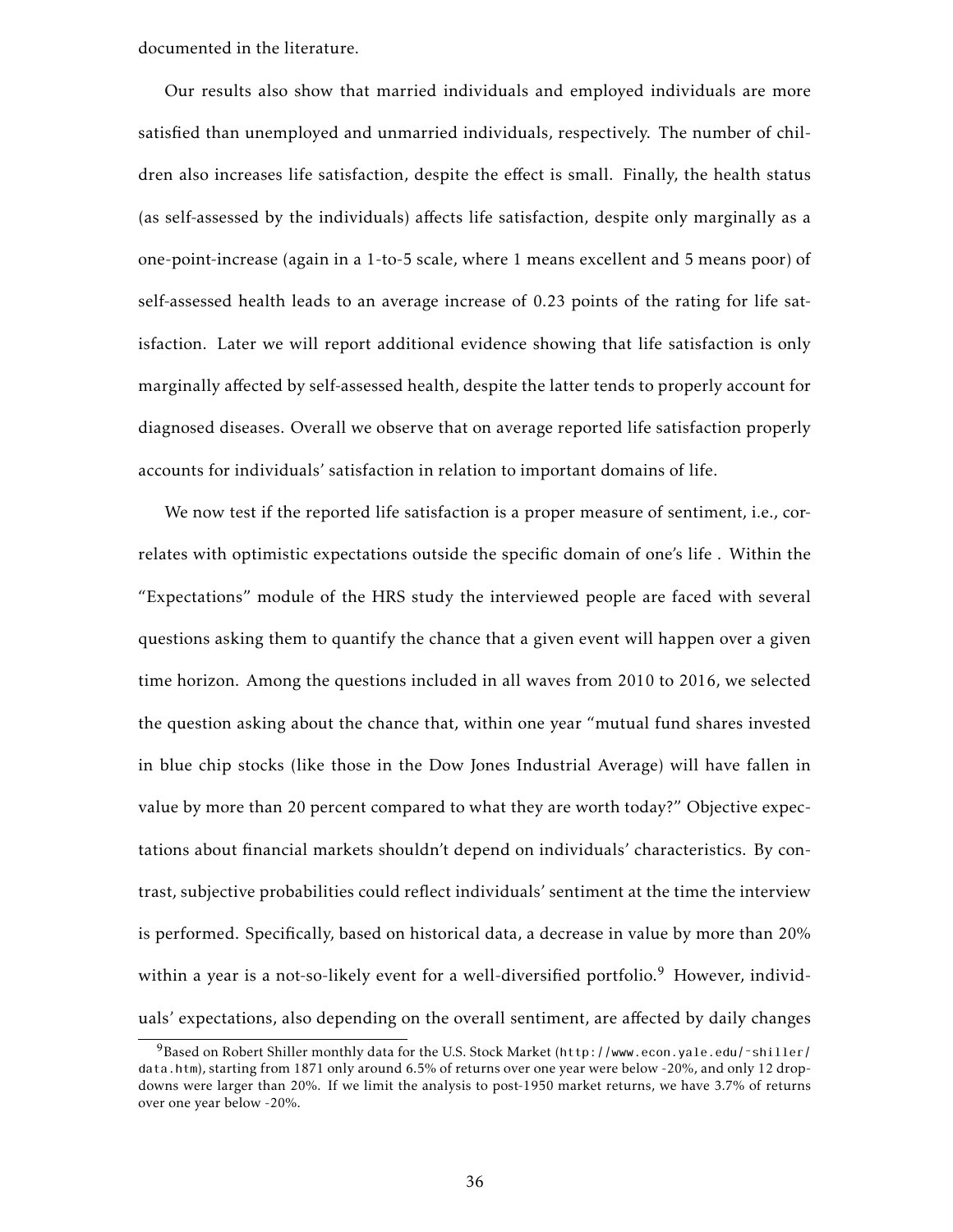on the stock market, which are then projected to assess the likelihood of strong market corrections within a year (see Benartzi and Thaler 1995). Therefore, to test if reported life satisfaction captures sentiment, we run a OLS regression on individuals' expectations about the performance of the stock market with respect to their characteristics, including life satisfaction. Table 8 reports the results.

| Variable                                              | Estimate | St.Error | p-value |
|-------------------------------------------------------|----------|----------|---------|
| Intercept                                             | 36.77    | 1.02     | 0.00    |
| Female                                                | 3.48     | 0.42     | 0.00    |
| Age group $> 64$ years                                | $-5.45$  | 0.58     | 0.00    |
| N. children                                           | 0.21     | 0.10     | 0.05    |
| N. diseases                                           | 0.06     | 0.21     | 0.77    |
| Self-assessed health                                  |          |          |         |
| Very good                                             | $-0.68$  | 0.71     | 0.33    |
| Good                                                  | 1.22     | 0.73     | 0.09    |
| Fair                                                  | 1.48     | 0.83     | 0.07    |
| Poor                                                  | 0.90     | 1.12     | 0.42    |
| Marital status                                        |          |          |         |
| Never Married/Annulled                                | $-1.74$  | 0.83     | 0.04    |
| Separated/Divorced                                    | 0.77     | 0.55     | 0.16    |
| Widowed                                               | $-1.21$  | 0.66     | 0.06    |
| Job status                                            |          |          |         |
| Unemployed and looking for a job                      | 0.67     | 1.00     | 0.50    |
| Disabled/Temporarily laid off, on sick or other leave | 0.77     | 0.77     | 0.32    |
| Retired                                               | $-1.39$  | 0.64     | 0.03    |
| Homemaker/Other job status                            | 0.50     | 0.91     | 0.59    |
| Life satisfaction                                     |          |          |         |
| Very satisfied                                        | 0.20     | 0.53     | 0.70    |
| Somewhat satisfied                                    | 1.76     | 0.75     | 0.02    |
| Not very/not at all satisfied                         | 2.62     | 0.68     | 0.00    |
| Observations                                          | 15,090   |          |         |

Table 8: The table reports the OLS regression results for stock market expectations. Stock market expectations is the dependent variable. Stock market expectations are expressed as the probability (in percentage) that mutual fund shares invested in blue-chip stocks like those in the Dow Jones Industrial Average will fall by more than 20% within one year. Gender, age, self-assessed health, life satisfaction, marital status, and job status are categorical variables. The respective reference categories are males, aged between 50 and 64, self-assessing their health as excellent, extremely satisfied about their life, married, and currently employed.

We observe that individuals in our sample are generally pessimistic about the performance of the financial market. Indeed, we estimated an average probability of 36.77% for a loss of 20% or more within one year in our reference category (males, aged between 50 and 64, assessing their health status as excellent, completely satisfied about their life, married and currently employed). This result could be due to misjudgements (i.e., the risk perception is affected by daily returns) or to the fact that individuals were experiencing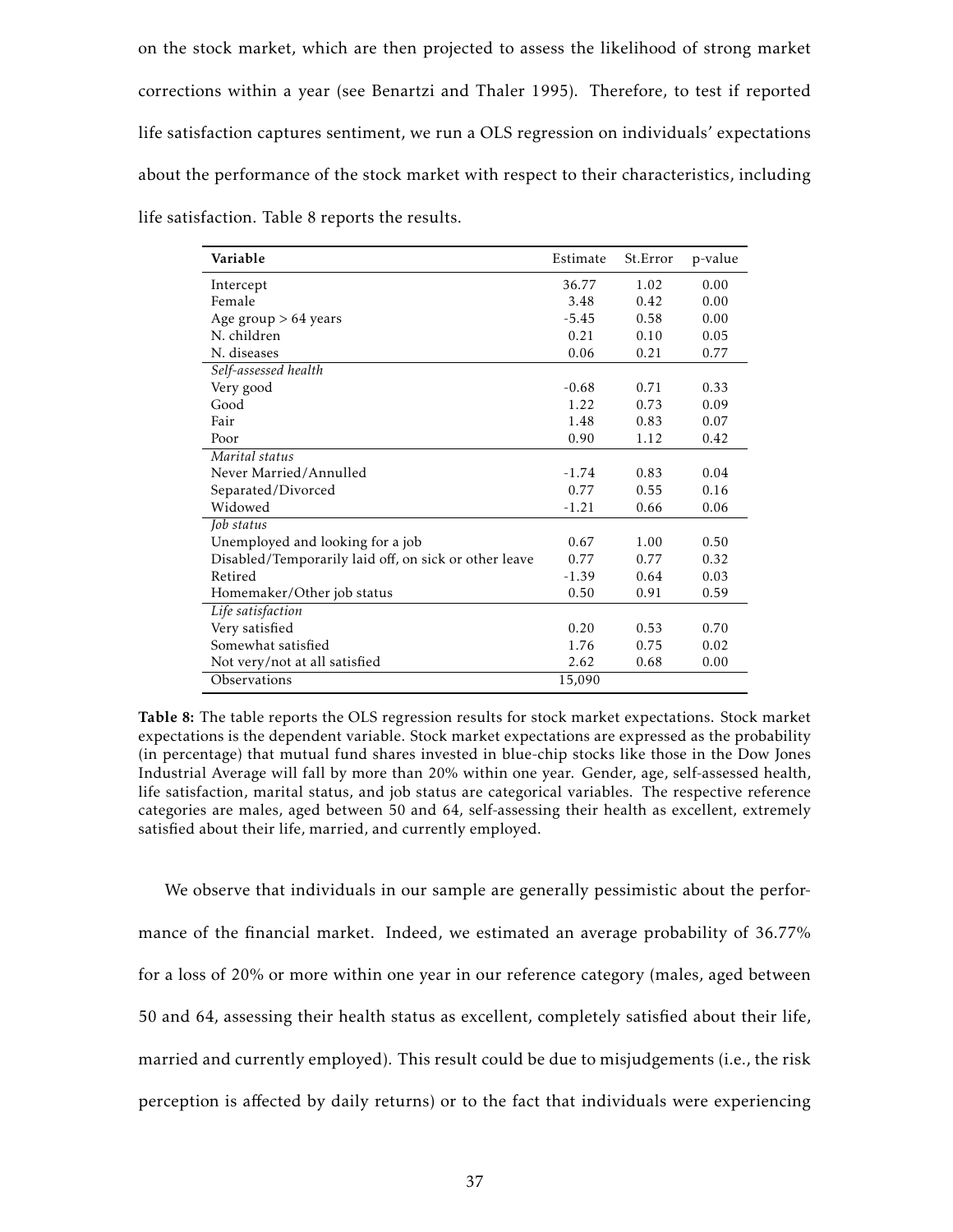high losses during the financial crisis (the S& P500 index lost 56*.*8% from October 2007 to March 2009) and their expectations are affected by past performance, as suggested by Greenwood and Shleifer (2014).<sup>10</sup>

We also observe that older (aged 65 and more), married, and retired individuals assign a significantly lower (8.58% lower) average probability to a considerable market correction compared to our reference categories. Moreover, we also identify a significant gender effect, with female respondents being more pessimistic about the performance of welldiversified portfolios (see Jacobsen et al. 2014). Because we didn't identify a gender gap in life satisfaction, we interpret the gender gap as the effect of the lower optimism among females compared to males. Therefore, gender partially captures sentiment. Finally, we also find a significant effect of life satisfaction on individuals' expectations concerning financial markets, supporting the hypothesis that reported life satisfaction is driven by individuals' general attitude toward life, i.e., their positive cognitive biases, as theorized by the homeostasis model (see Cummins 1998).

We tested additional questions in the "Expectations" module of HRS. We found that life satisfaction and gender generally predict lower optimism. This supports the use of life satisfaction as an additional proxy for sentiment on the top of gender.

#### D.2 Determinants of subjective probability

The previous section empirically tested the existence of a gap between subjective and actuarial survival probabilities. We now apply regression analysis to identify which of the documented individuals' characteristics better explains subjective survival probabilities. To this aim, we use collected data of 9,724 individuals participating in one of the HRS waves from 2008 to 2016. Therefore, the analysis in this subsection is static, while in the next subsection we address how subjective probabilities dynamically change over time.

Consistently with how we forecasted actuarial death rates  $q_x(t)$  (see Subsection B.2), we

 $10$ The results in Table 8 are derived from all waves of the HRS from 2010 to 2016.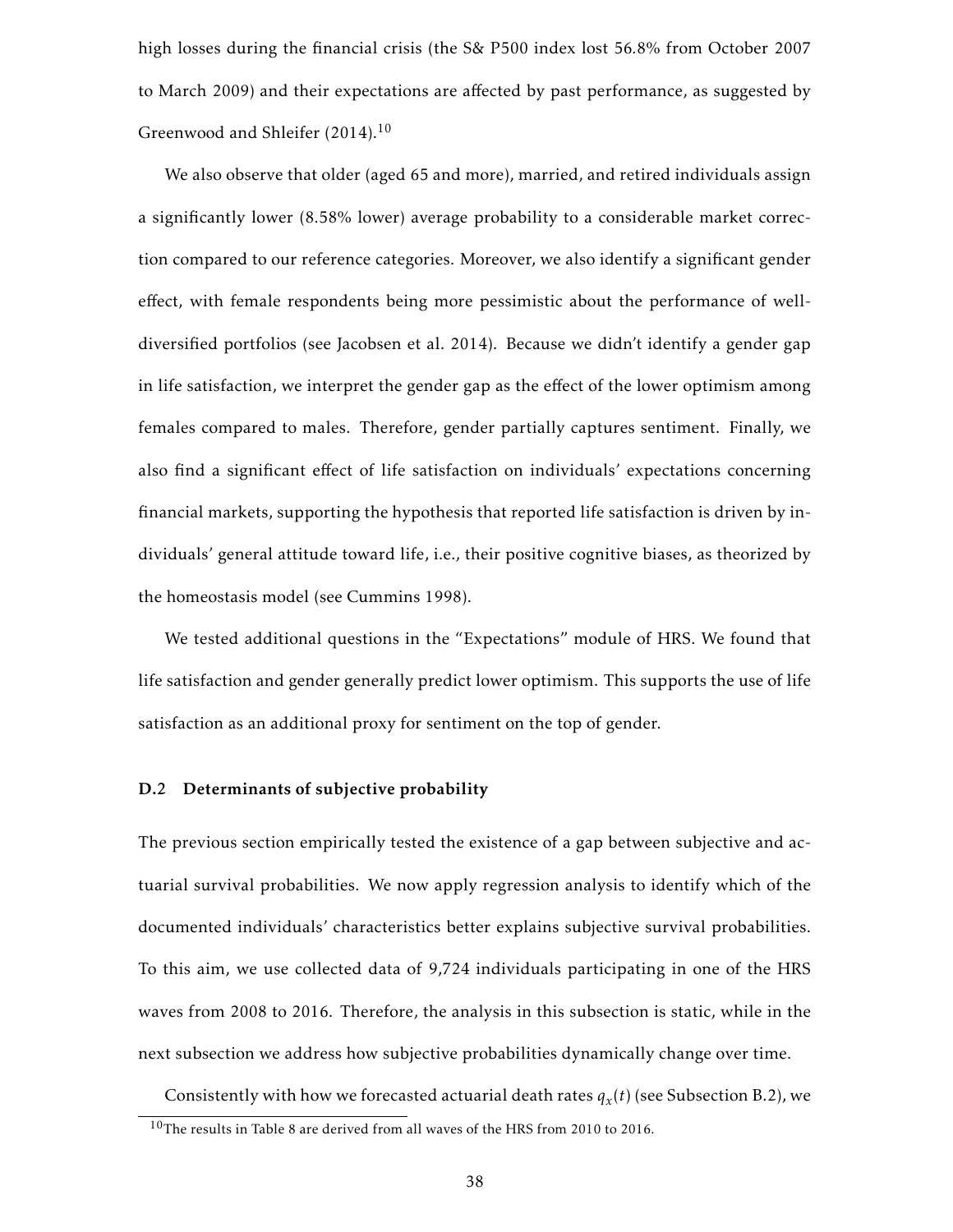transform subjective survival probabilities  ${}_hp^{subj}_x(t)$  using a logit function before running a generalized linear regression model. To deal with 0 and 1 values (which are present in our sample as individuals tend to round numerical responses to the nearest 5-10, see, e.g., Manski 2004 and Manski and Molinari 2010) we follow Blass, Lach, and Manski (2010) and make an ad-hoc transformation of reported zeroes and ones to 0.001 and 0.999, respectively. $11$ 

Table 9 reports the estimated parameters of our regression model for subjective probabilities. We observe that female respondents tend to express higher survival probabilities, consistently with actuarial estimates, despite the gender difference is 50% lower with subjective expectations compared to their objective counterparts. This result suggests that female participants generally account for their higher probability of survival compare to male participants, but much less than they should, so behaving more pessimistically. Our regressions results also show that older individuals (aged 65 or more) reports lower subjective survival probabilities than younger individuals. However, the difference is much smaller than that of the actuarial counterpart, in line with the results of the previous subsection showing that subjective probabilities with comparable forecasting horizons decrease more slowly as a function of age compared to the actuarial estimates.

Differently from actuarial estimates, individuals do not seem to consider the number of existing diseases to form their beliefs about survival. By contrast, their own assessment of the health status plays a significant role, as subjective probabilities are lower for individuals classifying their health status as inferior. Later we provide evidence that self-assessed health partially accounts for occurred health shocks. Therefore, individuals' subjective assessments of survival also include an objective component. However, we also identify the impact of sentiment as captured by life satisfaction. Specifically, individuals with lower levels of life satisfaction increasingly reduce subjective expectations. This effect is statisti-

 $11$ We checked robustness of our estimates by performing a linear median regression model, which is not sensitive to our rounding procedure. The results confirm the findings with the generalized linear regression model.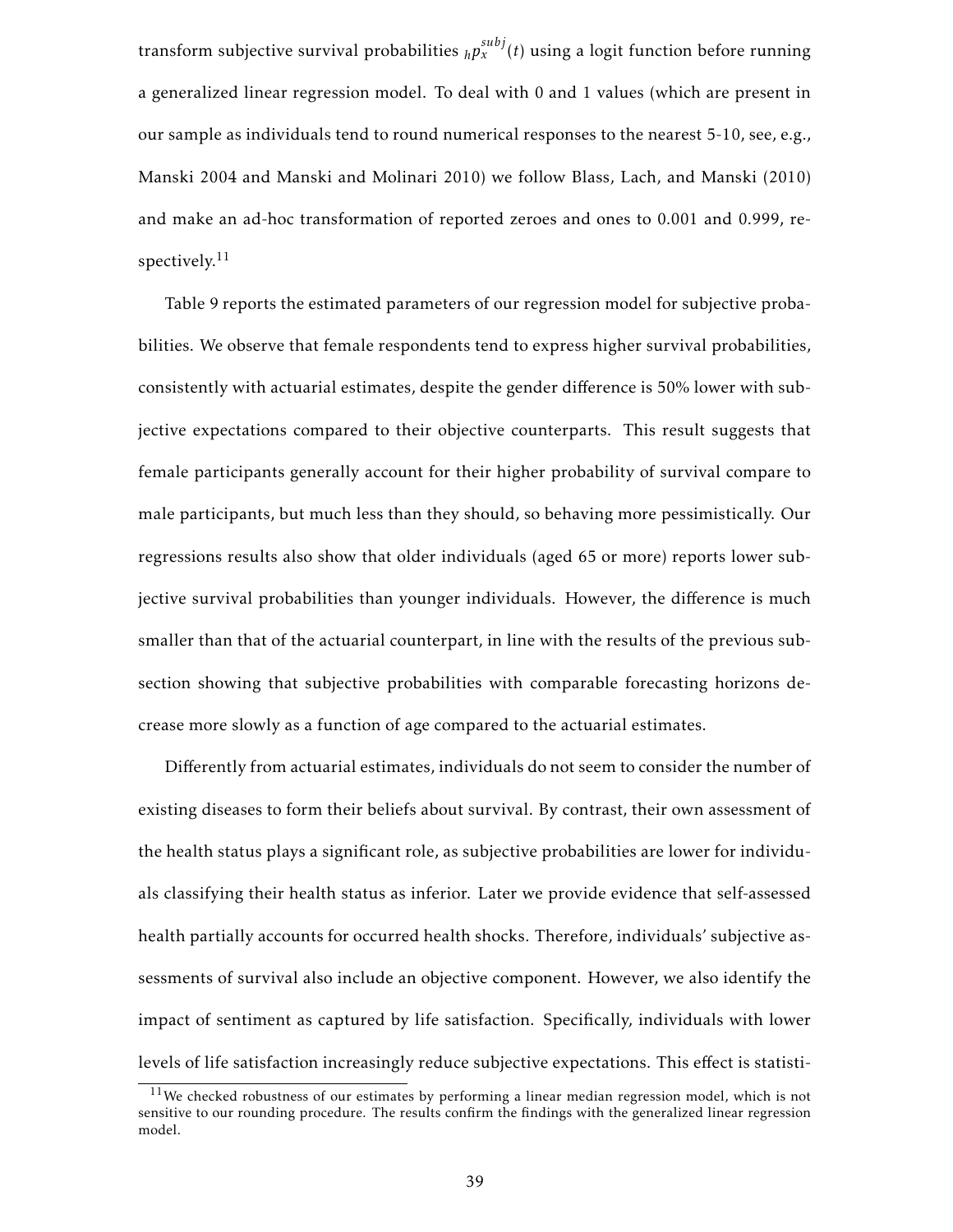cally significant, despite we control for all variables predicting life satisfaction as reported

in Table 7.

| Variable                                     | Estimate | St.Error | p-value |
|----------------------------------------------|----------|----------|---------|
| Intercept                                    | 0.91     | 0.10     | 0.00    |
| Female                                       | 0.22     | 0.04     | 0.00    |
| Age group > 64 years                         | $-0.24$  | 0.14     | 0.09    |
| Forecasting horizon $< 16$ years             | 0.22     | 0.09     | 0.01    |
| N. children                                  | 0.00     | 0.01     | 0.97    |
| N. parents alive                             | 0.13     | 0.03     | 0.00    |
| N.diseases                                   | $-0.05$  | 0.02     | 0.05    |
| Self-assessed health                         |          |          |         |
| Very good                                    | $-0.15$  | 0.08     | 0.06    |
| Good                                         | $-0.53$  | 0.08     | 0.00    |
| Fair                                         | $-0.90$  | 0.09     | 0.00    |
| Poor                                         | $-1.40$  | 0.12     | 0.00    |
| Marital status                               |          |          |         |
| Never Married/Annulled                       | 0.02     | 0.07     | 0.74    |
| Separated/Divorced                           | 0.05     | 0.05     | 0.31    |
| Widowed                                      | 0.09     | 0.10     | 0.37    |
| Job status                                   |          |          |         |
| Unemployed and looking for a job             | 0.15     | 0.09     | 0.08    |
| Temporarily laid off, on sick or other leave | $-0.10$  | 0.16     | 0.53    |
| Disabled                                     | $-0.09$  | 0.07     | 0.20    |
| Retired                                      | $-0.04$  | 0.10     | 0.04    |
| Homemaker                                    | $-0.21$  | 0.10     | 0.04    |
| Other job status                             | 0.04     | 0.21     | 0.87    |
| Life satisfaction                            |          |          |         |
| Very satisfied                               | 0.01     | 0.06     | 0.88    |
| Somewhat satisfied                           | $-0.14$  | 0.06     | 0.03    |
| Not very/not at all satisfied                | $-0.24$  | 0.10     | 0.01    |
| Observations                                 | 9,724    |          |         |

Table 9: The table reports regressions results for subjective survival probabilities. The logit of the subjective survival probability is the dependent variable. Gender, age, self-assessed health, life satisfaction, marital status, and job status are categorical variables. The respective reference categories are males, aged between 50 and 64, self-assessing their health as excellent, extremely satisfied about their life, married, and currently employed.

#### D.3 Updating of subjective probabilities and sentiment

In this subsection we take a dynamic perspective and analyse how individuals update subjective probabilities in the presence of new information. The goal is now to identify the role of sentiment when individuals are confronted with an health shock or remain healthy.

Our analysis in this subsection is based on all waves of the HRS study between 1996 and 2016, unless we refer to life satisfaction which is reported starting in 2008 only. We consider individuals participating to at least two consecutive waves of the study, which we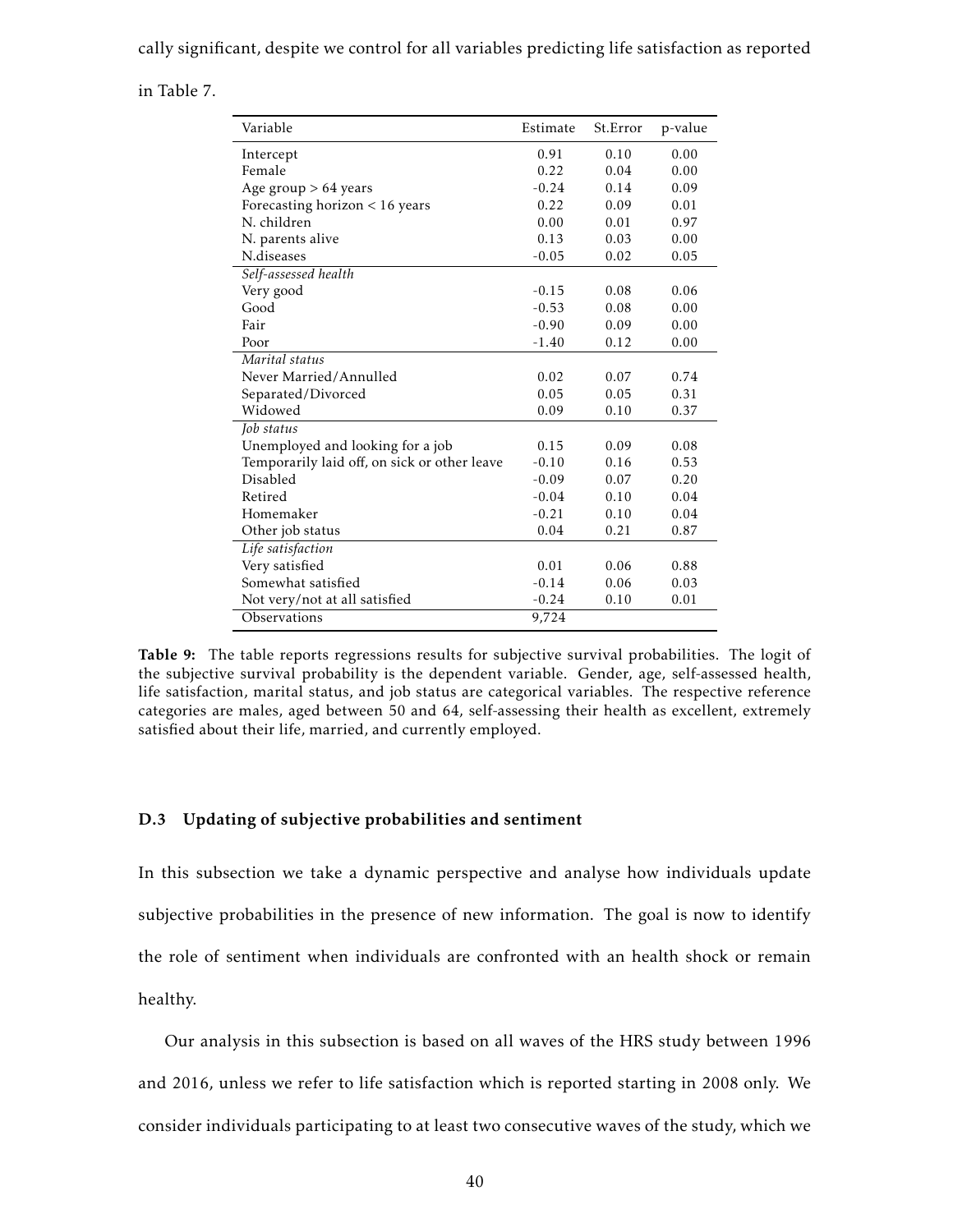call "time 0" and "time 1", respectively. The time span between two subsequent waves is two or three years, so we compare probabilities  $_{h}p_{x}^{subj}(t)$  and  $_{h-l}p_{x}^{subj}(t+l)$ , where  $l=2$  or 3 years, with fixed target age according to Table 4, and analyse their differences  $\Delta p_{x}^{subj} =$  $_{h}p_{x}^{subj}(t) - _{h-l}p_{x}^{subj}(t+l)$ . We also compute the actuarial counterparts  $_{h}p_{x}^{act}(t)$ ,  $_{h-l}p_{x}^{act}(t+l)$ , and  $\Delta p_x^{act} =_h p_x^{act}(t) -_{h-l} p_x^{act}(t+l)$ , respectively.

We select all individuals who are healthy at time 0 and consider four different scenarios depending on the health status at time 1:

- (1) the individual is again healthy at time 1 (*HH*);
- (2) one moderately severe impairment (high blood pressure, emotional disorder) is diagnosed between time 0 and time 1 (*HU*1 *a* );
- (3) one severe impairment (diabetes, cancer, heart condition) is diagnosed between time 0 and time 1  $(HU1<sup>b</sup>)$ ;
- (4) the onset of two impairments occurs between time 0 and time 1 (*HU*2).

In Table 10 we report average changes in subjective probabilities  $(\Delta p_{x}^{subj})$  and in their actuarial counterparts ( $\Delta p_{x}^{subj}$ ). For individuals aged between 50 and 64, we also computed changes in the conditional actuarial probabilities to survive age 80 given that age 75 is reached, i.e.,  $\Delta p_x^{act,cond} =_{r|s} p_x^{act}(t) -_{r-1|s-1} p_x^{act}(t+l)$ , where  $r = 75 - x$  and  $s = 80 - x$ and  $r_{|S}p_{x}^{act}$  is given by Equation (3). We tested if changes in probabilities are significantly different from 0 using a Welch's t-test and all *p*-values are shown in brackets. The main observation is that individuals tend *not* to change their survival expectations between two subsequent waves. This contrast with the actuarial assessment, because actuarial probabilities either increase (*HH* and  $HUI^a$ ) or decrease ( $HUI^b$  and  $HU2$ ), and all changes are significantly different from 0. In the scenarios healthy-healthy (*HH*) and healthy-moderatediseases (HU1<sup>a</sup>) actuarial probabilities correctly account for the fact that the target age is approaching, and thus survival at time 1 refers to a shorter horizon. By contrast, in the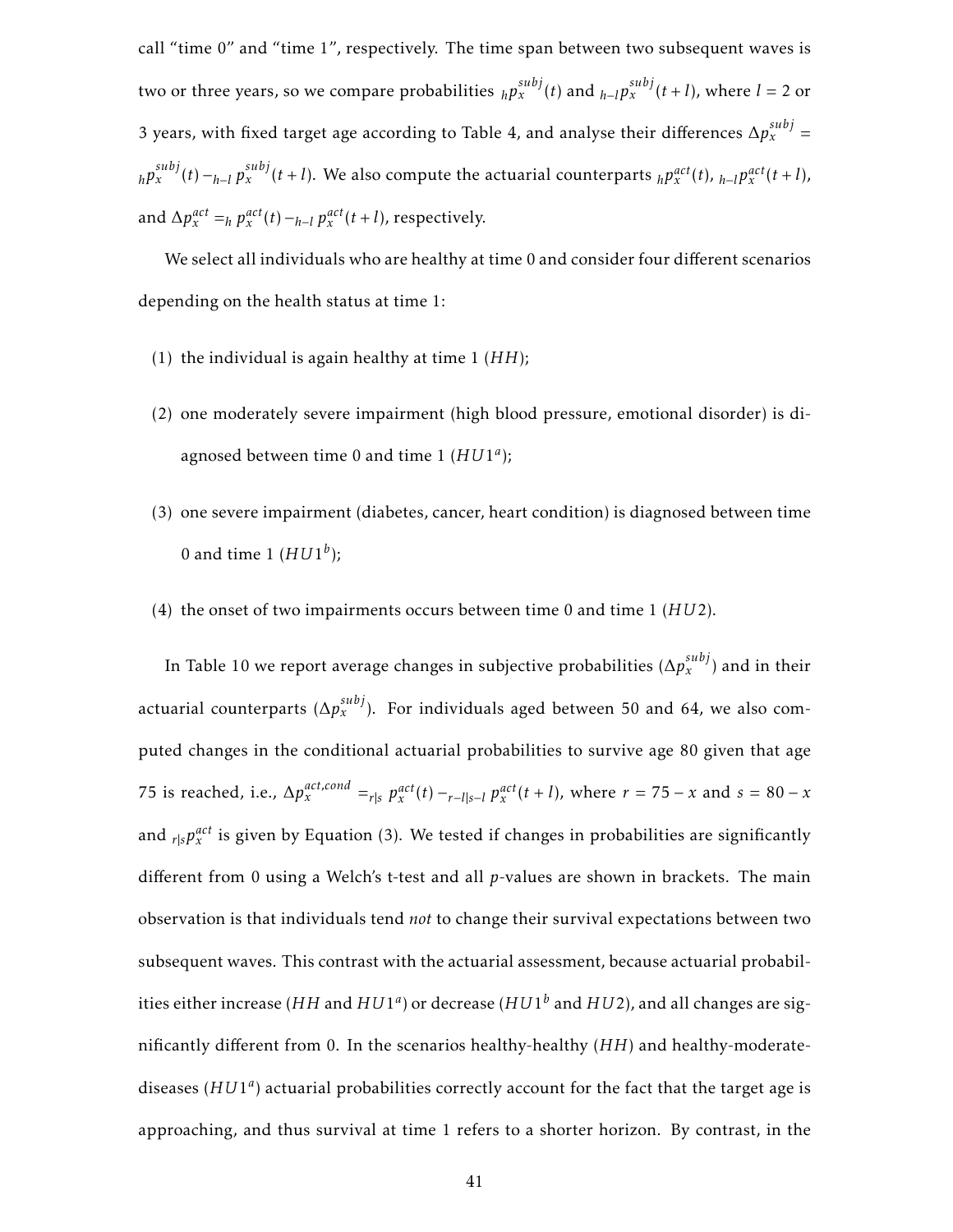case of 1 or 2 severe diseases being diagnosed at time 1, the actuarial survival probabilities decrease by 6-7% for younger individuals and by 9-10% for older individuals.

Under-reaction to new information (i.e., the appearance of severe diseases) is particularly strong among the elderly population, as predicted by our model. By contrast, younger individuals tend to be closer to actuarial probabilities. Nevertheless, in their most probable scenario healthy-healthy (*HH*, 85.56% of individuals belong to this case) their subjective assessment significantly decreases between two subsequent waves, leading to a negative gap with actuarial probabilities. Overall, the empirical findings support our hypothesis that subjective survival probabilities under-react to new information. Moreover, younger individuals over-react to information that is less relevant for survival. All described results are robust with respect to the exclusion of focal answers 0, 50 and 100 (see Kleinjans and Van Soest 2014 for a discussion on the issue of "reporting behavior").

|                  |       |                     |                    | Age $(x)$ between 50 and 64 |                    |                         |       | Age $(x)$ between 65 and 90 |                    |
|------------------|-------|---------------------|--------------------|-----------------------------|--------------------|-------------------------|-------|-----------------------------|--------------------|
|                  |       | Target age 75       |                    |                             | Target age 80      |                         |       |                             |                    |
|                  |       | $\Delta p_x^{subj}$ | $\Delta p_x^{act}$ | subi<br>$\Delta p_x^{s}$    | $\Delta p_x^{act}$ | $\Delta p_x^{act,cond}$ |       | $\Delta p_x^{subj}$         | $\Delta p_x^{act}$ |
| HH               | 85.56 | $-0.68$             | 1.46               | $-0.41$                     | 1.30               | $-0.08$                 | 80.25 | 0.65                        | 3.47               |
|                  |       | (0.00)              | (0.00)             | (0.07)                      | (0.00)             | (0.00)                  |       | (0.06)                      | (0.00)             |
| HUI <sup>a</sup> | 3.94  | $-0.71$             | 0.36               | $-0.52$                     | 0.08               | $-0.24$                 | 6.59  | 0.08                        | 1.45               |
|                  |       | (0.28)              | (0.00)             | (0.49)                      | (0.00)             | (0.00)                  |       | (0.94)                      | (0.00)             |
| HUI <sup>b</sup> | 8.72  | $-1.76$             | $-6.35$            | $-1.83$                     | $-8.17$            | $-1.89$                 | 10.54 | 0.77                        | $-9.41$            |
|                  |       | (0.09)              | (0.00)             | (0.10)                      | (0.00)             | (0.00)                  |       | (0.57)                      | (0.00)             |
| HU2              | 1.78  | $-1.94$             | $-7.43$            | 0.33                        | $-9.53$            | $-2.15$                 | 2.62  | $-3.61$                     | $-10.38$           |
|                  |       | (0.23)              | (0.00)             | (0.84)                      | (0.00)             | (0.00)                  |       | (0.09)                      | (0.00)             |

Table 10: The table reports average changes of subjective survival probabilities  $\Delta p_{x}^{subj}$  =  $h p_x^{subj}(t) - h - l p_x^{subj}(t+l)$  and of their actuarial counterparts  $\Delta p_x^{act} =_h p_x^{act}(t) - h - l p_x^{act}(t+l)$  between two subsequent waves distanced by  $l \in \{2,3\}$  years, called period 0 and 1, respectively. All reported changes are percentages. For individuals aged between 50 and 64 in period 0 we consider target ages 75 (columns 2 and 3) and 80 (columns 4 and ) years old, i.e.,  $h = 75 - x$  and  $80 - x$ , respectively. For individuals aged 65 and more (columns 7 and 8) in period 0 we take fixed target ages between the two subsequent waves according to Table 4. For individuals aged between 50 and 64 in period 0 and when the target age is 80, we also report the average change of the actuarial conditional probability that an individual survives 80 given that she survives 75, i.e.,  $\Delta p_x^{act,cond} =_{r|s} p_x^{act}(t) -_{r-l|s-l} p_x^{act}(t+l)$ , where  $r = 75 - x$  and  $s = 80 - x$  and  $_{r|s} p_x^{act}$  is computed according to Equation (3) (column 6). We study different scenarios concerning the individuals' health status in period 1. In period 0 all individuals are reported to be healthy (*H*). In period 1 they are either healthy again (scenario *HH*), or diagnosed with a moderate disease (high blut pressure, emotional disorder, scenario  $HUI<sup>a</sup>$ ), or with a severe disease (diabetes, cancer, hearth condition, scenario *HU*1 *b* ), or with 2 diseases (scenario *HU*2). We applied a Welch's t-test to test the hypothesis that reported differences equal 0. *p*-values are reported in brackets.

Next we check if individuals account for existing diseases when they express their own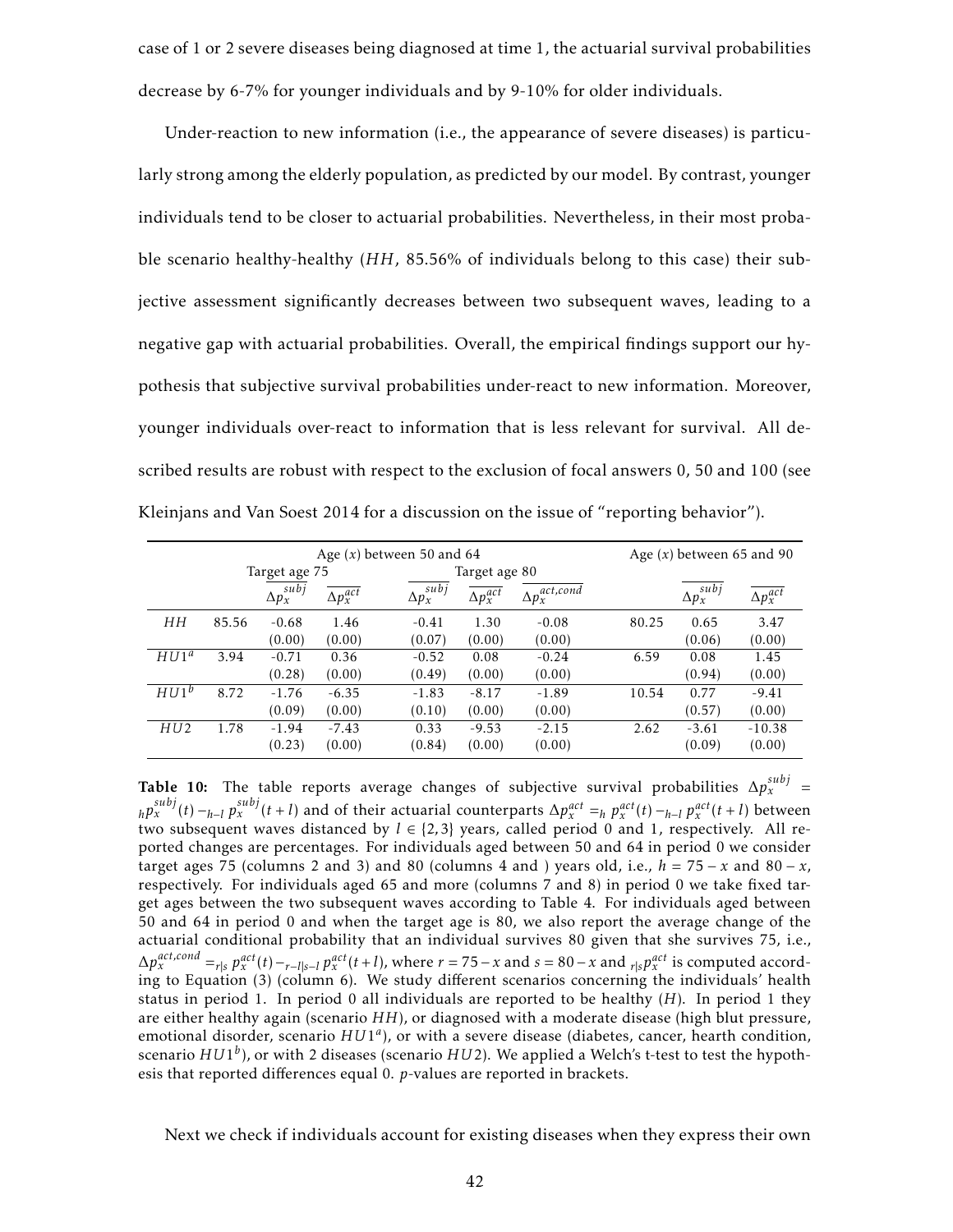assessment of their health status. Our goal is to verify if the reported under-reaction to health shocks in assessing survival probabilities could be explained by the fact that individuals do not change their view of their health after a shock occurs. We analyse average changes in self-assessed health (*SAH*) between two subsequent waves (time 0 and time 1) in each of the four scenarios previously considered. Table 11 shows our results based on all waves of the HRS study from 2008 to 2016 for which we also have the reported life satisfaction ratings. We observe that self-assessed health, expressed according to a rating from 1 (excellent) to 5 (poor), tend to account for existing diseases. Indeed, overall *SAH* is lower (i.e., the rating increases) after a disease has been diagnosed between time 0 and time 1. We also observe that *SAH* deteriorates when a serious disease or more diseases are diagnosed compared to the case where a moderate disease is diagnosed. However, we also observe that younger individuals similarly change their assessment of their health status after a moderate or a severe disease is diagnosed, while older individuals similarly react to one severe disease or two diseases. Overall, *SAH* is not insensitive to health shocks, so individuals generally change their self-assessment of the health status after an health shock realizes. Therefore, the fact that subjective probabilities tend to stay similar after an health shock is observed can be hardly explained by referring to individuals completely misjudging their health status.

We also analyse how reported life satisfaction (*LS*) changes between two subsequent waves, again considering the four different scenarios analysed so far. Interestingly, *LS* is insensitive with respect to diagnosed diseases. Combining this result with the previously reported evidence showing that *LS* is generally high, we conclude that individuals tend to optimistically think about their life despite diagnosed with one or two, possible severe, diseases. Our result also shows that younger individuals slightly decrease their life satisfaction after observing a moderate health shock. Despite the change is marginal (the rating increases by 0.07 on average) it is significantly different from zero and consistent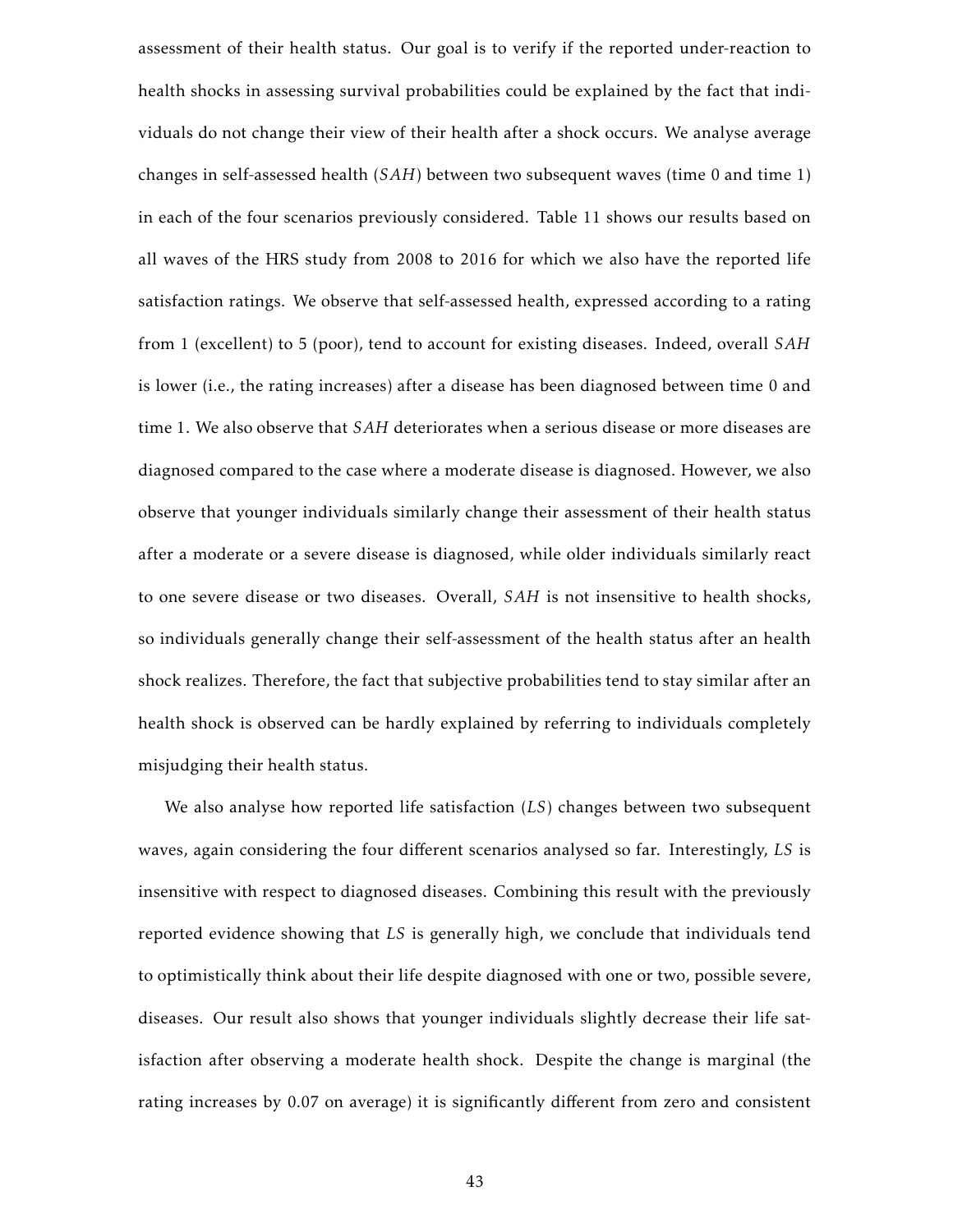with the hypothesis that younger individuals over-react to health shocks with marginal impact on survival. This is also reflected into their subjective survival probabilities, which remain unchanged despite the actuarial counterparts slightly increase due to the target age approaching. This pattern is also consistent with our theoretical prediction of Section II.

|                  |                 | Age $(x)$ in [50,64] | Age $(x)$ in $[65, 90]$ |        |
|------------------|-----------------|----------------------|-------------------------|--------|
|                  | $\triangle SAH$ | $\Delta LS$          | $\triangle SAH$         | ALS    |
| HН               | 0.05            | $-0.04$              | 0.07                    | 0.00   |
|                  | (0.00)          | (0.04)               | (0.00)                  | (0.94) |
| $HUI^a$          | 0.26            | 0.07                 | 0.24                    | 0.00   |
|                  | (0.00)          | (0.04)               | (0.00)                  | (0.94) |
| HUI <sup>b</sup> | 0.27            | $-0.01$              | 0.46                    | 0.05   |
|                  | (0.00)          | (0.83)               | (0.00)                  | (0.41) |
| HU <sub>2</sub>  | 0.42            | 0.11                 | 0.43                    | 0.12   |
|                  | (0.00)          | (0.22)               | (0.00)                  | (0.22) |

Table 11: The table reports average changes in self-assessed health *SAH* and life satisfaction *LS* between two subsequent waves distanced by two or three years, called time 0 and time 1, respectively. We separately analyse individuals aged between 50 and 64 in period 0 (columns 2 and 3) and individuals aged 65 or more in period 0 (columns 4 and 5). We study different scenarios concerning the individuals' health status in period 1. In period 0 all considered individuals are reported to be healthy (*H*). In period 1 they are either healthy again (scenario *HH*), or diagnosed with a moderate disease (high blood pressure, emotional disorder, scenario *HU*1 *a* ), or with a severe disease (diabetes, cancer, hearth condition, scenario *HU*1 *b* ), or with 2 diseases (scenario *HU*2). We applied a Welch's t-test to test the hypothesis that reported differences equal 0. *p*-values are reported in brackets.

To further corroborate our hypothesis that sentiment plays an important role for the dynamics of subjective probabilities, we study which factors drives the changes in subjective and actuarial probabilities between two subsequent waves of the HRS study. Formally, we run OLS regressions for  $\Delta p_{x}^{subj}$ ,  $\Delta p_{x}^{act}$ , and for the difference-of-differences (diff-of-diff)  $\Delta p_x^{subj} - \Delta p_x^{act}$ . Here  $\Delta p_x^{subj} = h p_x^{subj}(t) - h - l p_x^{subj}(t + l)$  and  $\Delta p_x^{act} = h p_x^{act}(t) - h - l p_x^{act}(t + l)$  are again the changes in subjective and actuarial survival probabilities, respectively, between two subsequent waves, called time 0 and time 1, distanced by *l* = 2 or 3 years. We consider all individuals who are healthy at time 0 and study the impact of none, one, or several health shocks on their updating behaviour. We separately analyse male and female participants to account for the different dynamics of actuarial probabilities in the two groups. Table 12 reports all our results.

First of all, consistently with our previous results (see Table 10), both female and male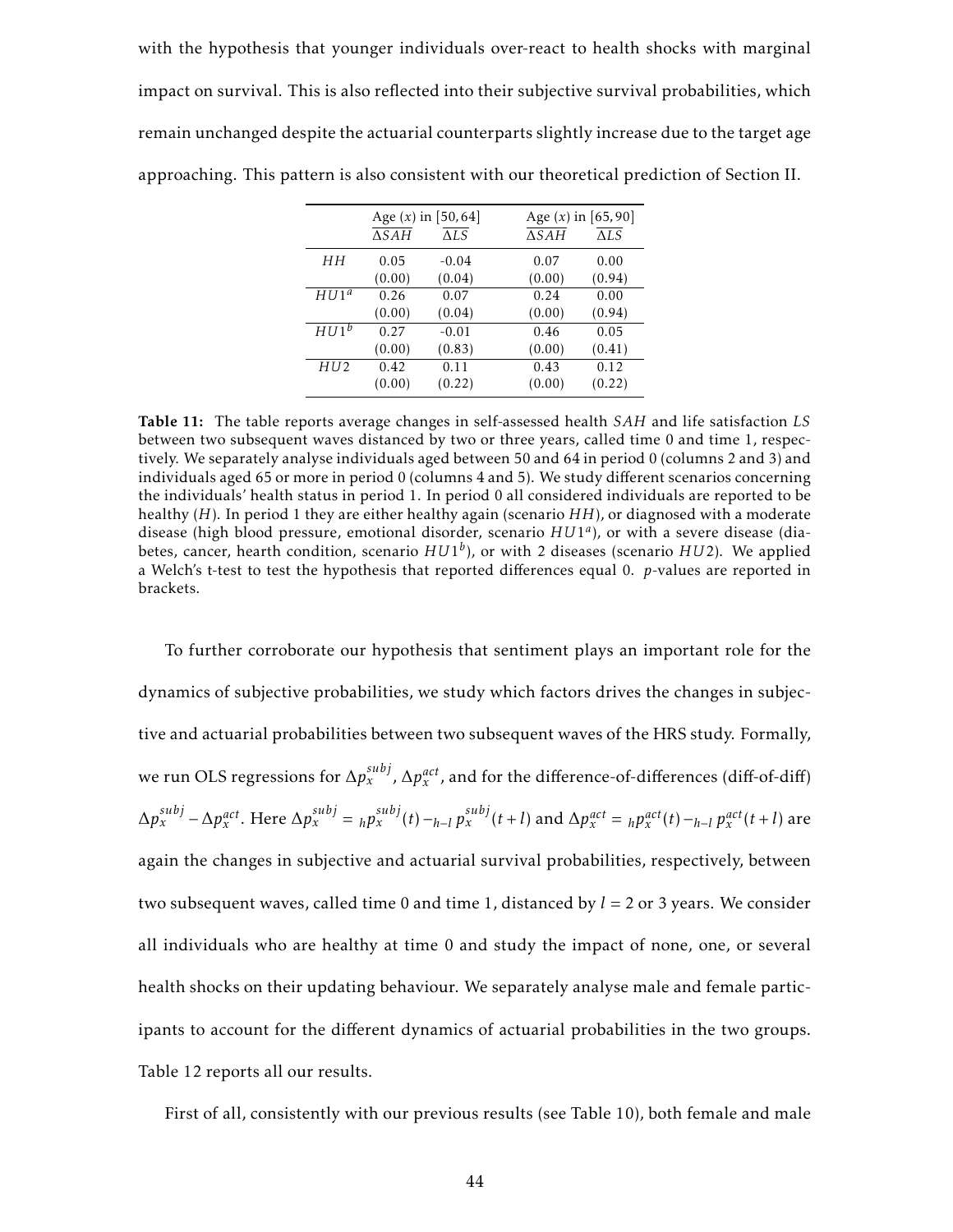respondents under-react to diagnosed diseases. Indeed, the difference in the number of diseases between time 0 and time 1 does not play any significant role for the subjective updates, while it is highly significant for actuarial probabilities, as any additional diagnosed disease reduces the actuarial probability of surviving by 4.79% for females and by 6.02% for males. Second, our regression also confirms that individuals tend to not sufficiently increase their subjective expectations when the target age is approaching, while they tend to not sufficiently decrease their expectations when the forecasting horizon and the target age become higher. This is captured by the estimated coefficient for the change in the forecasting horizon. For younger individuals (less than 62 years old) the target age is fixed, and thus the change in the forecasting horizon between two subsequent waves is always negative. Therefore, the highly significant coefficient for this variable implies a positive effect on  $\Delta p_x$ , for both the subjective and the actuarial estimates. However, in the case of the subjective probabilities the coefficient is significantly higher than for the actuarial counterpart (-1.69% vs -3.14% for females and 1.67% vs -3.34% for males), which implies that despite individuals account for the target age approaching they do so much less than the actuarial assessment does, leading to an under-estimation of survival probabilities when no disease is diagnosed. By contrast, for older individuals the target age increases by five years every five years (see Table 4). Therefore, between two subsequent waves distanced by 2 or 3 years, the forecasting horizon either decreases (if the individual stays within the same 5-year interval with fixed target age) or increases by 2 or 3 years (if the individual moves into the next 5-year interval with an higher target age). On average older individuals experience an increase of their forecasting horizon, i.e., the change of the forecasting horizon is positive on average. Therefore, the negative coefficients for this variable imply the opposite effect as for younger individuals, i.e., survival probabilities (both subjective and actuarial) decrease due to a longer forecasting horizon. However, for both females and males this effect is much smaller for subjective probabilities compared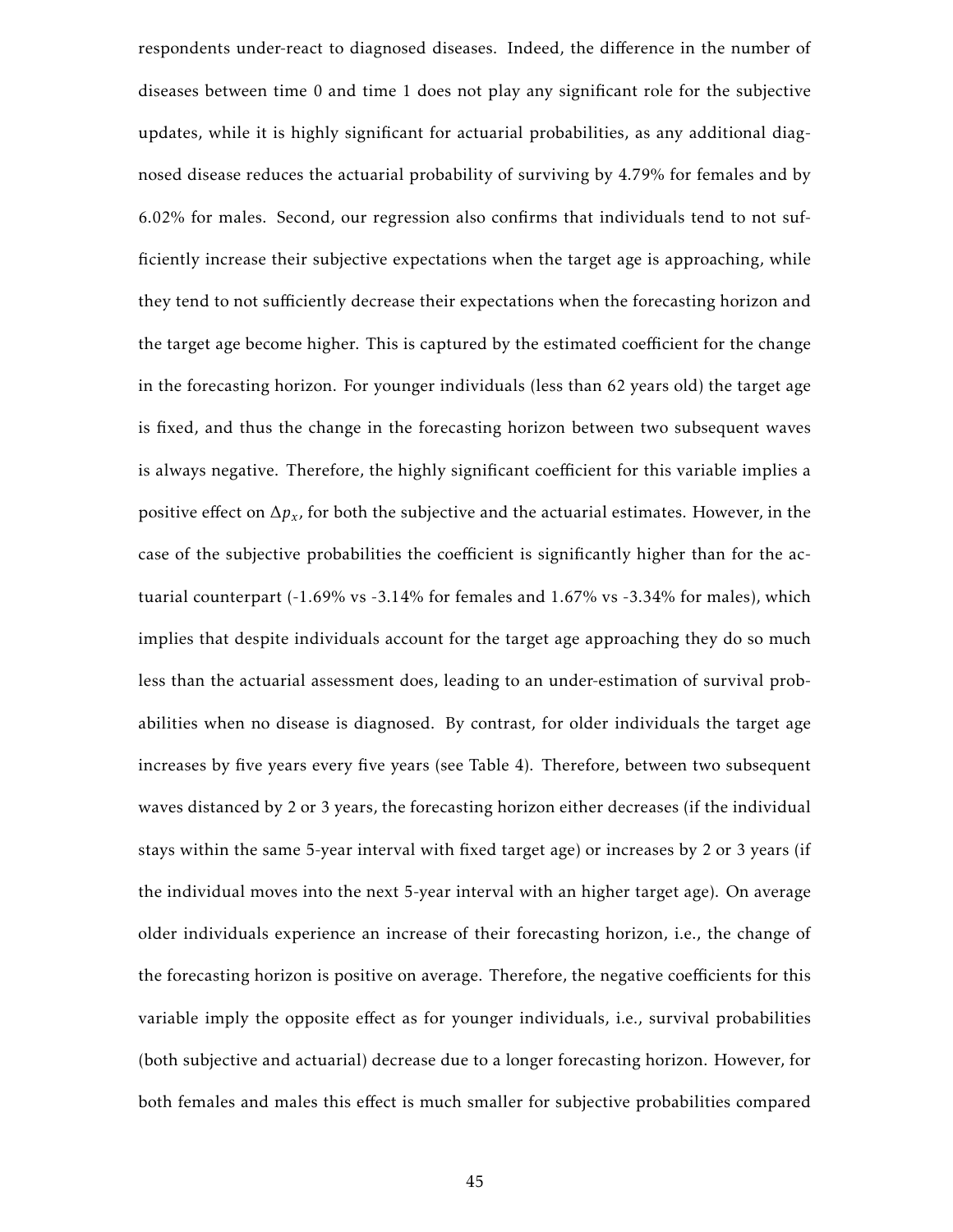to their actuarial counterparts, leading to an over-estimation of survival expectations due to not properly taking into account the higher target age.

Next we consider self-assessed health. It significantly affects subjective probabilities for both female and male participants, i.e., if individuals' self-assessed health deteriorates by one point (the rating increases by one point), subjective expectations decrease by 2.46% for females and by 2.62% for males. As we previously discussed, self-assessed health captures the occurrence of diseases, and individuals accordingly adjust their subjective estimation. However, the magnitude of this adjustment is small and only marginally correlated to how actuarial probabilities change. This result further supports the hypothesis that the dynamics of subjective probabilities do contain an objective component, but either individuals do not properly understand the severity of a diagnosed disease, or they assess their health based on partially different criteria than those driving actuarial estimates. Overall, their assessment is too optimistic and leads to an overestimation of survival probabilities, consistently with our prediction.

Finally, we study the role of life satisfaction which is assumed to correlate with sentiment, as previously discussed. Reported life satisfaction affects subjective survival expectations of female respondents who are not very or not at all satisfied with their life. In this case the impact is statistically significant and high, as those individuals decrease their subjective probabilities by 4.87% compared to completely satisfied individuals and this result holds after controlling for self-assessed health, the occurrence of diseases, and an increase in the forecasting horizon. This finding further supports our hypothesis that subjective probabilities are affected by sentiment. Indeed, we also report that life satisfaction is not correlated to actuarial probabilities, consistently with our previously reported results showing that life satisfaction tends to remain unchanged after the occurrence of a possibly severe disease. In relation to life satisfaction, we also see a difference due to gender, as male participants' subjective probabilities do not seem to be related to poor life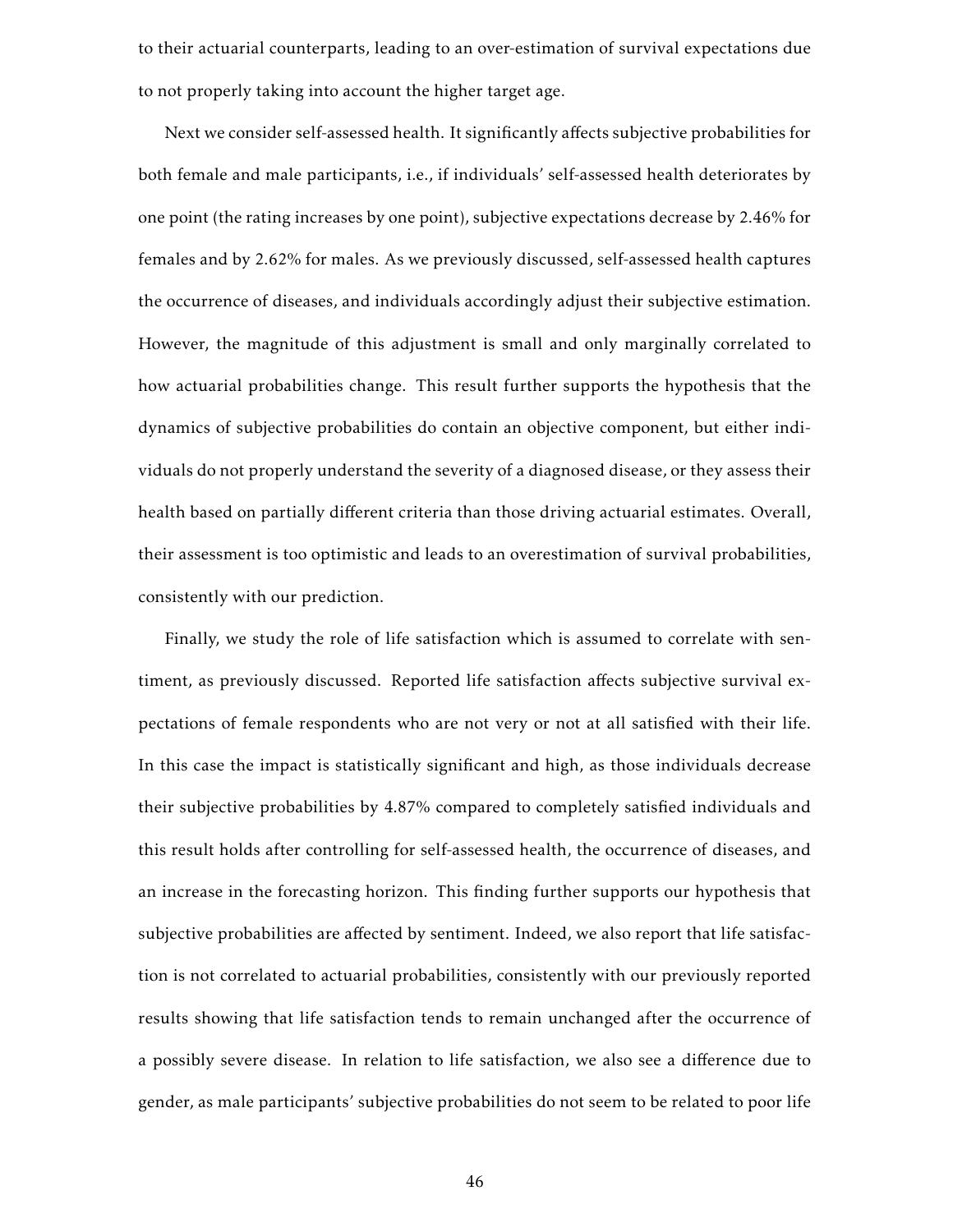satisfaction, indicating that males tend to optimistically update their probabilities.

Overall the empirical evidence is consistent with the prediction of our model that subjective beliefs are driven by sentiment and that individuals are generally optimistic. We observe that younger individuals tend to over-react to health shocks with marginal impact on survival. Because this scenario is the most frequent one for younger individuals, overall we obtain an underestimation of subjective probabilities. By contrast, older individuals tend to under-react to shocks with a significant impact on survival. This behaviour leads to an overestimation of survival probabilities.

## IV Conclusion

Residual lifetime is an uncertain outcome on which individuals form subjective beliefs, with implications on the economic decisions they make. Existing literature documents a gap between survival subjective beliefs and actuarial estimates, consisting in survival underestimation at young ages and overestimation at older ages. Despite a broad consensus on the existence of a survival gap, it is still subject of discussion whether such discrepancy is due to psychological biases.

In this paper, we propose a novel approach to study the role of behavioural biases in relation to longevity risk. First, we develop a model of sentiment in which optimistic and pessimistic expectations about the future health status co-exist. In such a theoretical framework individuals update their subjective assessment of the prevailing sentiment based on their experienced health shocks, this leading to over-reaction or under-reaction to such events. Indeed, our model jointly predicts underestimation of survival beliefs at younger ages and overestimation at older ages assuming that individuals' optimism tend to persist over time, consistently with psychological research. Our model also implies that the more extreme the individual's sentiment prior, the larger the magnitude of survival under- and over-estimation. Second, we validate our models' predictions by ex-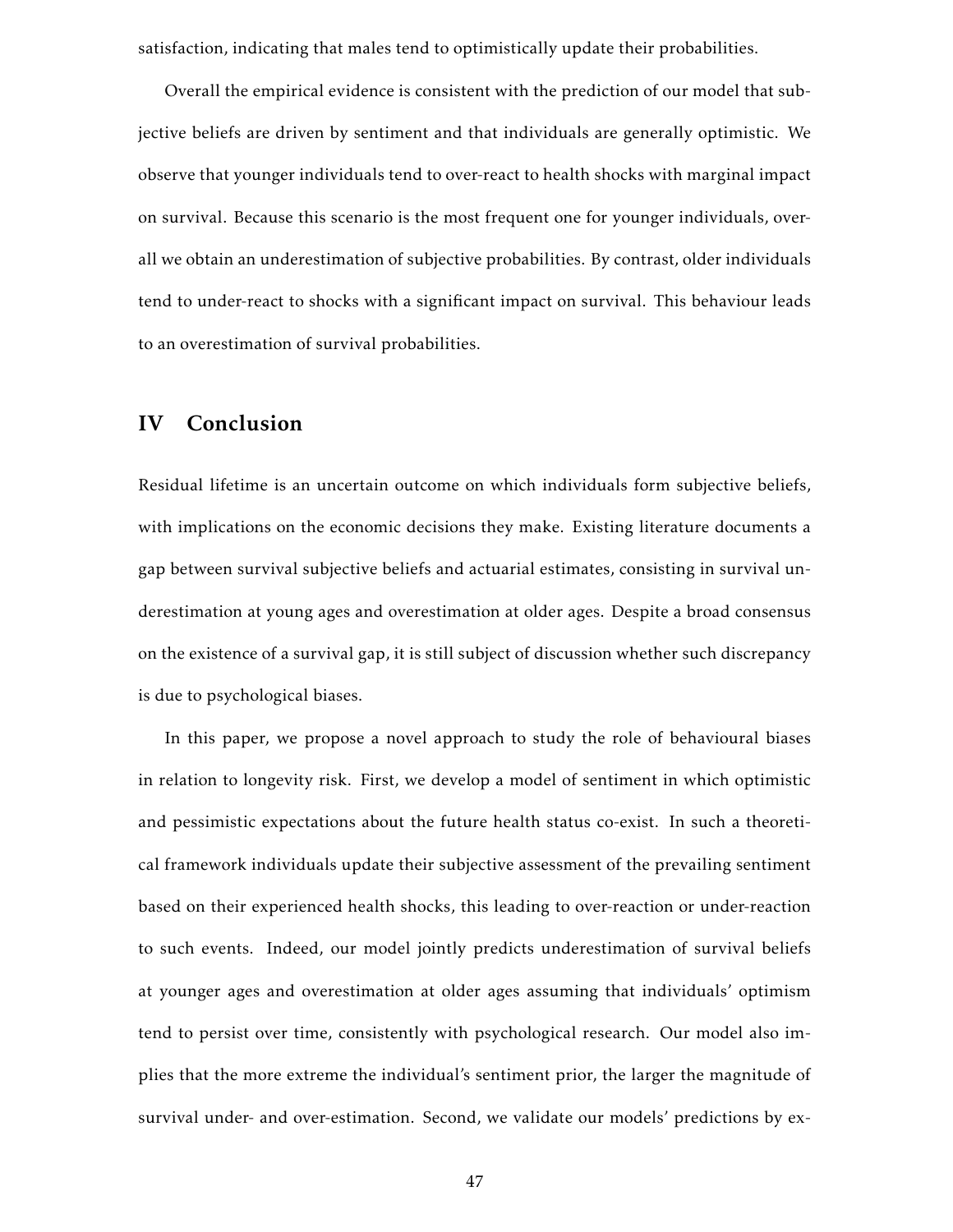| Variable                               |                                         |                                  |                            |                                                    |                                                                             |         |                             |                                    |                                  |
|----------------------------------------|-----------------------------------------|----------------------------------|----------------------------|----------------------------------------------------|-----------------------------------------------------------------------------|---------|-----------------------------|------------------------------------|----------------------------------|
|                                        |                                         | Subjective $(\Delta p_x^{subj}$  |                            |                                                    | Actuarial $(\Delta p_x^{act})$                                              |         |                             | Diff-off-diff $(\Delta p_x^{sub})$ | $-\Delta p_x^{act}$              |
|                                        | stimate                                 | Sd.Error                         | p-value                    | Estimate                                           | Sd.Error                                                                    | p-value | Estimate                    | Sd.Error                           | p-value                          |
| Intercept                              |                                         | 0.90                             |                            | $-4.75$                                            |                                                                             |         |                             |                                    |                                  |
| Age group $\geq 65$ years              |                                         | 0.85                             |                            |                                                    |                                                                             |         |                             |                                    |                                  |
| Change in the forecasting time horizon | $-3.79$<br>$-1.21$<br>$-1.69$           | 0.20                             | $0.00$<br>$0.15$<br>$0.00$ |                                                    |                                                                             |         | $0.96$<br>$-1.05$<br>$1.45$ | $0.90$<br>$0.85$<br>$0.20$         |                                  |
| Change in the number of children       | 0.12                                    | 0.83                             | 0.89                       |                                                    | $\begin{array}{c} 0.11 \\ 0.10 \\ 0.02 \\ 0.10 \\ 0.10 \\ 0.10 \end{array}$ |         | $-0.07$                     | 0.83                               |                                  |
| Difference in the number of diseases   | 1.18                                    | 0.88                             | 0.18                       |                                                    |                                                                             |         | 5.96                        |                                    |                                  |
| Change in the self-assessed health     | $-2.46$                                 | 0.50                             | 0.00                       | $-0.16$<br>$-3.14$<br>$0.18$<br>$-4.79$<br>$-0.11$ | 0.06                                                                        |         | $-2.36$                     | $0.88$<br>$0.50$                   |                                  |
| Any change in the marital status       | $-0.58$                                 | 1.58                             | 0.71                       | $-0.26$                                            | 0.19                                                                        |         | $-0.33$                     | 1.59                               |                                  |
| Any change in the job status           | $-1.43$                                 | 0.93                             | 0.12                       | 0.32                                               | 0.11                                                                        | 0.00    | $-1.75$                     | 0.93                               | 0.06                             |
| Life satisfaction at time 1            |                                         |                                  |                            |                                                    |                                                                             |         |                             |                                    |                                  |
| Very satisfied                         | $-0.33$                                 | 0.93                             |                            | 0.00                                               | 0.11                                                                        | 0.97    | $-0.34$                     | 0.93                               |                                  |
| Somewhat satisfied                     | $-1.68$                                 | 1.08                             | $0.72$<br>$0.12$           | 0.02                                               | 0.13                                                                        | 0.86    | $-1.71$                     | 1.09                               | 0.72<br>0.12                     |
| Not very/not at all satisfied          | $-4.87$                                 | 2.25                             | 0.03                       | $-0.07$                                            | 0.27                                                                        | 0.80    | $-4.80$                     | 2.25                               | 0.03                             |
|                                        |                                         |                                  | Panel B: Males only        |                                                    |                                                                             |         |                             |                                    |                                  |
|                                        |                                         | Subjective $(\Delta p_x^{subj})$ |                            |                                                    | Actuarial $(\Delta p_x^{act})$                                              |         |                             | Diff-off-diff $(\Delta p_x^{sub})$ | $-\Delta p_x^{act})$             |
| Variable                               | stimate                                 | Sd.Error                         | p-value                    | Estimate                                           | Sd.Error                                                                    | p-value | Estimate                    | Sd.Error                           | p-value                          |
| Intercept                              | 3.84                                    | 1.20                             | 0.00                       | 4.63                                               | 0.13                                                                        |         | 0.80                        | 1.20                               |                                  |
| Age group $\geq$ 65 years              |                                         | 1.09                             | $0.87\,$                   | 0.16                                               | 0.12                                                                        |         | $-0.34$                     | 1.09                               |                                  |
| Change in the forecasting time horizon |                                         | 0.27                             | 0.00                       | $-3.34$                                            | 0.03                                                                        |         |                             |                                    |                                  |
| Change in the number of children       | $-0.18$<br>$-1.67$<br>$1.72$<br>$-0.32$ | 0.95                             | $0.07$<br>$0.75$           | 0.29                                               | 0.11                                                                        |         | $1.67$<br>1.44              | $0.27$<br>$0.95$                   | 51<br>0.76<br>0.00000<br>0.00000 |
| Difference in the number of diseases   |                                         | 0.98                             |                            | $-6.02$                                            | 0.11                                                                        |         | 5.71                        | 0.99                               |                                  |
| Change in the self-assessed health     | $-2.62$                                 | 0.55                             | 0.00                       | $-0.03$                                            | 0.06                                                                        | 0.59    | $-2.59$                     | 0.55                               |                                  |
| Any change in the marital status       | 0.05                                    | 1.83                             | 0.98                       | $-0.35$                                            | 0.21                                                                        | 0.09    | 0.40                        | 1.84                               |                                  |
| Any change in the job status           | 0.20                                    | 1.18                             | 0.87                       | 0.15                                               | 0.13                                                                        | 0.25    | 0.05                        | 1.19                               | 0.97                             |
| Life satisfaction at time 1            |                                         |                                  |                            |                                                    |                                                                             |         |                             |                                    |                                  |
| Very satisfied                         | $-0.01$                                 | 1.19                             | $1.00\,$                   | $-0.06$                                            | 0.13                                                                        | 0.66    | 0.05                        | 1.19                               | 0.97                             |

time 0 and time 1, distanced by  $l = 2$  or 3 years. We also report regression results for differences-of-differences  $\Delta p_x^{subj} - \Delta p_x^{act}$ . We separately show results for female respondents (Panel A) and male respondents (Panel A). All individuals are healthy at time 0 and any health scenario at time 1 is admitted. Age, change in the marital status, change in the job status, and life satisfaction are categorical variables. The respective reference categories are individuals aged 64 years old or  $p_{x}^{subj}(t+l)$  and  $\Delta p_{x}^{act}=\\_h p_{x}^{act}(t)-_{h-l} p_{x}^{act}(t+l)$  are the changes of subjective and actuarial survival probabilities, respectively, between two subsequent waves, called Table 12: The table reports regression results for changes  $\Delta p_x^{subj}$  and  $\Delta p_x^{act}$  of subjective and actuarial probabilities, respectively, where  $\Delta p_x^{subj} = \frac{1}{h} p_x^{subj}(t) - \frac{1}{h-1}$  $p_{x}^{subj}(t+l)$  and  $\Delta p_{x}^{act} = {_h}p_{x}^{act}(t) - {_h-1}p_{x}^{act}(t+l)$  are the changes of subjective and actuarial survival probabilities, respectively, between two subsequent waves, called time 0 and time 1, distanced by *l* = 2 or 3 years. We also report regression results for differences-of-differences ∆*psubj x* − ∆*pact x* . We separately show results for female respondents (Panel A) and male respondents (Panel A). All individuals are healthy at time 0 and any health scenario at time 1 is admitted. Age, change in the marital status, change in the job status, and life satisfaction are categorical variables. The respective reference categories are individuals aged 64 years old or **Table 12:** The table reports regression results for changes  $\Delta p_x^{subj}$  and  $\Delta p_x^{act}$  of subjective and actuarial probabilities, respectively, where  $\Delta p_x^{subj} = {}_{h}p_x^{subj}(t) - {}_{h-l}$ less, not experiencing any change in the marital status and in the job status, and who are completely satisfied with their life. less, not experiencing any change in the marital status and in the job status, and who are completely satisfied with their life.

Somewhat satisfied 0.37 0.37 0.37 0.79 0.10 0.10 0.15 0.51 0.27 1.39 0.85 Not very/not at all satisfied -1.87 2.80 0.50 0.32 0.31 0.30 0.30 -2.19 2.82 0.44

 $1.38$ <br> $2.80$ 

 $0.37$ 

Not very/not at all satisfied Somewhat satisfied

0.79 0.50

0.85 0.44

1.39

2.82

 $-2.19$ 0.27

 $\frac{0.51}{0.30}$ 

 $0.15$ 

 $0.10$ 0.32

 $0.31$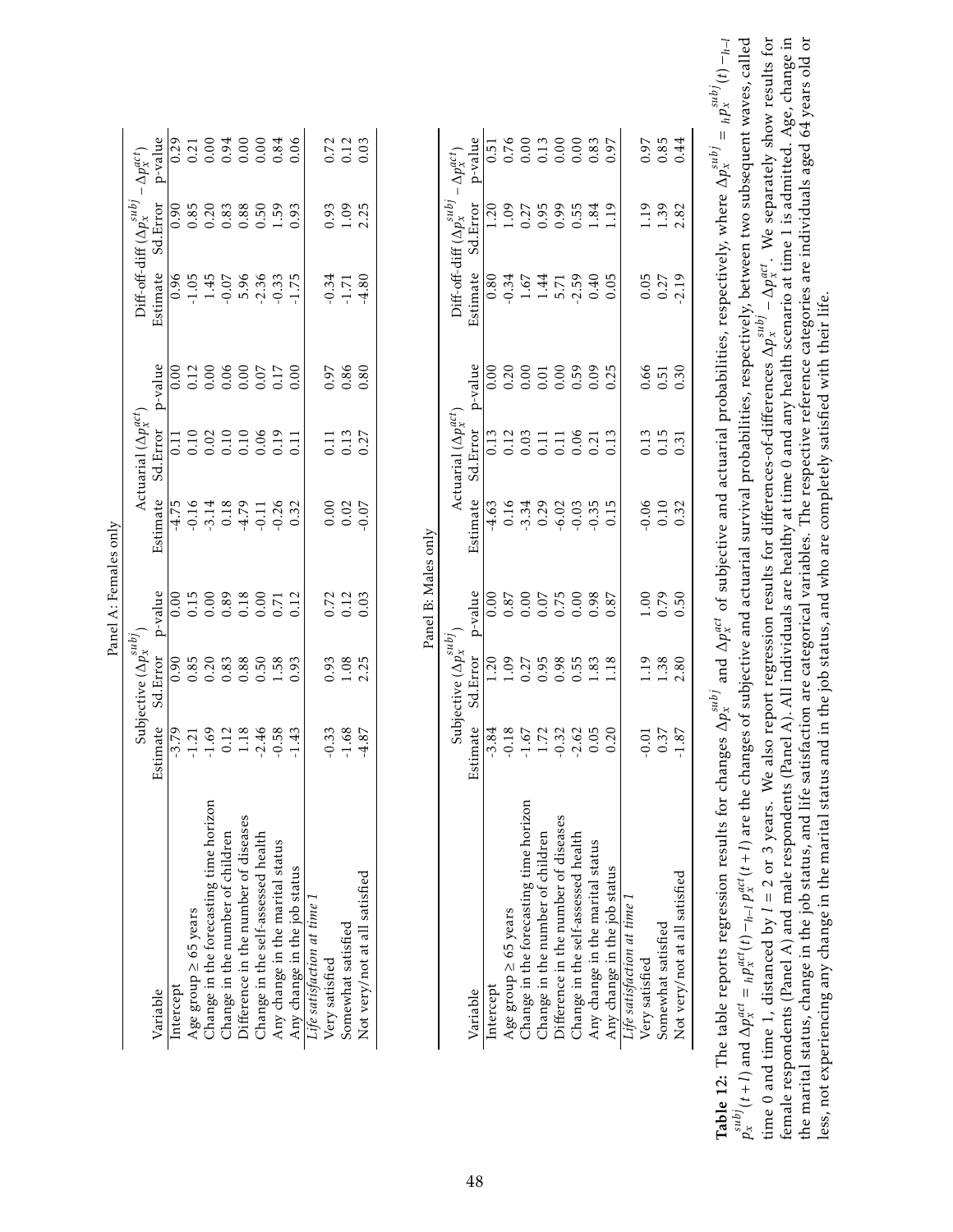ploiting longitudinal data from the U.S. Health and Retirement Study (HRS), along with mortality data from the Human Mortality Database (HMD). With respect to their healthdependent actuarial counterparts, subjective survival probabilities are lower (higher) for younger (older) individuals and decrease more slowly as a function of age. This is consistent with our model of sentiment when individuals are generally optimistic. Moreover, we show that this pattern is related to individual's sentiment.

Existing literature already stresses that individuals' subjective assessment of their own survival affects economic behaviour and that, with respect to some crucial forward-looking decisions (e.g. savings and retirement), subjective beliefs are a contributor of the deviation of actual behaviour from the one predicted by standard economic theories. Nevertheless, whereas the problem (i.e. survival gap) has been clearly detected, the literature only partially addresses the investigation of its nature and of its determinants. This paper gives a relevant contribution in this sense, since we demonstrate that subjective beliefs about survival are driven by sentiment more than by private information. Furthermore, we disentangle the objective component of subjective beliefs from the more emotional one, playing the major role.

The following step in the research process is to exploit our behavioural framework and findings for the improvement of individuals' decision-making. Indeed, the behavioural implications of the survival gap represent a widely open issue. For instance, a behavioural perspective could be very effective in supporting the design of insurance products, e.g. annuities and life insurance, in such a way to nudge individuals to insure themselves against longevity risk. By way of an example, pricing schemes can be adapted to account for the shift from survival pessimism at younger ages to survival optimism at older ages. A similar flexible design would have a quantifiable impact on the attractiveness of the products themselves, net of the biases that may affect potential policyholders at the time when they decide how and how much they should allocate for their post-retirement consumption.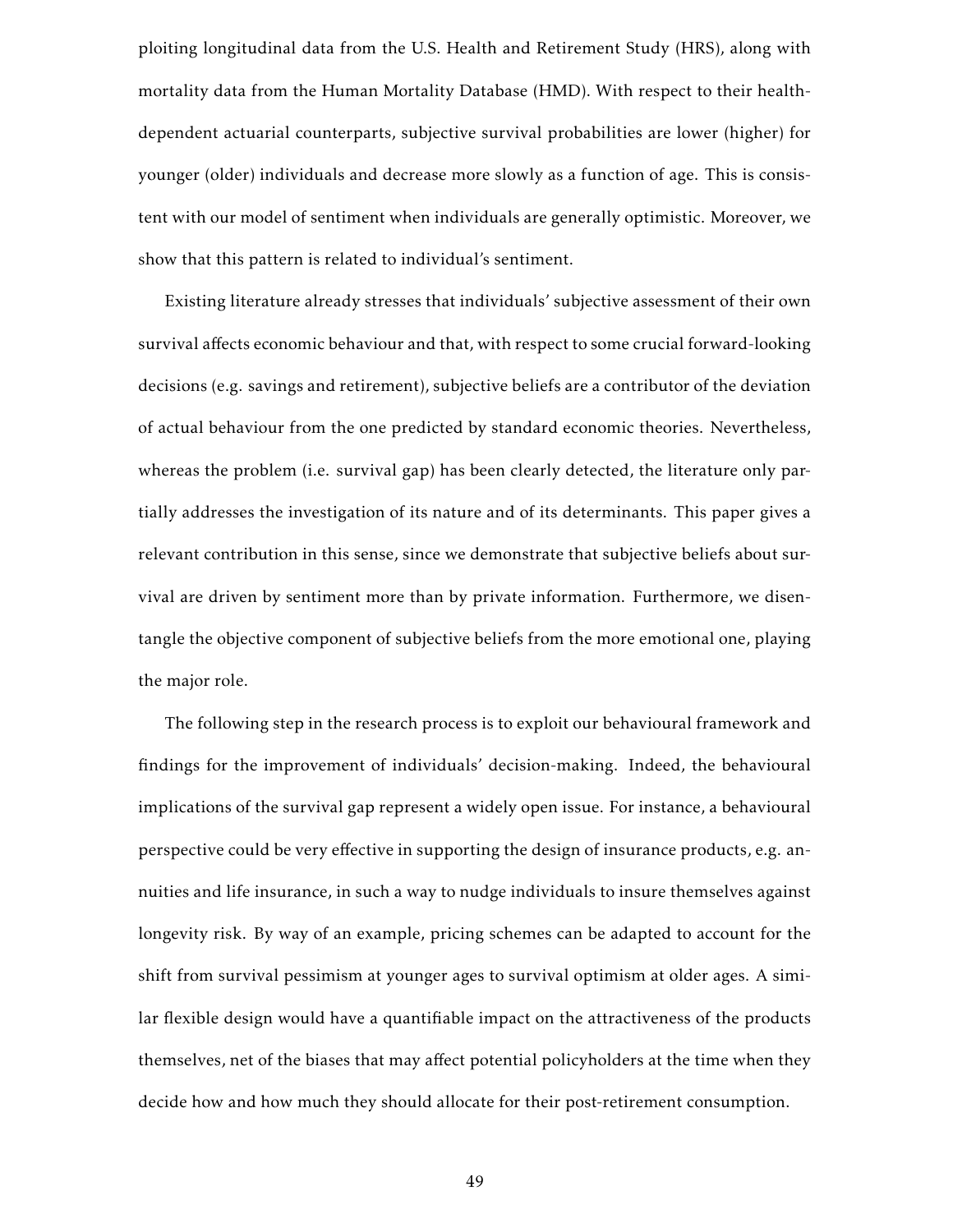## References

- Anderson, R. N. and H. M. Rosenberg (1998). "Age Standardization of Death Rates: Implementation of the Year 2000 Standard". In: *National Vital Statistics Reports* 47.3. Hyattsville, Maryland: National Center for Health Statistics.
- Atkinson, David B. and John K. McGarry (2016). "Experience Study Calculations". In: *Society of Actuaries*.
- Bailey, Thomas C. et al. (2007). "Hope and optimism as related to life satisfaction". In: *The Journal of Positive Psychology* 2.3, pp. 168–175. eprint: https://doi.org/10.1080/ 17439760701409546.
- Barberis, Nicholas, Andrei Shleifer, and Robert Vishny (1998). "A model of investor sentiment". In: *Journal of Financial Economics* 49.3, pp. 307–343.
- Benartzi, Shlomo, Alessandro Previtero, and Richard H. Thaler (2011). "Annuitization Puzzles". In: *Journal of Economic Perspectives* 25.4, pp. 143–64.
- Benartzi, Shlomo and Richard H. Thaler (1995). "Myopic Loss Aversion and the Equity Premium Puzzle". In: *Quarterly Journal of Economics* 110.1, pp. 75–92.
- Benyamini, Yael (2011). "Why does self-rated health predict mortality? An update on current knowledge and a research agenda for psychologists". In: *Psychology & Health* 26.11, pp. 1407–1413.
- Bernheim, B. Douglas (1991). "How Strong Are Bequest Motives? Evidence Based on Estimates of the Demand for Life Insurance and Annuities". In: *Journal of Political Economy* 99.5, pp. 899–927.
- Bernheim, B. Douglas et al. (Oct. 1999). *The Adequacy of Life Insurance: Evidence from the Health and Retirement Survey*. NBER Working Papers 7372. National Bureau of Economic Research, Inc.
- (2003). "The Mismatch Between Life Insurance Holdings and Financial Vulnerabilities: Evidence from the Health and Retirement Study". In: *American Economic Review* 93.1, pp. 354–365.
- Bjuggren, Carl Magnus and Niklas Elert (2019). "Gender differences in optimism". In: *Applied Economics* 51.47, pp. 5160–5173. eprint: https://doi.org/10.1080/00036846. 2019.1610714.
- Blanchflower, David G. (2020). "Is happiness U-shaped everywhere? Age and subjective well-being in 145 countries". In: *Journal of Population Economics*.
- Blass, Asher A., Saul Lach, and Charles F. Manski (2010). "Using Elicited Choice Probabilities to Estimate Random Utility Models: Preferences for Electricity Reliability". In: *International Economic Review* 51.2, pp. 421–440.
- Brown, Jeffrey R. (2007a). "3. Are the Elderly Really Over-Annuitized? New Evidence on Life Insurance and Bequests". In: *Themes in the Economics of Aging*. Ed. by David A. Wise. University of Chicago Press, pp. 91–126.
- (Oct. 2007b). *Rational and Behavioral Perspectives on the Role of Annuities in Retirement Planning*. NBER Working Papers 13537. National Bureau of Economic Research, Inc.
- Brown, Jeffrey R. et al. (2008). "Why Don't People Insure Late-Life Consumption? A Framing Explanation of the Under-Annuitization Puzzle". In: *American Economic Review* 98.2, pp. 304–09.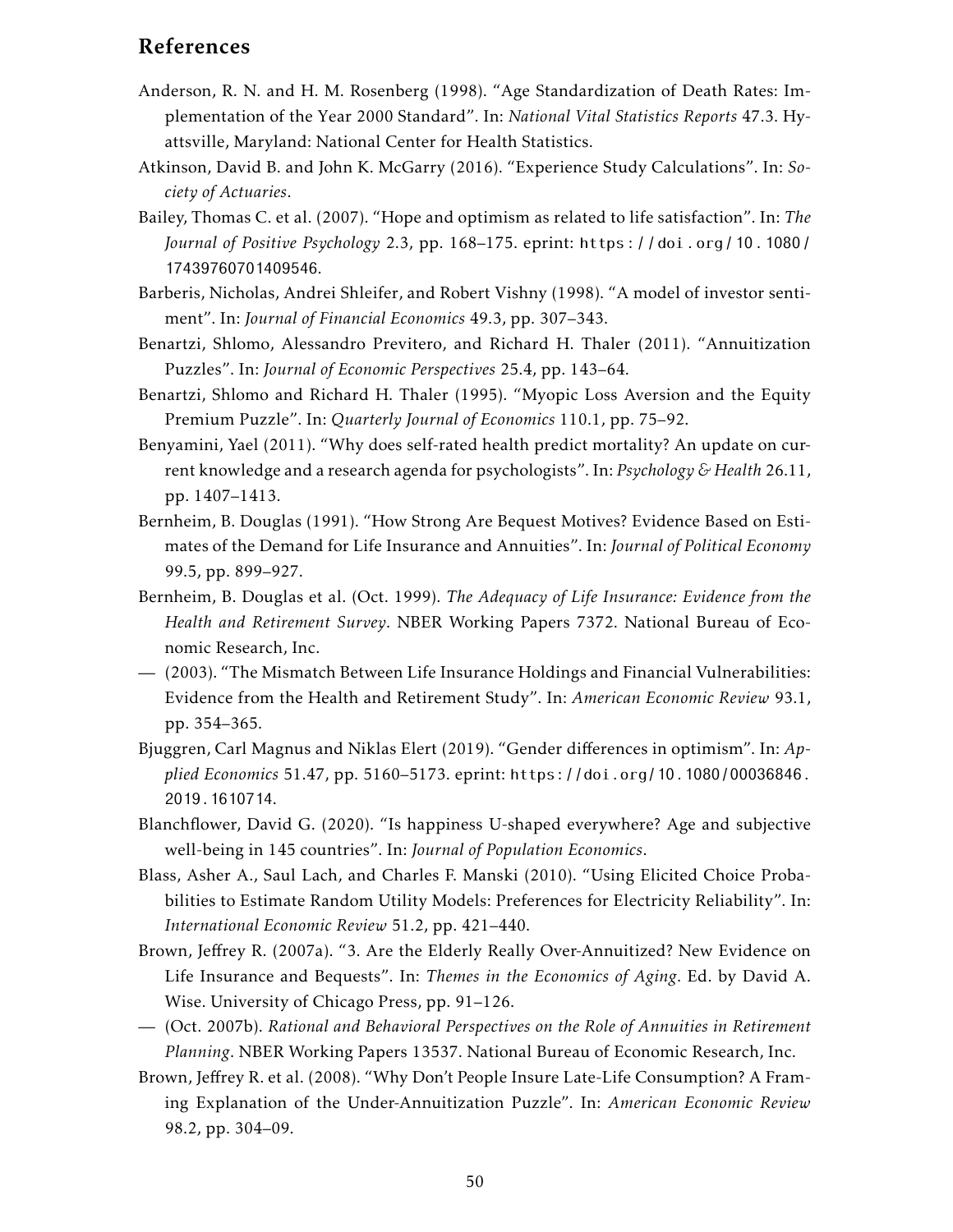- Bryant, F. B. and J. A. Cvengros (2004). "Distinguishing hope and optimism: Two sides of a coin, or two separate coins?" In: *Journal of Social and Clinical Psychology* 23.2, pp. 273– 302.
- Cairns, Andrew J. G., David Blake, and Kevin Dowd (2006). "Pricing Death: Frameworks for the Valuation and Securitization of Mortality Risk". In: *Astin Bulletin* 36.1, pp. 79– 120.
- Cairns, Andrew J. G. et al. (2009). "A Quantitative Comparison of Stochastic Mortality Models using Data from England and Wales and the United States". In: *North American Actuarial Journal* 13.1, pp. 1–35.
- Chopik, W. J., E. S. Kim, and J. Smith (2015). "Changes in Optimism Are Associated With Changes in Health Over Time Among Older Adults". In: *Social Psychological and Personality Science* 6.7, pp. 814–822.
- Chopik, William J. et al. (2020). "Changes in optimism and pessimism in response to life events: Evidence from three large panel studies". In: *Journal of Research in Personality* 88, p. 103985.
- Cummins, J. D. et al. (1983). *Risk Classification in Life Insurance*. Vol. 1. Huebner International Series on Risk, Insurance, and Economic Security book series. Springer Science+Business Media, LLC.
- Cummins, Robert and Helen Nistico (2002). "Maintaining Life Satisfaction: The Role of Positive Cognitive Bias". In: *Journal of Happiness Studies* 3.1, pp. 37–69.
- Cummins, Robert A. (1998). "The Second Approximation to an International Standard for Life Satisfaction". In: *Social Indicators Research* 43.3, pp. 307–334.
- Cutler, David and Richard Zeckhauser (Jan. 2004). "Extending the Theory to Meet the Practice of Insurance". In: *Brookings Wharton Paper Financ Services* 2004, pp. 1–53.
- Davidoff, T., J. R. Brown, and P. A. Diamond (2005). "Annuities and Individual Welfare". In: *American Economic Review* 95, pp. 1573–1590.
- Elder, Todd E. (2013). "The Predictive Validity of Subjective Mortality Expectations: Evidence From the Health and Retirement Study". In: *Demography* 50, pp. 569–589.
- Forfar, D. O., J. J. McCutcheon, and A. D. Wilkie (1988). "On graduation by mathematical formula". In: *Journal of the Institute od Actuaries (1886-1994)* 115.1, pp. 1–149.
- Greenwood, Robin and Andrei Shleifer (2014). "Expectations of Returns and Expected Returns". In: *Review of Financial Studies* 27.3, pp. 714–746.
- Grevenbrock, Nils et al. (2021). "Cognition, Optimism and the Formation of Age-Dependent Survival Beliefs". In: *International Economic Review*. Forthcoming. eprint: https : / / onlinelibrary.wiley.com/doi/pdf/10.1111/iere.12497.
- Grover, Natalie (2020). "Q&A: Why some people's wellbeing has improved during the pandemic". In: *Horizon. The EU Research & Innovation Magazine*.
- Haberman, Steven and Arthur Renshaw (2011). "A comparative study of parametric mortality projection models". In: *Insurance: Mathematics and Economics* 48.1, pp. 35–55.
- Hamermesh, Daniel S. (1985). "Expectations, Life Expectancy, and Economic Behavior". In: *The Quarterly Journal of Economics* 100.2, pp. 389–408.
- Hartley, Daniel, Anna L. Paulson, and Katerina Powers (2017). "What Explains the Decline in Life Insurance Ownership?" In: *Economic Perspectives* 8, pp. 1–20.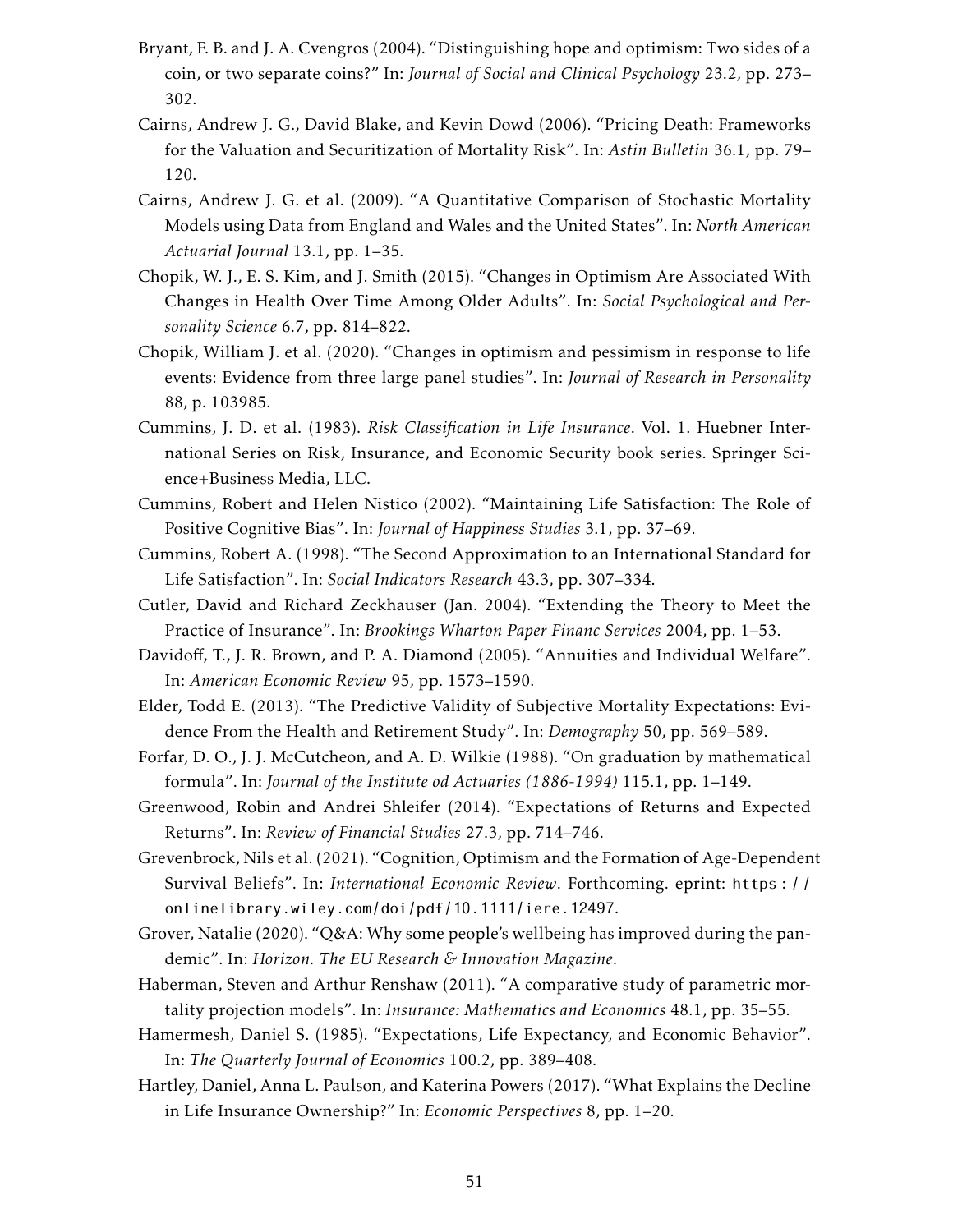- Heimer, Rawley Z., Kristian Ove R. Myrseth, and Raphael S. Schoenle (2019). "YOLO: Mortality Beliefs and Household Finance Puzzles". In: *The Journal of Finance* 74.6, pp. 2957–2996. eprint: https : / / onlinelibrary . wiley . com / doi / pdf / 10 . 1111 / jofi.12828.
- Human Mortality Database (2020). "University of California, Berkeley (USA), and Max Planck Institute for Demographic Research (Germany)". In: http:// www.mortality. org *or* http:// www.humanmortality.de. (data downloaded on January 25, 2020).
- Hunter, Arthur (1932). "Selection of risks for life insurance". In: *Journal of the Institute of Actuaries (1886-1994)* 63.2, pp. 173–217.
- Hurd, M. D. and K. McGarry (2002). "The Predictive Validity of Subjective Probabilities of Survival". In: *The Economic Journal* 112.482, pp. 966–985.
- Inkmann, Joachim, Paula Lopes, and Alexander Michaelides (2011). "How Deep Is the Annuity Market Participation Puzzle?" In: *The Review of Financial Studies* 24.1, pp. 279– 319.
- Jacobsen, B. et al. (2014). "Gender differences in optimism and asset allocation". In: *Journal of Economic Behavior & Organization* 107.Part B, pp. 630–651.
- Joshanloo, Mohsen and Veljko Jovanović (2020). "The relationship between gender and life satisfaction: analysis across demographic groups and global regions". In: *Archives of women's mental health* 23.3, 331—338.
- Kahneman, D. and A. Tversky (1979). "Prospect Theory: An Analysis of Decisions under Risk". In: *Econometrica* 47.2, pp. 263–291.
- Kim, Kyoung Tae et al. (Mar. 2020). "The Decrease in Life Insurance Ownership: Implications for Financial Planning". In: *Financial Services Review* 28, pp. 1–16.
- Kleinjans, Kristin J. and Arthur Van Soest (2014). "Rounding, focal point answers and nonresponse to subjective probability questions". In: *Journal of Applied Econometrics* 29.4, pp. 567–585.
- Kunreuther, Howard C. and Mark V. Pauly (2004). "Neglecting Disaster: Why Don't People Insure Against Large Losses?" In: *Journal of Risk and Uncertainty* 28.1, pp. 5–21.
- Laursen, Thomas M., Merete Nordentoft, and Preben B. Mortensen (2013). "Excess early mortality in schizophrenia". In: *Annual review of clinical psychology* 10, pp. 425–448.
- Lee, R. D. and L. R. Carter (1992). "Modelling and forecasting U.S. mortality". In: *Journal of the American Statistical Association* 87.14, pp. 659–675.
- Liebman, Jeffrey and Richard Zeckhauser (Sept. 2008). *Simple Humans, Complex Insurance, Subtle Subsidies*. NBER Working Papers 14330. National Bureau of Economic Research, Inc.
- Ludwig, A. and A. Zimper (2013). "A parsimonious model of subjective life expectancy". In: *Theory and Decision* 75.4, pp. 519–541.
- Manski, C. (2004). "Measuring Expectations". In: *Econometrica* 72, pp. 1329–1376.
- Manski, C. and F. Molinari (2010). "Rounding Probabilistic Expectaions in Surveys". In: *Journal of Business and Economic Statistics* 28, pp. 219–231.
- Mavros, George et al. (2017). "Stochastic Mortality Modeling: Key Drivers and Dependent Residuals". In: *North American Actuarial Journal* 21.3, pp. 343–368.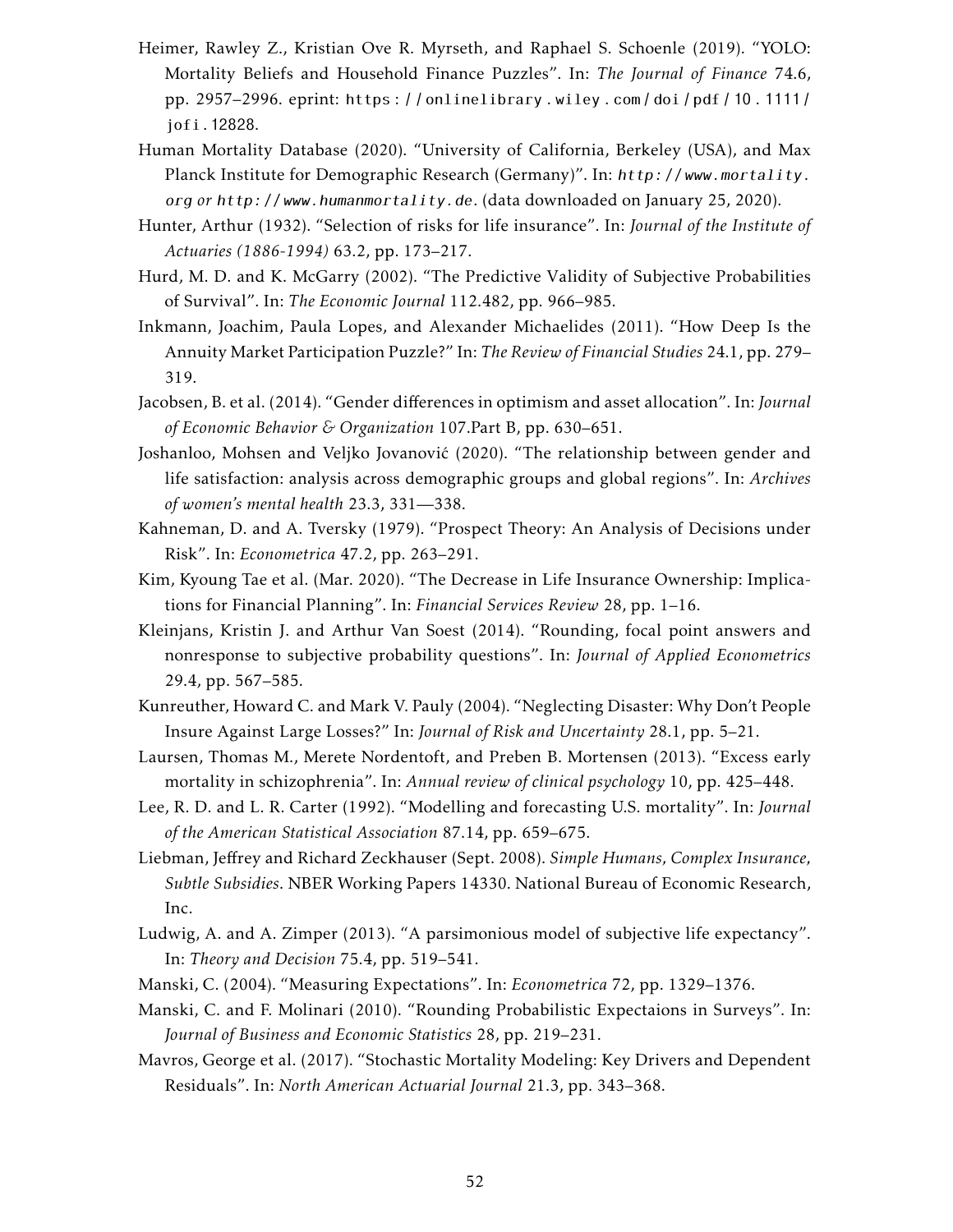- O' Dea, Corman and David Sturrock (2020). "Survival Pessimism and the Demand for Annuities". In: *NBER Working Paper 27677*.
- Organization for Economic Cooperation and Development (2019). *Global Insurance Market Trends*.
- Pavot, William and Ed Diener (2007). "The Satisfaction With Life Scale and the emerging construct of life satisfaction". In: *The Journal of Positive Psychology* 3.2, pp. 137–152.
- Perozek, Maria (2008). "Using Subjective Expectations to Forecast Longevity: Do Survey Respondents Know Something We Don't Know?" In: *Demography* 45.1, pp. 95–113.
- Piper, Alan (2019). *Optimism, pessimism and life satisfaction: an empirical investigation*. Discussion Papers 030. Europa-Universität Flensburg, International Institute of Management.
- Pitacco, E. et al. (2009). *Modelling Longevity Dynamics for Pensions and Annuity Business*. Oxford University Press, ISBN:9780199547272.
- Pitacco, Ermanno (2010). *Matematica e tecnica attuariale delle assicurazioni sulla durata di vita*. Lint.
- Post, Thomas and Katja Hanewald (2013). "Longevity risk, subjective survival expectations, and individual saving behavior". In: *Journal of Economic Behavior Organization* 86, pp. 200–220.
- Previtero, Alessandro (2014). "Stock market returns and annuitization". In: *Journal of Financial Economics* 113.2, pp. 202–214.
- Puri, Manju and David T. Robinson (2007). "Optimism and economic choice". In: *Journal of Financial Economics* 86.1, pp. 71–99.
- Sawadogo, Relwendé, Samuel Guérineau, and Idrissa Ouedrago (June 2018). "Life insurance development and economic growth: Evidence from developing countries". In: *Journal of Economic Development* 43, pp. 1–28.
- Smith, V. Kerry, Donald H. Taylor, and Frank A. Sloan (2001). "Longevity Expectations and Death: Can People Predict Their Own Demise?" In: *The American Economic Review* 91.4, pp. 1126–1134.
- Wu, Shang, Ralph Stevens, and Susan Thorp (2015). "Cohort and target age effects on subjective survival probabilities: Implications for models of the retirement phase". In: *Journal of Economic Dynamics & Control* 55, pp. 39–56.
- Wurm, Susanne, Martin J. Tomasik, and Clemens Tesch-Römer (2009). "Serious health events and their impact on changes in subjective health and life satisfaction: the role of age and a positive view on ageing". In: *European Journal of Ageing* 5.2, pp. 117–127.
- Xu, Mengyi, Michael Sherris, and Ramona Meyricke (2019). "Systematic Mortality Improvement Trends and Mortality Heterogeneity: Insights from Individual-Level HRS Data". In: *North American Actuarial Journal*, pp. 1–23.
- Yaari, M. E. (1965). "Uncertain Lifetime, Life Insurance, and the Theory of the Consumer". In: *The Review of Economic Studies* 32.2, pp. 137–150.
- Zimper, Alexander (2012). "Asset pricing in a Lucas fruit-tree economy with the best and worst in mind". In: *Journal of Economic Dynamics and Control* 36.4, pp. 610–628.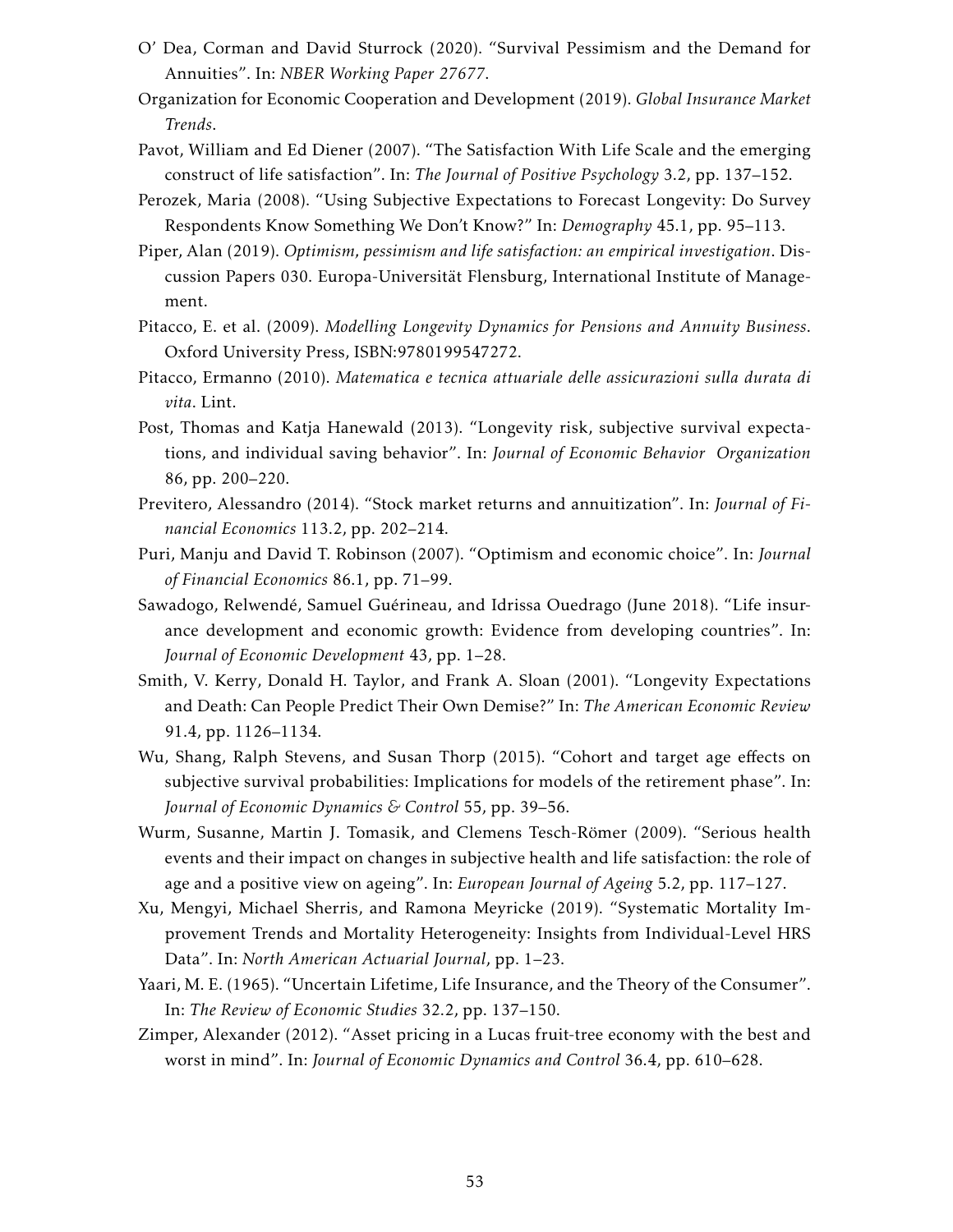# Appendix

# A Proof of Lemma 1.

We have:

$$
\sigma_{x+1}(y_{x+1}, y_x, \sigma_x) = \mathbb{P}[s_{x+1} = 1 | y_{x+1}, y_x, \sigma_x]
$$
\n
$$
= \frac{\mathbb{P}[s_{x+1} = 1, y_{x+1} | y_x, \sigma_x]}{\mathbb{P}[y_{x+1} | y_x, \sigma_x]}
$$
\n
$$
= \frac{\mathbb{P}[y_{x+1} | s_{x+1} = 1, y_x, \sigma_x] \mathbb{P}[s_{x+1} = 1 | y_x, \sigma_x]}{\sum_{k=1}^2 \mathbb{P}[y_{x+1} | s_{x+1} = k, y_x, \sigma_x] \mathbb{P}[s_{x+1} = k | y_x, \sigma_x]}
$$
\n
$$
= \frac{\mathbb{P}[y_{x+1} | s_{x+1} = 1, y_x, \sigma_x] [(1 - \lambda_1) \sigma_x + \lambda_2 (1 - \sigma_x)]}{\mathbb{P}[y_{x+1}, y_x, \sigma_x]}
$$
\n
$$
= \frac{\mathbb{P}[y_{x+1} | s_{x+1} = 1, y_x, \sigma_x] [(1 - \lambda_1) \sigma_x + \lambda_2 (1 - \sigma_x)]}{\sum_{k=1}^2 \mathbb{P}[y_{x+1} | s_{x+1} = k, y_x, \sigma_x] \mathbb{P}[s_{x+1} = k | y_x, \sigma_x]}
$$
\n
$$
= \frac{\mathbb{P}[y_{x+1} | s_{x+1} = 1, y_x, \sigma_x] [(1 - \lambda_1) \sigma_x + \lambda_2 (1 - \sigma_x)]}{\mathbb{P}[y_{x+1} | s_{x+1} = 1, y_x, \sigma_x] [(1 - \lambda_1) \sigma_x + \lambda_2 (1 - \sigma_x)] + \mathbb{P}[y_{x+1} | s_{x+1} = 2, y_x, \sigma_x] [\lambda_1 \sigma_x + (1 - \lambda_2) (1 - \sigma_x)]},
$$

where

$$
\mathbb{P}[y_{x+1}|s_{x+1} = 1, y_x, \sigma_x] = \begin{cases} \pi_{1L} & \text{if } y_{x+1} = y_x = 0, \\ \pi_{1H} & \text{if } y_{x+1} = y_x = y, \\ 1 - \pi_{1L} & \text{if } y_{x+1} = y \text{ and } y_x = 0, \\ 1 - \pi_{1H} & \text{if } y_{x+1} = 0 \text{ and } y_x = y. \end{cases}
$$

and

$$
\mathbb{P}[y_{x+1}|s_{x+1} = 2, y_x, \sigma_x] = \begin{cases} \pi_{2H} & \text{if } y_{x+1} = y_x = 0, \\ \pi_{2L} & \text{if } y_{x+1} = y_x = y, \\ 1 - \pi_{2H} & \text{if } y_{x+1} = y \text{ and } y_x = 0, \\ 1 - \pi_{2L} & \text{if } y_{x+1} = 0 \text{ and } y_x = y. \end{cases}
$$